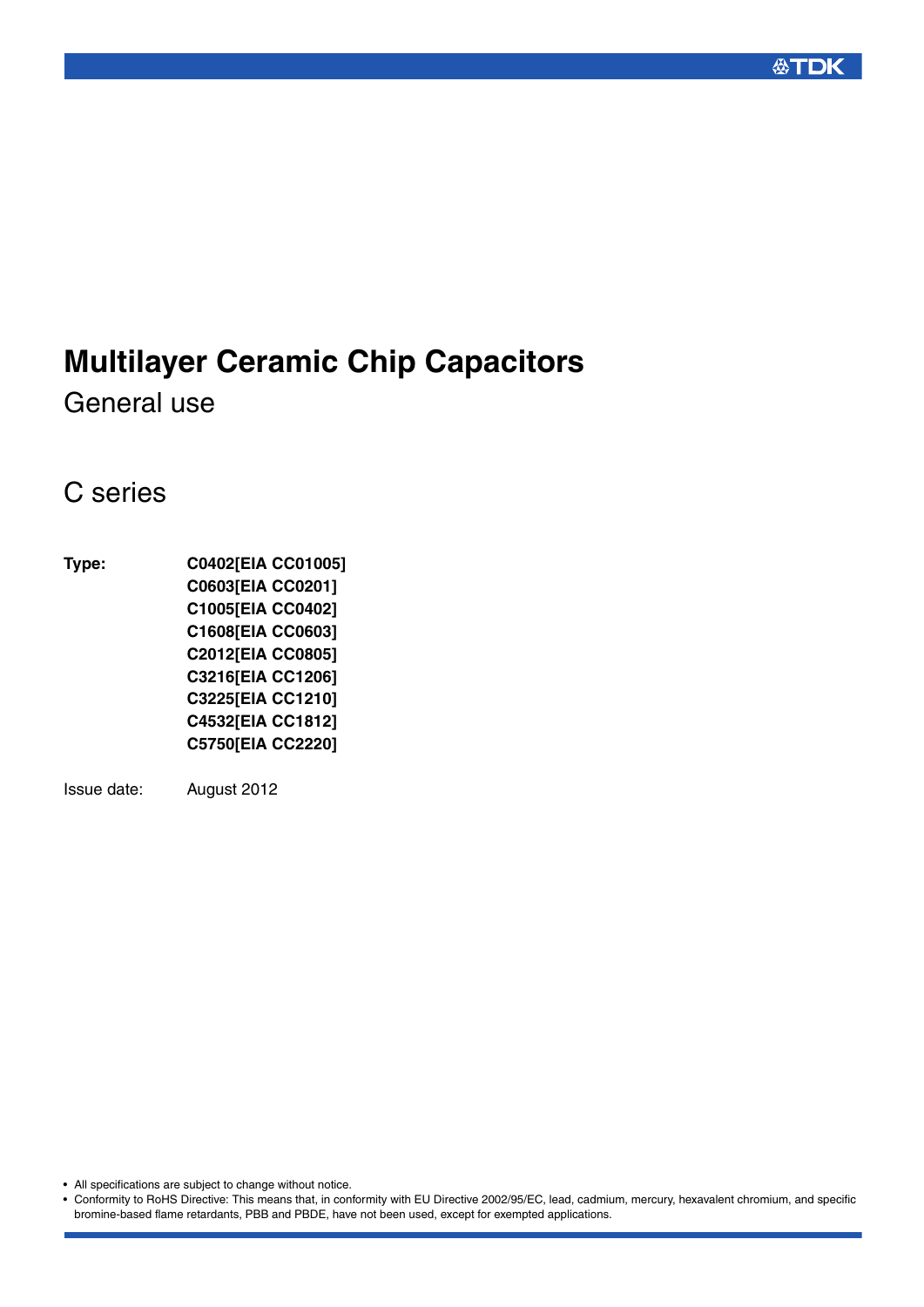**公丁口K** 

## **REMINDERS**

Please read this before using the product.

## **SAFETY REMINDERS**

## **REMINDERS**

- 1. If you intend to use a product listed in this catalog for a purpose that may cause loss of life or other damage, you must contact our company's sales window.
- 2. We may modify products or discontinue production of a product listed in this catalog without prior notification.
- 3. We provide "Delivery Specification" that explain precautions for the specifications and safety of each product listed in this catalog. We strongly recommend that you exchange these delivery specifications with customers that use one of these products.
- 4. If you plan to export a product listed in this catalog, keep in mind that it may be a restricted item according to the "Foreign Exchange and Foreign Trade Control Law". In such cases, it is necessary to acquire export permission in harmony with this law.
- 5. Any reproduction or transferring of the contents of this catalog is prohibited without prior permission from our company.
- 6. We are not responsible for problems that occur related to the intellectual property rights or other rights of our company or a third party when you use a product listed in this catalog. We do not grant license of these rights.
- 7. This catalog only applies to products purchased through our company or one of our company's official agencies. This catalog does not apply to products that are purchased through other third parties.
- 8. The descriptions in this catalog apply as of September, 2011.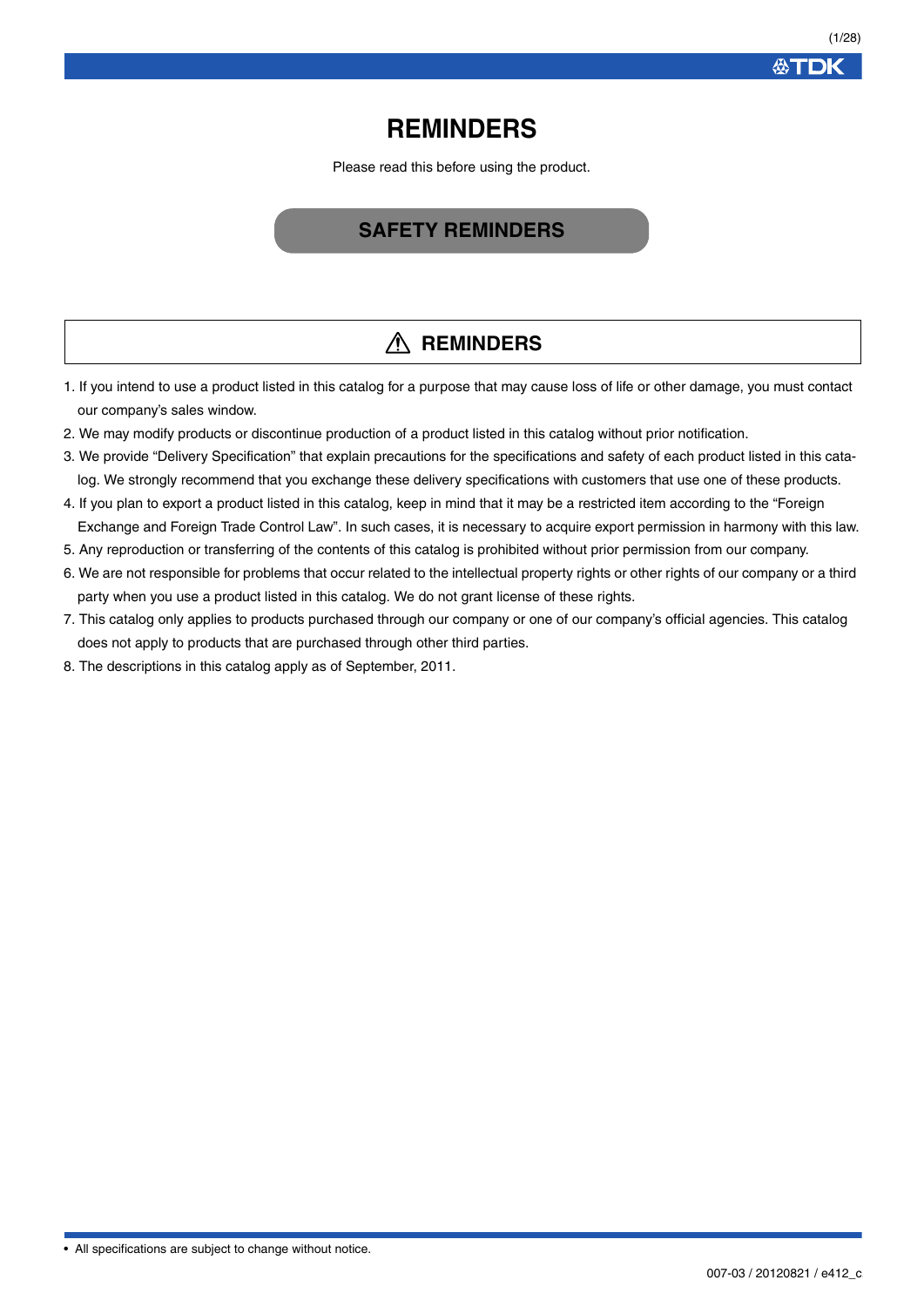**Conformity to RoHS Directive**

**公丁口K** 

## **Multilayer Ceramic Chip Capacitors General Use**

## C Series

## **FEATURES**

- An electrostatic capacity has been obtained that reaches the electrolytic capacitor range through precision technology that enables the use of multiple thinner ceramic dielectric layers.
- Since these capacitors are composed of only ceramics and metals and have a monolithic structure, they offer a long service life and high reliability.
- Low ESL and excellent frequency characteristics allow for a circuit design that closely conforms to theoretical values.
- Low self-heating and high ripple resistance due to low ESR.

#### **APPLICATION EXAMPLES**

- Decoupling and ripple filters for general electronic devices
- Time constant circuits, resonance circuits, coupling circuits (Products with CH or C0G temperature characteristics are recommended. Use as a replacement for film capacitors is also possible.)

#### **SHAPES AND DIMENSIONS**



#### **DIMENSIONS**

The dimensions of each product are described within the product name.

#### **Dimensions LW**

The 4-digit number in the product name corresponds to the dimensions of LxW.

Refer to the table below for specific values.

|                |                |                | Dimensions in mm |
|----------------|----------------|----------------|------------------|
| Dimension code |                | w              | в                |
| 0402           | $0.4 \pm 0.02$ | $0.2 \pm 0.02$ | 0.07min.         |
| 0603           | $0.6 + 0.03$   | $0.3 + 0.03$   | $0.1$ min.       |
| 1005           | $1.0 + 0.05$   | $0.5 + 0.05$   | $0.1$ min.       |
| 1608           | $1.6 + 0.1$    | $0.8 + 0.1$    | $0.2$ min.       |
| 2012           | $2.0 + 0.2$    | $1.25 \pm 0.2$ | $0.2$ min.       |
| 3216           | $3.2 \pm 0.2$  | $1.6 + 0.2$    | $0.2$ min.       |
| 3225           | $3.2 \pm 0.4$  | $2.5 \pm 0.3$  | $0.2$ min.       |
| 4532           | $4.5 \pm 0.4$  | $3.2 \pm 0.4$  | $0.2$ min.       |
| 5750           | $5.7 \pm 0.4$  | $5.0+0.4$      | $0.2$ min.       |
|                |                |                |                  |

• Dimension tolerances are typical values.

#### **Product's Thickness T**

The value in parentheses at the end of the product name corresponds to thickness T.

Refer to the table of "CAPACITANCE RANGES" for specific values.

• For more information about the products of other capacitance or data, please contact us.

• Conformity to RoHS Directive: This means that, in conformity with EU Directive 2002/95/EC, lead, cadmium, mercury, hexavalent chromium, and specific bromine-based flame retardants, PBB and PBDE, have not been used, except for exempted applications.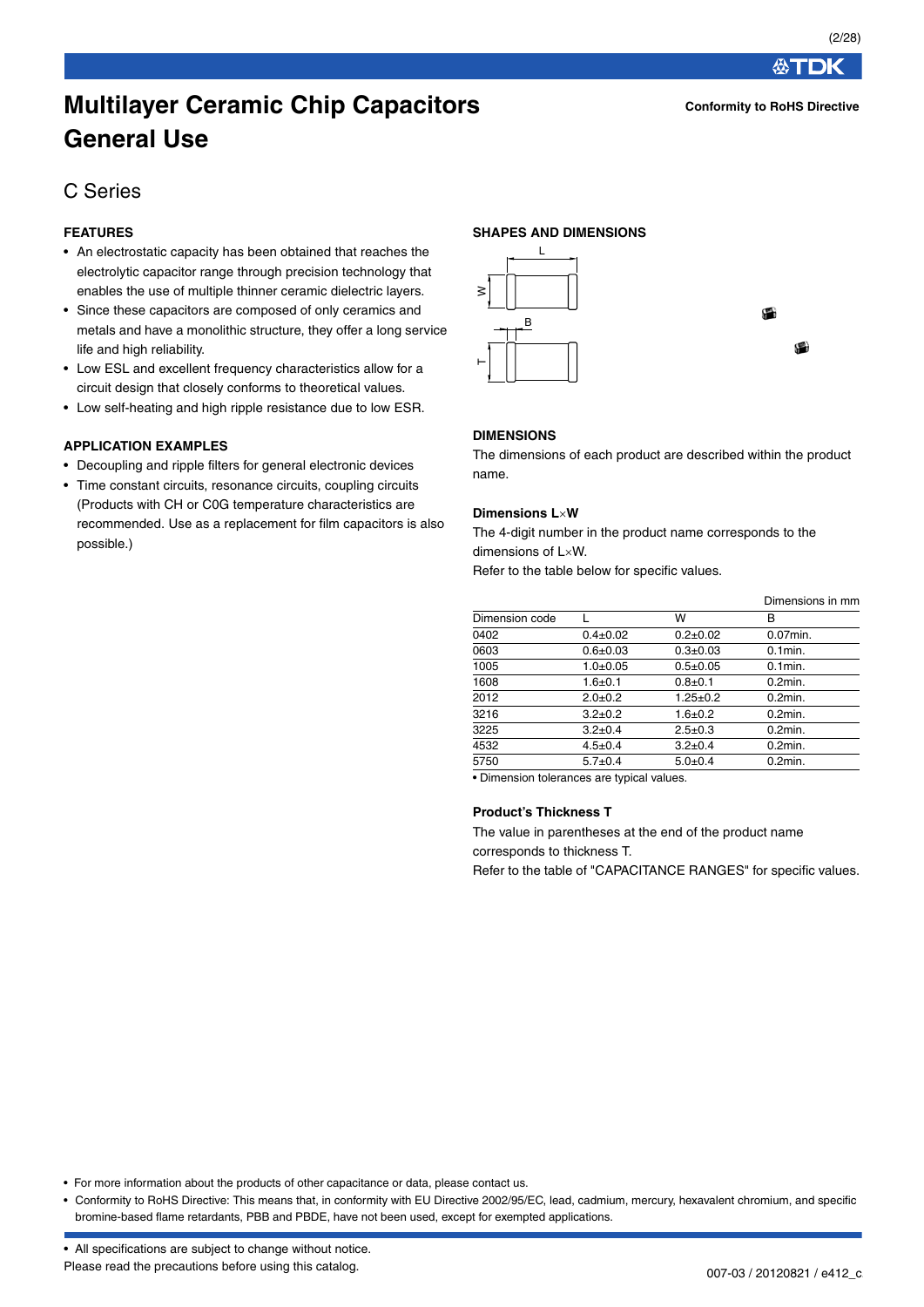公丁

#### **PRODUCT IDENTIFICATION**

| C 1005 CH 1H 100 C (050 B A )                         |  |  |  |  |  |
|-------------------------------------------------------|--|--|--|--|--|
| $(1)$ $(2)$ $(3)$ $(4)$ $(5)$ $(6)$ $(7)$ $(8)$ $(9)$ |  |  |  |  |  |

#### (1) Series name

#### (2) Dimensions LW

| 0402 | $0.4\times0.2$ mm   |  |
|------|---------------------|--|
| 0603 | $0.6 \times 0.3$ mm |  |
| 1005 | $1.0\times0.5$ mm   |  |
| 1608 | $1.6\times0.8$ mm   |  |
| 2012 | $2.0\times1.25$ mm  |  |
| 3216 | $3.2\times1.6$ mm   |  |
| 3225 | $3.2\times2.5$ mm   |  |
| 4532 | $4.5\times3.2$ mm   |  |
| 5750 | $5.7\times5.0$ mm   |  |

#### (3) Capacitance temperature characteristics Class 1 (Temperature compensation)

| Temperature<br>characteristics | Capacitance change         | Temperature range         |
|--------------------------------|----------------------------|---------------------------|
| C <sub>0</sub> G               | $0\pm 30$ ppm/ $\degree$ C | $-55$ to $+125^{\circ}$ C |
| CН                             | $0\pm 60$ ppm/ $\degree$ C | $-25$ to $+85^{\circ}$ C  |

#### Class 2 (Temperature stable and general purpose)

| Temperature<br>characteristics | Capacitance change | Temperature range         |
|--------------------------------|--------------------|---------------------------|
| X <sub>5</sub> R               | ±15%               | $-55$ to $+85^{\circ}$ C  |
| X6S                            | ±22%               | $-55$ to $+105^{\circ}$ C |
| X7R                            | ±15%               | $-55$ to $+125^{\circ}$ C |
| JB                             | $±10\%$            | $-25$ to $+85^{\circ}$ C  |

#### (4) Rated voltage Edc

| 0G              | 4V         |  |
|-----------------|------------|--|
| 0J              | 6.3V       |  |
| 1A              | 10V        |  |
| 1C              | 16V        |  |
| $\overline{1E}$ | <b>25V</b> |  |
| $\overline{1V}$ | 35V        |  |
| 1H              | 50V        |  |

#### (5) Nominal capacitance

The capacitance is expressed in three digit codes and in units of pico farads (pF).

The first and second digits identify the first and second significant figures of the capacitance.

The third digit identifies the multiplier.

R designates a decimal point.

| 0 <sub>R5</sub> | 0.5pF               |
|-----------------|---------------------|
| <b>R75</b>      | 0.75pF              |
| 010             | 1pF                 |
| 100             | 10pF                |
| 471             | 470pF               |
| 102             | 1,000pF             |
| 333             | 33,000pF            |
| 474             | 470,000pF           |
| 225             | 2,200,000pF (2.2µF) |
|                 |                     |

#### (6) Capacitance tolerance

| Symbol | Tolerance | Applicable capacitance<br>range |
|--------|-----------|---------------------------------|
| в      | ±0.1pF    |                                 |
| C      | ±0.25pF   | 10pF or less                    |
| D      | ±0.5pF    |                                 |
| J      | ±5%       |                                 |
| K      | ±10%      | Over 10pF                       |
| M      | ±20%      |                                 |

#### (7) Dimensions T

Expressed by a three-digit number in mm units.

The second and third digits denote the first and second decimal places, respectively.

| 125 | $1.25$ mm |  |
|-----|-----------|--|
| 085 | $0.85$ mm |  |
| 050 | $0.50$ mm |  |

#### (8) Packaging style

| А                  | ø178mm reel with 4mm-pitch |
|--------------------|----------------------------|
| B                  | ø178mm reel with 2mm-pitch |
| $\overline{\rm c}$ | ø178mm reel with 1mm-pitch |
| D                  | ø330mm reel with 4mm-pitch |
| E                  | ø330mm reel with 2mm-pitch |
| F                  | ø330mm reel with 1mm-pitch |
| H                  | Bulk(bag)                  |
| J                  | ø330mm reel with 8mm-pitch |
| K                  | ø178mm reel with 8mm-pitch |

(9) TDK internal code

In brochures issued in August, 2011 and later, the product thickness and packing specifications are described at the end of the ordering name [the product name described in brochures] in parentheses.

Since the existing ordering name could not clearly express the product thickness and packing specifications, it has been changed to a new product description method that solves this inconvenience.

Please be aware that the last five digits of the ordering name on the delivery label and those in the brochure differ. No changes have been made to the delivery name.

| (Example) |  |  |  |  |  |
|-----------|--|--|--|--|--|
|-----------|--|--|--|--|--|

| Brochure issued date  | Ordering name (description in the brochure) | Delivery name (description on the delivery label) |
|-----------------------|---------------------------------------------|---------------------------------------------------|
| Prior to July, 2011   | C1608X5R1C105K                              | C1608X5R1C105KT000N                               |
| August, 2011 or later | C1608X5R1C105K(080AA)                       | C1608X5R1C105KT000N                               |

• For more information about the products of other capacitance or data, please contact us.

• Conformity to RoHS Directive: This means that, in conformity with EU Directive 2002/95/EC, lead, cadmium, mercury, hexavalent chromium, and specific bromine-based flame retardants, PBB and PBDE, have not been used, except for exempted applications.

| • All specifications are subject to change without notice. |
|------------------------------------------------------------|
| Please read the precautions before using this catalog.     |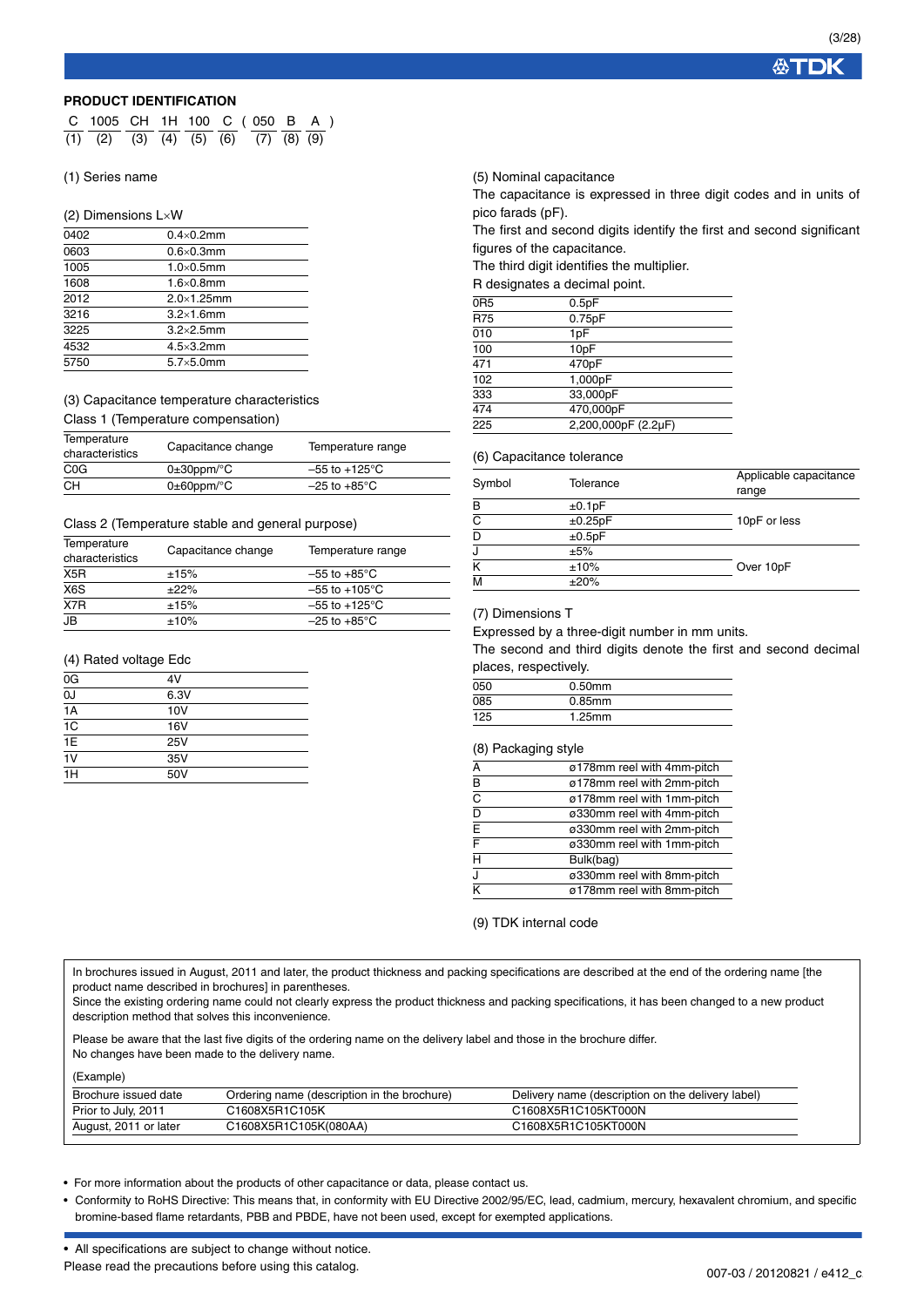## **CAPACITANCE RANGES: CLASS 1 (TEMPERATURE COMPENSATION) TEMPERATURE CHARACTERISTICS: C0G(0±30ppm/°C)**

| Capacitance | <b>Dimension Thickness</b><br>$L \times W$ | T(mm)                            | Capacitance<br>tolerance | Part No.<br>Rated voltage Edc: 50V             | Rated voltage Edc: 35V | Rated voltage Edc: 25V | Rated voltage Edc: 16V |
|-------------|--------------------------------------------|----------------------------------|--------------------------|------------------------------------------------|------------------------|------------------------|------------------------|
|             | 0402                                       | $0.20 + 0.02$                    | ±0.25pF                  |                                                |                        |                        | C0402C0G1C0R5C(020BA)  |
|             | 0603                                       | $0.30 + 0.03$                    | ±0.25pF                  | C0603C0G1H0R5C(030BA)                          |                        | C0603C0G1E0R5C(030BA)  |                        |
| 0.5pF       |                                            |                                  | ±0.1pF                   | C1005C0G1H0R5B(050BA)                          |                        |                        |                        |
|             | 1005                                       | $0.50 + 0.05$                    | ±0.25pF                  | C1005C0G1H0R5C(050BA)                          |                        |                        |                        |
|             | 1608                                       | $0.80 + 0.10$                    | ±0.25pF                  | C1608C0G1H0R5C(080AA)                          |                        |                        |                        |
|             | 0402                                       | $0.20 \pm 0.02$                  | ±0.25pF                  |                                                |                        |                        | C0402C0G1CR75C(020BA)  |
|             | 0603                                       | $0.30 + 0.03$                    | ±0.25pF                  | C0603C0G1HR75C(030BA)                          |                        | C0603C0G1ER75C(030BA)  |                        |
| 0.75pF      |                                            |                                  | ±0.1pF                   | C1005C0G1HR75B(050BA)                          |                        |                        |                        |
|             | 1005                                       | $0.50 \pm 0.05$                  | ±0.25pF                  | C1005C0G1HR75C(050BA)                          |                        |                        |                        |
|             | 1608                                       | $0.80 + 0.10$                    | ±0.25pF                  | C1608C0G1HR75C(080AA)                          |                        |                        |                        |
|             | 0402                                       | $0.20 \pm 0.02$                  | ±0.25pF                  |                                                |                        |                        | C0402C0G1C010C(020BA)  |
|             | 0603                                       | $0.30 + 0.03$                    | ±0.25pF                  | C0603C0G1H010C(030BA)                          |                        | C0603C0G1E010C(030BA)  |                        |
| 1pF         | 1005                                       | $0.50 + 0.05$                    | ±0.1pF                   | C1005C0G1H010B(050BA)                          |                        |                        |                        |
|             |                                            |                                  | ±0.25pF                  | C1005C0G1H010C(050BA)                          |                        |                        |                        |
|             | 1608                                       | $0.80 + 0.10$                    | ±0.25pF                  | C1608C0G1H010C(080AA)                          |                        |                        |                        |
|             | 0402                                       | $0.20 \pm 0.02$                  | ±0.25pF                  |                                                |                        |                        | C0402C0G1C1R5C(020BA)  |
|             | 0603                                       | $0.30 \pm 0.03$                  | ±0.25pF                  | C0603C0G1H1R5C(030BA)                          |                        | C0603C0G1E1R5C(030BA)  |                        |
| 1.5pF       | 1005                                       | $0.50 + 0.05$                    | ±0.1pF                   | C1005C0G1H1R5B(050BA)                          |                        |                        |                        |
|             |                                            |                                  | ±0.25pF                  | C1005C0G1H1R5C(050BA)                          |                        |                        |                        |
|             | 1608<br>0402                               | $0.80 + 0.10$<br>$0.20 \pm 0.02$ | ±0.25pF                  | C1608C0G1H1R5C(080AA)                          |                        |                        | C0402C0G1C020C(020BA)  |
|             | 0603                                       | $0.30 + 0.03$                    | ±0.25pF<br>±0.25pF       | C0603C0G1H020C(030BA)                          |                        | C0603C0G1E020C(030BA)  |                        |
| 2pF         |                                            |                                  | ±0.1pF                   | C1005C0G1H020B(050BA)                          |                        |                        |                        |
|             | 1005                                       | $0.50 + 0.05$                    | ±0.25pF                  | C1005C0G1H020C(050BA)                          |                        |                        |                        |
|             | 1608                                       | $0.80 + 0.10$                    | ±0.25pF                  | C1608C0G1H020C(080AA)                          |                        |                        |                        |
|             | 0402                                       | $0.20 + 0.02$                    | ±0.25pF                  |                                                |                        |                        | C0402C0G1C030C(020BA)  |
| 3pF         | 0603                                       | $0.30 + 0.03$                    | ±0.25pF                  | C0603C0G1H030C(030BA)                          |                        | C0603C0G1E030C(030BA)  |                        |
|             |                                            |                                  | ±0.1pF                   | C1005C0G1H030B(050BA)                          |                        |                        |                        |
|             | 1005                                       | $0.50 + 0.05$                    | ±0.25pF                  | C1005C0G1H030C(050BA)                          |                        |                        |                        |
|             | 1608                                       | $0.80 + 0.10$                    | ±0.25pF                  | C1608C0G1H030C(080AA)                          |                        |                        |                        |
|             | 0402                                       | $0.20 \pm 0.02$                  | ±0.25pF                  |                                                |                        |                        | C0402C0G1C040C(020BA)  |
|             | 0603                                       | $0.30 \pm 0.03$                  | ±0.25pF                  | C0603C0G1H040C(030BA)                          |                        | C0603C0G1E040C(030BA)  |                        |
| 4pF         | 1005                                       | $0.50 + 0.05$                    | ±0.1pF                   | C1005C0G1H040B(050BA)                          |                        |                        |                        |
|             |                                            |                                  | ±0.25pF                  | C1005C0G1H040C(050BA)                          |                        |                        |                        |
|             | 1608                                       | $0.80 + 0.10$                    | ±0.25pF                  | C1608C0G1H040C(080AA)                          |                        |                        |                        |
|             | 0402                                       | $0.20 \pm 0.02$                  | ±0.25pF                  |                                                |                        |                        | C0402C0G1C050C(020BA)  |
|             | 0603                                       | $0.30 \pm 0.03$                  | ±0.25pF                  | C0603C0G1H050C(030BA)                          |                        | C0603C0G1E050C(030BA)  |                        |
| 5pF         | 1005                                       | $0.50 \pm 0.05$                  | ±0.1pF                   | C1005C0G1H050B(050BA)                          |                        |                        |                        |
|             | 1608                                       | $0.80 + 0.10$                    | ±0.25pF<br>±0.25pF       | C1005C0G1H050C(050BA)<br>C1608C0G1H050C(080AA) |                        |                        |                        |
|             | 0402                                       | $0.20 + 0.02$                    | ±0.5pF                   |                                                |                        |                        | C0402C0G1C060D(020BA)  |
|             | 0603                                       | $0.30 + 0.03$                    | ±0.5pF                   | C0603C0G1H060D(030BA)                          |                        | C0603C0G1E060D(030BA)  |                        |
|             |                                            |                                  | ±0.25pF                  | C1005C0G1H060C(050BA)                          |                        |                        |                        |
| 6pF         | 1005                                       | $0.50 + 0.05$                    | ±0.5pF                   | C1005C0G1H060D(050BA)                          |                        |                        |                        |
|             |                                            |                                  | ±0.25pF                  | C1608C0G1H060C(080AA)                          |                        |                        |                        |
|             | 1608                                       | $0.80 + 0.10$                    | ±0.5pF                   | C1608C0G1H060D(080AA)                          |                        |                        |                        |
|             | 0402                                       | $0.20 \pm 0.02$                  | ±0.5pF                   |                                                |                        |                        | C0402C0G1C070D(020BA)  |
|             | 0603                                       | $0.30 + 0.03$                    | ±0.5pF                   | C0603C0G1H070D(030BA)                          |                        | C0603C0G1E070D(030BA)  |                        |
|             |                                            |                                  | ±0.25pF                  | C1005C0G1H070C(050BA)                          |                        |                        |                        |
| 7pF         | 1005                                       | $0.50 + 0.05$                    | ±0.5pF                   | C1005C0G1H070D(050BA)                          |                        |                        |                        |
|             | 1608                                       |                                  | ±0.25pF                  | C1608C0G1H070C(080AA)                          |                        |                        |                        |
|             |                                            | $0.80 + 0.10$                    | ±0.5pF                   | C1608C0G1H070D(080AA)                          |                        |                        |                        |
|             | 0402                                       | $0.20 \pm 0.02$                  | ±0.5pF                   |                                                |                        |                        | C0402C0G1C080D(020BA)  |
|             | 0603                                       | $0.30 \pm 0.03$                  | ±0.5pF                   | C0603C0G1H080D(030BA)                          |                        | C0603C0G1E080D(030BA)  |                        |
| 8pF         | 1005                                       | $0.50 \pm 0.05$                  | ±0.25pF                  | C1005C0G1H080C(050BA)                          |                        |                        |                        |
|             |                                            |                                  | ±0.5pF                   | C1005C0G1H080D(050BA)                          |                        |                        |                        |
|             | 1608                                       | $0.80 + 0.10$                    | ±0.25pF                  | C1608C0G1H080C(080AA)                          |                        |                        |                        |
|             |                                            |                                  | ±0.5pF                   | C1608C0G1H080D(080AA)                          |                        |                        |                        |
|             | 0402                                       | $0.20 \pm 0.02$                  | ±0.5pF                   |                                                |                        |                        | C0402C0G1C090D(020BA)  |
|             | 0603                                       | $0.30 \pm 0.03$                  | $\pm 0.5$ pF             | C0603C0G1H090D(030BA)                          |                        | C0603C0G1E090D(030BA)  |                        |
| 9pF         | 1005                                       | $0.50 \pm 0.05$                  | ±0.25pF                  | C1005C0G1H090C(050BA)                          |                        |                        |                        |
|             |                                            |                                  | ±0.5pF                   | C1005C0G1H090D(050BA)                          |                        |                        |                        |
|             | 1608                                       | $0.80 \pm 0.10$                  | ±0.25pF<br>±0.5pF        | C1608C0G1H090C(080AA)<br>C1608C0G1H090D(080AA) |                        |                        |                        |
|             |                                            |                                  |                          |                                                |                        |                        |                        |

• For more information about the products of other capacitance or data, please contact us.

• Conformity to RoHS Directive: This means that, in conformity with EU Directive 2002/95/EC, lead, cadmium, mercury, hexavalent chromium, and specific bromine-based flame retardants, PBB and PBDE, have not been used, except for exempted applications.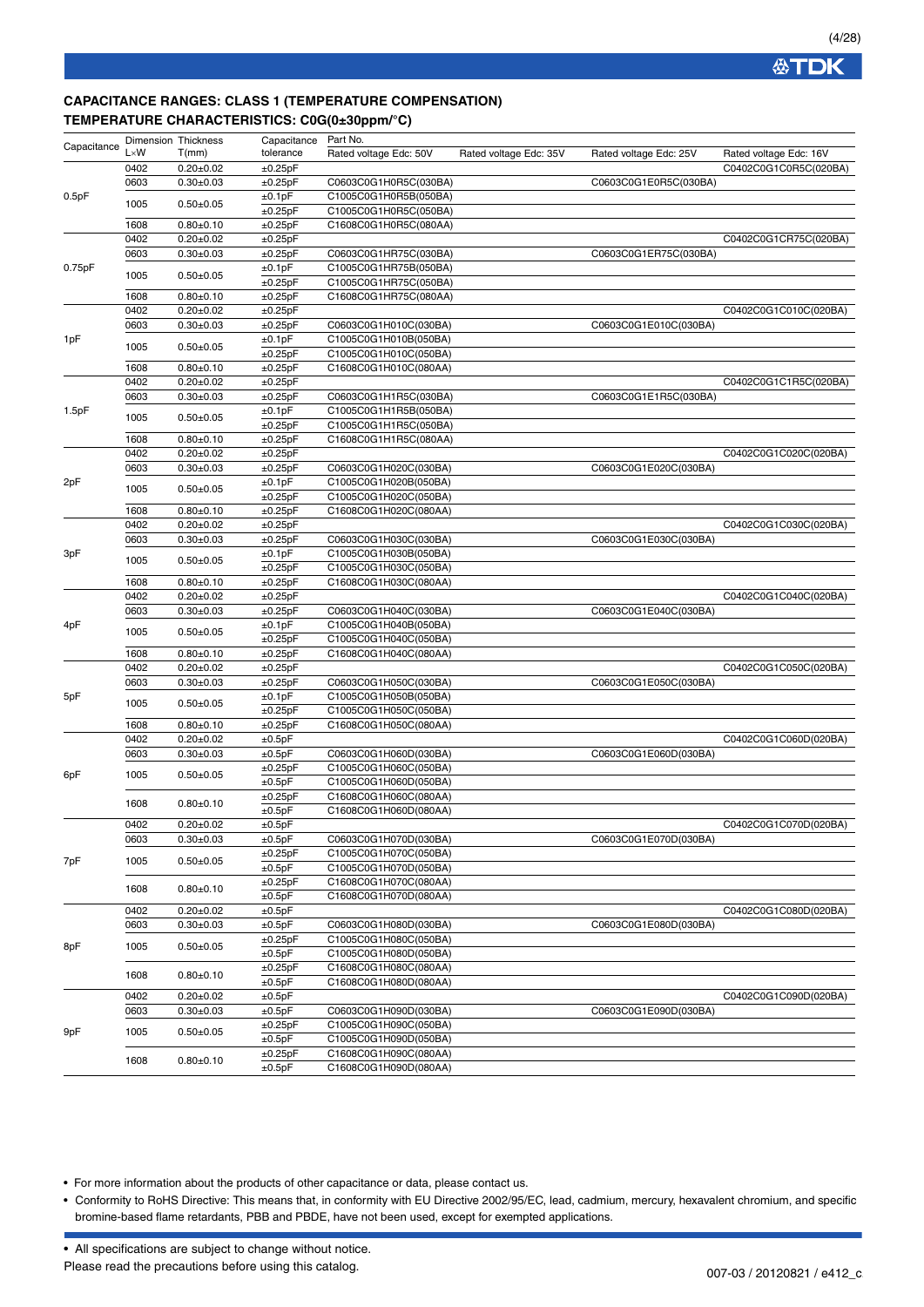## **CAPACITANCE RANGES: CLASS 1 (TEMPERATURE COMPENSATION) TEMPERATURE CHARACTERISTICS: C0G(0±30ppm/°C)**

| Capacitance | <b>Dimension Thickness</b> |                 | Capacitance | Part No.               |                        |                        |                        |
|-------------|----------------------------|-----------------|-------------|------------------------|------------------------|------------------------|------------------------|
|             | $L \times W$               | T(mm)           | tolerance   | Rated voltage Edc: 50V | Rated voltage Edc: 35V | Rated voltage Edc: 25V | Rated voltage Edc: 16V |
|             | 0402                       | $0.20 \pm 0.02$ | ±0.5pF      |                        |                        |                        | C0402C0G1C100D(020BA)  |
|             | 0603                       | $0.30 + 0.03$   | ±0.5pF      | C0603C0G1H100D(030BA)  |                        | C0603C0G1E100D(030BA)  |                        |
|             |                            |                 | ±0.25pF     | C1005C0G1H100C(050BA)  |                        |                        |                        |
| 10pF        | 1005                       | $0.50 + 0.05$   | ±0.5pF      | C1005C0G1H100D(050BA)  |                        |                        |                        |
|             |                            |                 | ±0.25pF     | C1608C0G1H100C(080AA)  |                        |                        |                        |
|             | 1608                       | $0.80 + 0.10$   | ±0.5pF      | C1608C0G1H100D(080AA)  |                        |                        |                        |
|             | 0402                       | $0.20 + 0.02$   | ±5%         |                        |                        |                        | C0402C0G1C120J(020BA)  |
|             | 0603                       | $0.30 + 0.03$   | ±5%         | C0603C0G1H120J(030BA)  |                        | C0603C0G1E120J(030BA)  |                        |
| 12pF        | 1005                       | $0.50 + 0.05$   | ±5%         | C1005C0G1H120J(050BA)  |                        |                        |                        |
|             | 1608                       | $0.80 + 0.10$   | ±5%         | C1608C0G1H120J(080AA)  |                        |                        |                        |
|             | 0402                       | $0.20 \pm 0.02$ | ±5%         |                        |                        |                        | C0402C0G1C150J(020BA)  |
|             |                            |                 |             |                        |                        | C0603C0G1E150J(030BA)  |                        |
| 15pF        | 0603                       | $0.30 + 0.03$   | ±5%         | C0603C0G1H150J(030BA)  |                        |                        |                        |
|             | 1005                       | $0.50 + 0.05$   | ±5%         | C1005C0G1H150J(050BA)  |                        |                        |                        |
|             | 1608                       | $0.80 + 0.10$   | ±5%         | C1608C0G1H150J(080AA)  |                        |                        |                        |
|             | 0603                       | $0.30 + 0.03$   | ±5%         | C0603C0G1H180J(030BA)  |                        | C0603C0G1E180J(030BA)  |                        |
| 18pF        | 1005                       | $0.50 + 0.05$   | $\pm 5\%$   | C1005C0G1H180J(050BA)  |                        |                        |                        |
|             | 1608                       | $0.80 + 0.10$   | ±5%         | C1608C0G1H180J(080AA)  |                        |                        |                        |
|             | 0603                       | $0.30 + 0.03$   | ±5%         | C0603C0G1H220J(030BA)  |                        | C0603C0G1E220J(030BA)  |                        |
| 22pF        | 1005                       | $0.50 + 0.05$   | ±5%         | C1005C0G1H220J(050BA)  |                        |                        |                        |
|             | 1608                       | $0.80 + 0.10$   | ±5%         | C1608C0G1H220J(080AA)  |                        |                        |                        |
|             | 0603                       | $0.30 + 0.03$   | ±5%         | C0603C0G1H270J(030BA)  |                        | C0603C0G1E270J(030BA)  |                        |
| 27pF        | 1005                       | $0.50 + 0.05$   | ±5%         | C1005C0G1H270J(050BA)  |                        |                        |                        |
|             | 1608                       | $0.80 + 0.10$   | ±5%         | C1608C0G1H270J(080AA)  |                        |                        |                        |
|             | 0603                       | $0.30 \pm 0.03$ | ±5%         | C0603C0G1H330J(030BA)  |                        | C0603C0G1E330J(030BA)  |                        |
| 33pF        | 1005                       | $0.50 + 0.05$   | ±5%         | C1005C0G1H330J(050BA)  |                        |                        |                        |
|             | 1608                       | $0.80 + 0.10$   | ±5%         | C1608C0G1H330J(080AA)  |                        |                        |                        |
|             | 0603                       | $0.30 + 0.03$   | ±5%         | C0603C0G1H390J(030BA)  |                        | C0603C0G1E390J(030BA)  |                        |
| 39pF        | 1005                       | $0.50 + 0.05$   | ±5%         | C1005C0G1H390J(050BA)  |                        |                        |                        |
|             | 1608                       | $0.80 + 0.10$   | ±5%         | C1608C0G1H390J(080AA)  |                        |                        |                        |
|             | 0603                       | $0.30 + 0.03$   | ±5%         | C0603C0G1H470J(030BA)  |                        | C0603C0G1E470J(030BA)  |                        |
| 47pF        | 1005                       | $0.50 + 0.05$   | ±5%         | C1005C0G1H470J(050BA)  |                        |                        |                        |
|             | 1608                       | $0.80 + 0.10$   | ±5%         | C1608C0G1H470J(080AA)  |                        |                        |                        |
|             | 0603                       | $0.30 + 0.03$   | ±5%         | C0603C0G1H560J(030BA)  |                        | C0603C0G1E560J(030BA)  |                        |
| 56pF        | 1005                       | $0.50 + 0.05$   | ±5%         | C1005C0G1H560J(050BA)  |                        |                        |                        |
|             | 1608                       | $0.80 + 0.10$   | ±5%         | C1608C0G1H560J(080AA)  |                        |                        |                        |
|             | 0603                       | $0.30 + 0.03$   | ±5%         | C0603C0G1H680J(030BA)  |                        | C0603C0G1E680J(030BA)  |                        |
| 68pF        | 1005                       | $0.50 + 0.05$   | ±5%         | C1005C0G1H680J(050BA)  |                        |                        |                        |
|             | 1608                       | $0.80 + 0.10$   | ±5%         | C1608C0G1H680J(080AA)  |                        |                        |                        |
|             | 0603                       | $0.30 \pm 0.03$ | ±5%         | C0603C0G1H820J(030BA)  |                        | C0603C0G1E820J(030BA)  |                        |
| 82pF        | 1005                       | $0.50 + 0.05$   | ±5%         | C1005C0G1H820J(050BA)  |                        |                        |                        |
|             | 1608                       | $0.80 + 0.10$   | ±5%         | C1608C0G1H820J(080AA)  |                        |                        |                        |
|             | 0603                       | $0.30 + 0.03$   | ±5%         | C0603C0G1H101J(030BA)  |                        | C0603C0G1E101J(030BA)  |                        |
| 100pF       | 1005                       | $0.50 + 0.05$   | ±5%         | C1005C0G1H101J(050BA)  |                        |                        |                        |
|             | 1608                       | $0.80 + 0.10$   | ±5%         | C1608C0G1H101J(080AA)  |                        |                        |                        |
|             | 1005                       | $0.50 + 0.05$   | ±5%         | C1005C0G1H121J(050BA)  |                        |                        |                        |
| 120pF       | 1608                       | $0.80 + 0.10$   | ±5%         | C1608C0G1H121J(080AA)  |                        |                        |                        |
|             | 1005                       | $0.50 + 0.05$   | ±5%         | C1005C0G1H151J(050BA)  |                        |                        |                        |
| 150pF       | 1608                       | $0.80 + 0.10$   | ±5%         | C1608C0G1H151J(080AA)  |                        |                        |                        |
|             | 1005                       | $0.50 + 0.05$   | ±5%         | C1005C0G1H181J(050BA)  |                        |                        |                        |
| 180pF       | 1608                       | $0.80 + 0.10$   | ±5%         | C1608C0G1H181J(080AA)  |                        |                        |                        |
|             | 1005                       | $0.50 + 0.05$   | ±5%         | C1005C0G1H221J(050BA)  |                        |                        |                        |
| 220pF       | 1608                       | $0.80 + 0.10$   | ±5%         | C1608C0G1H221J(080AA)  |                        |                        |                        |
|             | 1005                       | $0.50 + 0.05$   | ±5%         | C1005C0G1H271J(050BA)  |                        |                        |                        |
| 270pF       | 1608                       | $0.80 + 0.10$   | ±5%         | C1608C0G1H271J(080AA)  |                        |                        |                        |
|             | 1005                       | $0.50 + 0.05$   | ±5%         | C1005C0G1H331J(050BA)  |                        |                        |                        |
| 330pF       | 1608                       | $0.80 + 0.10$   | ±5%         | C1608C0G1H331J(080AA)  |                        |                        |                        |
|             | 1005                       | $0.50 + 0.05$   | ±5%         | C1005C0G1H391J(050BA)  |                        |                        |                        |
| 390pF       |                            |                 |             |                        |                        |                        |                        |
|             | 1608                       | $0.80 + 0.10$   | ±5%         | C1608C0G1H391J(080AA)  |                        |                        |                        |
| 470pF       | 1005                       | $0.50 + 0.05$   | ±5%         | C1005C0G1H471J(050BA)  |                        |                        |                        |
|             | 1608                       | $0.80 + 0.10$   | ±5%         | C1608C0G1H471J(080AA)  |                        |                        |                        |
| 560pF       | 1005                       | $0.50 + 0.05$   | ±5%         | C1005C0G1H561J(050BA)  |                        |                        |                        |
|             | 1608                       | $0.80 + 0.10$   | ±5%         | C1608C0G1H561J(080AA)  |                        |                        |                        |
| 680pF       | 1005                       | $0.50 + 0.05$   | ±5%         | C1005C0G1H681J(050BA)  |                        |                        |                        |
|             | 1608                       | $0.80 + 0.10$   | ±5%         | C1608C0G1H681J(080AA)  |                        |                        |                        |
| 820pF       | 1005                       | $0.50 + 0.05$   | ±5%         | C1005C0G1H821J(050BA)  |                        |                        |                        |
|             | 1608                       | $0.80 + 0.10$   | $\pm 5\%$   | C1608C0G1H821J(080AA)  |                        |                        |                        |

• For more information about the products of other capacitance or data, please contact us.

• Conformity to RoHS Directive: This means that, in conformity with EU Directive 2002/95/EC, lead, cadmium, mercury, hexavalent chromium, and specific bromine-based flame retardants, PBB and PBDE, have not been used, except for exempted applications.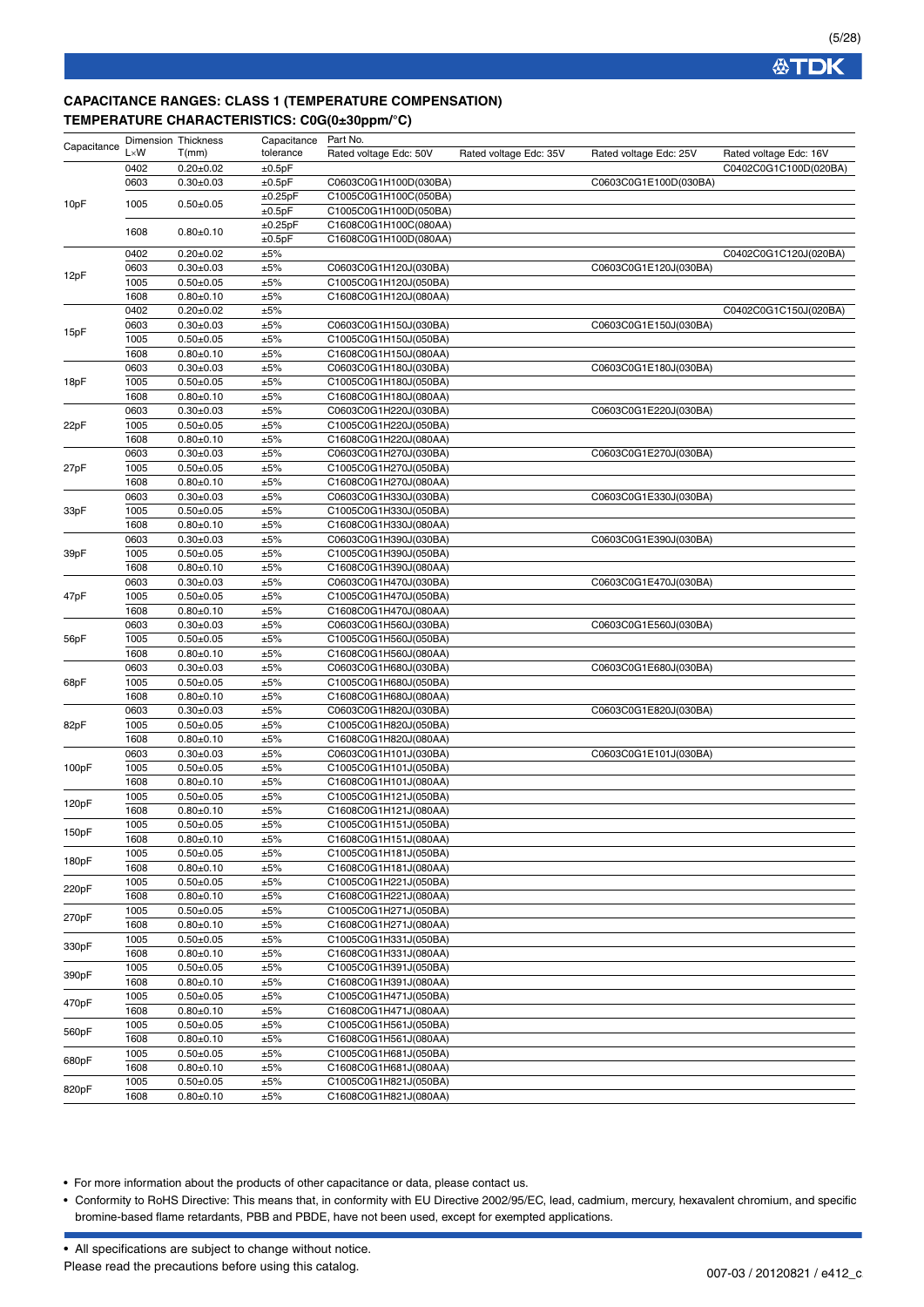## **CAPACITANCE RANGES: CLASS 1 (TEMPERATURE COMPENSATION) TEMPERATURE CHARACTERISTICS: C0G(0±30ppm/°C)**

| Capacitance | <b>Dimension Thickness</b> |                       | Capacitance | Part No.               |                        |                        |                        |
|-------------|----------------------------|-----------------------|-------------|------------------------|------------------------|------------------------|------------------------|
|             | $L \times W$               | T(mm)                 | tolerance   | Rated voltage Edc: 50V | Rated voltage Edc: 35V | Rated voltage Edc: 25V | Rated voltage Edc: 16V |
|             | 1005                       | $0.50 + 0.05$         | ±5%         | C1005C0G1H102J(050BA)  |                        |                        |                        |
| 1nF         | 1608                       | $0.80 + 0.10$         | ±5%         | C1608C0G1H102J(080AA)  |                        |                        |                        |
|             | 2012                       | $0.60 + 0.10$         | ±5%         | C2012C0G1H102J(060AA)  |                        |                        |                        |
|             | 1608                       | $0.80 + 0.10$         | ±5%         | C1608C0G1H122J(080AA)  |                        |                        |                        |
| 1.2nF       | 2012                       | $0.60 + 0.10$         | ±5%         | C2012C0G1H122J(060AA)  |                        |                        |                        |
|             | 1608                       | $0.80 + 0.10$         | ±5%         | C1608C0G1H152J(080AA)  |                        |                        |                        |
| 1.5nF       | 2012                       | $0.60 + 0.10$         | ±5%         | C2012C0G1H152J(060AA)  |                        |                        |                        |
|             | 1608                       | $0.80 + 0.10$         | ±5%         | C1608C0G1H182J(080AA)  |                        |                        |                        |
| 1.8nF       | 2012                       | $0.60 + 0.10$         | ±5%         | C2012C0G1H182J(060AA)  |                        |                        |                        |
|             | 1608                       | $0.80 + 0.10$         | ±5%         | C1608C0G1H222J(080AA)  |                        |                        |                        |
| 2.2nF       |                            | $0.60 + 0.10$         | ±5%         | C2012C0G1H222J(060AA)  |                        |                        |                        |
|             | 2012                       | $0.85 + 0.10$         | ±5%         | C2012C0G1H222J(085AA)  |                        |                        |                        |
|             |                            | $1.25 \pm 0.10$       | ±5%         | C2012C0G1H222J(125AA)  |                        |                        |                        |
| 2.7nF       | 1608                       | $0.80 + 0.10$         | ±5%         | C1608C0G1H272J(080AA)  |                        |                        |                        |
|             | 2012                       | $0.60 + 0.10$         | ±5%         | C2012C0G1H272J(060AA)  |                        |                        |                        |
|             | 1608                       | $0.80 + 0.10$         | ±5%         | C1608C0G1H332J(080AA)  |                        |                        |                        |
| 3.3nF       |                            | $0.60 + 0.10$         | ±5%         | C2012C0G1H332J(060AA)  |                        |                        |                        |
|             | 2012                       | $0.85 + 0.10$         | ±5%         | C2012C0G1H332J(085AA)  |                        |                        |                        |
|             |                            | $1.25 \pm 0.10$       | ±5%         | C2012C0G1H332J(125AA)  |                        |                        |                        |
|             | 1608                       | $0.80 + 0.10$         | ±5%         | C1608C0G1H392J(080AA)  |                        |                        |                        |
|             |                            | $0.60 + 0.10$         | ±5%         | C2012C0G1H392J(060AA)  |                        |                        |                        |
| 3.9nF       | 2012                       | $0.85 \pm 0.10$       | ±5%         | C2012C0G1H392J(085AA)  |                        |                        |                        |
|             |                            | $1.25 \pm 0.10$       | ±5%         | C2012C0G1H392J(125AA)  |                        |                        |                        |
|             | 1608                       | $0.80 + 0.10$         | ±5%         | C1608C0G1H472J(080AA)  |                        |                        |                        |
| 4.7nF       |                            | $0.60 + 0.10$         | ±5%         | C2012C0G1H472J(060AA)  |                        |                        |                        |
|             | 2012                       | $0.85 + 0.10$         | ±5%         | C2012C0G1H472J(085AA)  |                        |                        |                        |
|             |                            | $1.25 \pm 0.10$       | ±5%         | C2012C0G1H472J(125AA)  |                        |                        |                        |
|             | 1608                       | $0.80 + 0.10$         | ±5%         | C1608C0G1H562J(080AA)  |                        |                        |                        |
|             |                            | $0.60 + 0.10$         | $\pm 5\%$   | C2012C0G1H562J(060AA)  |                        |                        |                        |
| 5.6nF       | 2012                       | $0.85 + 0.10$         | ±5%         | C2012C0G1H562J(085AA)  |                        |                        |                        |
|             |                            | $1.25 \pm 0.10$       | ±5%         | C2012C0G1H562J(125AA)  |                        |                        |                        |
|             | 1608                       | $0.80 + 0.10$         | ±5%         | C1608C0G1H682J(080AA)  |                        |                        |                        |
| 6.8nF       | 2012                       | $0.60 + 0.10$         | ±5%         | C2012C0G1H682J(060AA)  |                        |                        |                        |
|             |                            | $1.25 \pm 0.10$       | ±5%         | C2012C0G1H682J(125AA)  |                        |                        |                        |
|             | 1608                       | $0.80 + 0.10$         | ±5%         | C1608C0G1H822J(080AA)  |                        |                        |                        |
| 8.2nF       | 2012                       | $0.60 + 0.10$         | ±5%         | C2012C0G1H822J(060AA)  |                        |                        |                        |
|             |                            | $1.25 \pm 0.10$       | ±5%         | C2012C0G1H822J(125AA)  |                        |                        |                        |
|             | 1608                       | $0.80 + 0.10$         | ±5%         | C1608C0G1H103J(080AA)  |                        |                        |                        |
| 10nF        | 2012                       | $0.60 + 0.10$         | ±5%         | C2012C0G1H103J(060AA)  |                        |                        |                        |
|             | 3216                       | $0.60 + 0.10 / -0.20$ | ±5%         | C3216C0G1H103J(060AA)  |                        |                        |                        |
| 15nF        | 2012                       | $0.85 + 0.10$         | ±5%         | C2012C0G1H153J(085AA)  |                        |                        |                        |
|             | 3216                       | $0.60 + 0.10 / -0.20$ | ±5%         | C3216C0G1H153J(060AA)  |                        |                        |                        |
| 22nF        | 2012                       | $1.25 \pm 0.10$       | ±5%         | C2012C0G1H223J(125AA)  |                        |                        |                        |
|             | 3216                       | $0.60 + 0.10 / -0.20$ | ±5%         | C3216C0G1H223J(060AA)  |                        |                        |                        |
| 33nF        | 2012                       | $1.25 \pm 0.10$       | ±5%         | C2012C0G1H333J(125AA)  |                        |                        |                        |
|             | 3216                       | $0.85 \pm 0.10$       | ±5%         | C3216C0G1H333J(085AA)  |                        |                        |                        |
|             | 3216                       | $1.15 \pm 0.10$       | ±5%         | C3216C0G1H473J(115AA)  |                        |                        |                        |
| 47nF        | 3225                       | $2.00 \pm 0.20$       | ±5%         | C3225C0G1H473J(200AA)  |                        |                        |                        |
|             | 4532                       | $1.60 + 0.15$         | ±5%         | C4532C0G1H473J(160KA)  |                        |                        |                        |
|             | 3216                       | $1.60 + 0.10$         | ±5%         | C3216C0G1H683J(160AA)  |                        |                        |                        |
| 68nF        | 3225                       | $2.00 + 0.20$         | ±5%         | C3225C0G1H683J(200AA)  |                        |                        |                        |
|             | 4532                       | $1.60 + 0.15$         | ±5%         | C4532C0G1H683J(160KA)  |                        |                        |                        |
|             | 3216                       | $1.60 + 0.20$         | ±5%         | C3216C0G1H104J(160AA)  |                        |                        |                        |
| 100nF       | 3225                       | $2.50 + 0.30$         | ±5%         | C3225C0G1H104J(250AA)  |                        |                        |                        |
|             | 4532                       | $2.00 \pm 0.20$       | ±5%         | C4532C0G1H104J(200KA)  |                        |                        |                        |
| 150nF       | 4532                       | $2.50 + 0.30$         | ±5%         | C4532C0G1H154J(250KA)  |                        |                        |                        |
| 220nF       | 4532                       | $3.20 \pm 0.30$       | ±5%         | C4532C0G1H224J(320KA)  |                        |                        |                        |

• For more information about the products of other capacitance or data, please contact us.

• Conformity to RoHS Directive: This means that, in conformity with EU Directive 2002/95/EC, lead, cadmium, mercury, hexavalent chromium, and specific bromine-based flame retardants, PBB and PBDE, have not been used, except for exempted applications.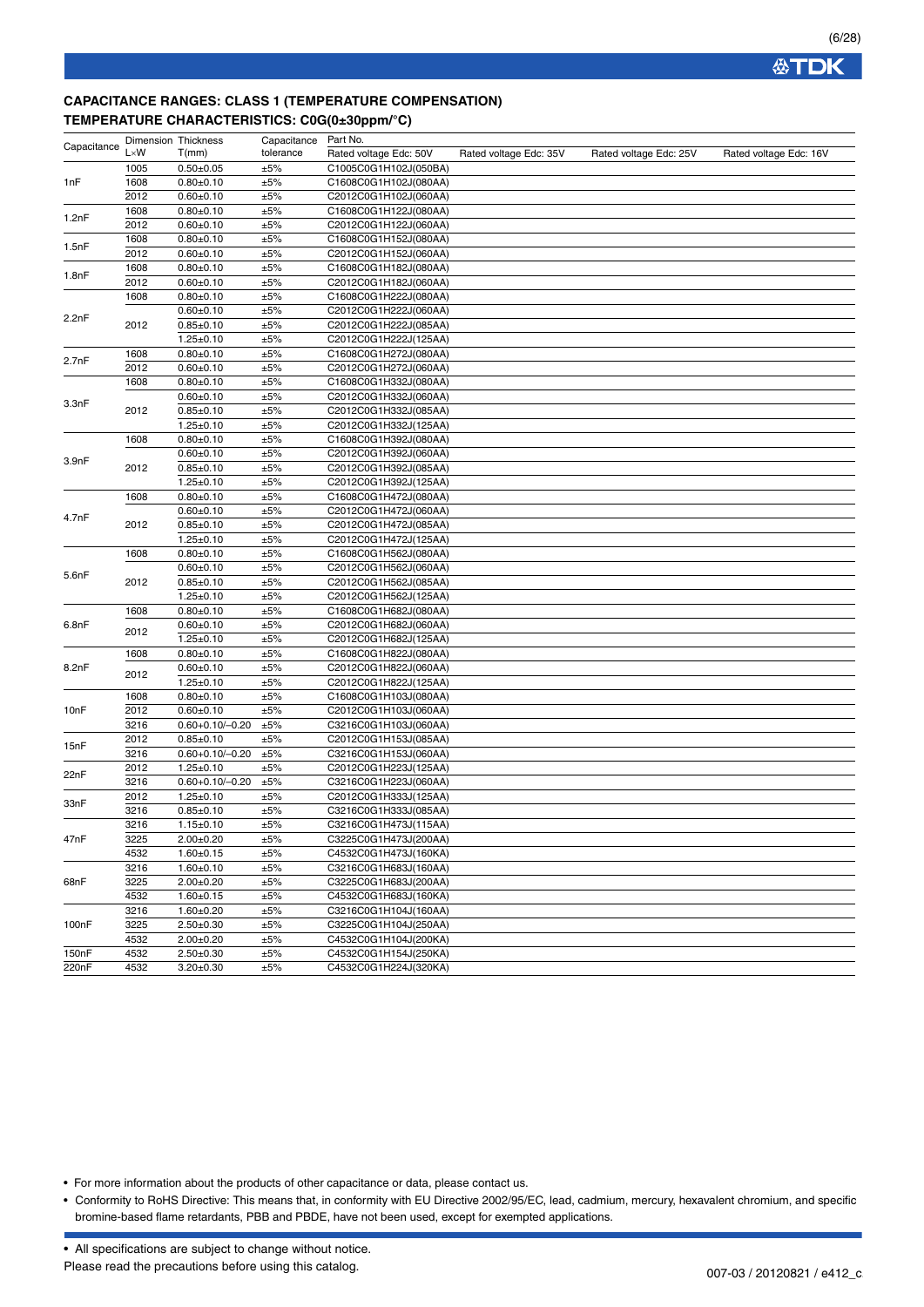### **CAPACITANCE RANGES: CLASS 1 (TEMPERATURE COMPENSATION) TEMPERATURE CHARACTERISTICS: CH(0±60ppm/°C)**

| Capacitance | <b>Dimension Thickness</b> |                 | Capacitance  | Part No.               |                        |                        |                        |
|-------------|----------------------------|-----------------|--------------|------------------------|------------------------|------------------------|------------------------|
|             | $L \times W$               | T(mm)           | tolerance    | Rated voltage Edc: 50V | Rated voltage Edc: 35V | Rated voltage Edc: 25V | Rated voltage Edc: 16V |
|             | 0402                       | $0.20 \pm 0.02$ | ±0.25pF      |                        |                        |                        | C0402CH1C0R5C(020BA)   |
|             | 0603                       | $0.30 + 0.03$   | ±0.25pF      | C0603CH1H0R5C(030BA)   |                        | C0603CH1E0R5C(030BA)   |                        |
| 0.5pF       |                            |                 | ±0.1pF       | C1005CH1H0R5B(050BA)   |                        |                        |                        |
|             | 1005                       | $0.50 + 0.05$   | ±0.25pF      | C1005CH1H0R5C(050BA)   |                        |                        |                        |
|             | 1608                       | $0.80 + 0.10$   | ±0.25pF      | C1608CH1H0R5C(080AA)   |                        |                        |                        |
|             | 0402                       | $0.20 \pm 0.02$ | ±0.25pF      |                        |                        |                        | C0402CH1CR75C(020BA)   |
|             | 0603                       | $0.30 + 0.03$   | ±0.25pF      | C0603CH1HR75C(030BA)   |                        | C0603CH1ER75C(030BA)   |                        |
| 0.75pF      |                            |                 | ±0.1pF       | C1005CH1HR75B(050BA)   |                        |                        |                        |
|             | 1005                       | $0.50 + 0.05$   | ±0.25pF      | C1005CH1HR75C(050BA)   |                        |                        |                        |
|             | 1608                       | $0.80 + 0.10$   | ±0.25pF      | C1608CH1HR75C(080AA)   |                        |                        |                        |
|             | 0402                       | $0.20 \pm 0.02$ | ±0.25pF      |                        |                        |                        | C0402CH1C010C(020BA)   |
|             | 0603                       | $0.30 + 0.03$   | ±0.25pF      | C0603CH1H010C(030BA)   |                        | C0603CH1E010C(030BA)   |                        |
| 1pF         |                            |                 | ±0.1pF       | C1005CH1H010B(050BA)   |                        |                        |                        |
|             | 1005                       | $0.50 + 0.05$   | ±0.25pF      | C1005CH1H010C(050BA)   |                        |                        |                        |
|             | 1608                       | $0.80 + 0.10$   | ±0.25pF      | C1608CH1H010C(080AA)   |                        |                        |                        |
|             | 0402                       | $0.20 \pm 0.02$ | ±0.25pF      |                        |                        |                        | C0402CH1C1R5C(020BA)   |
|             | 0603                       | $0.30 + 0.03$   | ±0.25pF      | C0603CH1H1R5C(030BA)   |                        | C0603CH1E1R5C(030BA)   |                        |
| 1.5pF       |                            |                 | ±0.1pF       | C1005CH1H1R5B(050BA)   |                        |                        |                        |
|             | 1005                       | $0.50 + 0.05$   | ±0.25pF      | C1005CH1H1R5C(050BA)   |                        |                        |                        |
|             | 1608                       | $0.80 + 0.10$   | ±0.25pF      | C1608CH1H1R5C(080AA)   |                        |                        |                        |
|             | 0402                       | $0.20 \pm 0.02$ | ±0.25pF      |                        |                        |                        | C0402CH1C020C(020BA)   |
|             | 0603                       | $0.30 + 0.03$   | ±0.25pF      |                        |                        | C0603CH1E020C(030BA)   |                        |
|             |                            |                 |              | C0603CH1H020C(030BA)   |                        |                        |                        |
| 2pF         | 1005                       | $0.50 + 0.05$   | ±0.1pF       | C1005CH1H020B(050BA)   |                        |                        |                        |
|             |                            |                 | ±0.25pF      | C1005CH1H020C(050BA)   |                        |                        |                        |
|             | 1608                       | $0.80 + 0.10$   | ±0.25pF      | C1608CH1H020C(080AA)   |                        |                        |                        |
| 3pF         | 0402                       | $0.20 \pm 0.02$ | ±0.25pF      |                        |                        |                        | C0402CH1C030C(020BA)   |
|             | 0603                       | $0.30 \pm 0.03$ | ±0.25pF      | C0603CH1H030C(030BA)   |                        | C0603CH1E030C(030BA)   |                        |
|             | 1005                       | $0.50 + 0.05$   | ±0.1pF       | C1005CH1H030B(050BA)   |                        |                        |                        |
|             |                            |                 | ±0.25pF      | C1005CH1H030C(050BA)   |                        |                        |                        |
|             | 1608                       | $0.80 + 0.10$   | ±0.25pF      | C1608CH1H030C(080AA)   |                        |                        |                        |
|             | 0402                       | $0.20 \pm 0.02$ | ±0.25pF      |                        |                        |                        | C0402CH1C040C(020BA)   |
|             | 0603                       | $0.30 \pm 0.03$ | ±0.25pF      | C0603CH1H040C(030BA)   |                        | C0603CH1E040C(030BA)   |                        |
| 4pF         | 1005                       | $0.50 + 0.05$   | ±0.1pF       | C1005CH1H040B(050BA)   |                        |                        |                        |
|             |                            |                 | ±0.25pF      | C1005CH1H040C(050BA)   |                        |                        |                        |
|             | 1608                       | $0.80 + 0.10$   | ±0.25pF      | C1608CH1H040C(080AA)   |                        |                        |                        |
|             | 0402                       | $0.20 \pm 0.02$ | ±0.25pF      |                        |                        |                        | C0402CH1C050C(020BA)   |
|             | 0603                       | $0.30 + 0.03$   | ±0.25pF      | C0603CH1H050C(030BA)   |                        | C0603CH1E050C(030BA)   |                        |
| 5pF         | 1005                       | $0.50 \pm 0.05$ | ±0.1pF       | C1005CH1H050B(050BA)   |                        |                        |                        |
|             |                            |                 | ±0.25pF      | C1005CH1H050C(050BA)   |                        |                        |                        |
|             | 1608                       | $0.80 + 0.10$   | ±0.25pF      | C1608CH1H050C(080AA)   |                        |                        |                        |
|             | 0402                       | $0.20 \pm 0.02$ | ±0.5pF       |                        |                        |                        | C0402CH1C060D(020BA)   |
|             | 0603                       | $0.30 + 0.03$   | ±0.5pF       | C0603CH1H060D(030BA)   |                        | C0603CH1E060D(030BA)   |                        |
| 6pF         | 1005                       | $0.50 + 0.05$   | ±0.25pF      | C1005CH1H060C(050BA)   |                        |                        |                        |
|             |                            |                 | ±0.5pF       | C1005CH1H060D(050BA)   |                        |                        |                        |
|             | 1608                       | $0.80 + 0.10$   | ±0.25pF      | C1608CH1H060C(080AA)   |                        |                        |                        |
|             |                            |                 | ±0.5pF       | C1608CH1H060D(080AA)   |                        |                        |                        |
|             | 0402                       | $0.20 + 0.02$   | $\pm 0.5$ pF |                        |                        |                        | C0402CH1C070D(020BA)   |
|             | 0603                       | $0.30 \pm 0.03$ | ±0.5pF       | C0603CH1H070D(030BA)   |                        | C0603CH1E070D(030BA)   |                        |
|             |                            |                 | ±0.25pF      | C1005CH1H070C(050BA)   |                        |                        |                        |
| 7pF         | 1005                       | $0.50 + 0.05$   | ±0.5pF       | C1005CH1H070D(050BA)   |                        |                        |                        |
|             |                            |                 | ±0.25pF      | C1608CH1H070C(080AA)   |                        |                        |                        |
|             | 1608                       | $0.80 \pm 0.10$ | ±0.5pF       | C1608CH1H070D(080AA)   |                        |                        |                        |
|             | 0402                       | $0.20 \pm 0.02$ | ±0.5pF       |                        |                        |                        | C0402CH1C080D(020BA)   |
|             | 0603                       | $0.30 \pm 0.03$ | ±0.5pF       | C0603CH1H080D(030BA)   |                        | C0603CH1E080D(030BA)   |                        |
|             |                            |                 | ±0.25pF      | C1005CH1H080C(050BA)   |                        |                        |                        |
| 8pF         | 1005                       | $0.50 \pm 0.05$ | ±0.5pF       | C1005CH1H080D(050BA)   |                        |                        |                        |
|             |                            |                 | ±0.25pF      | C1608CH1H080C(080AA)   |                        |                        |                        |
|             | 1608                       | $0.80 + 0.10$   | ±0.5pF       | C1608CH1H080D(080AA)   |                        |                        |                        |
|             | 0402                       | $0.20 \pm 0.02$ | ±0.5pF       |                        |                        |                        | C0402CH1C090D(020BA)   |
|             | 0603                       | $0.30 + 0.03$   |              | C0603CH1H090D(030BA)   |                        | C0603CH1E090D(030BA)   |                        |
|             |                            |                 | ±0.5pF       |                        |                        |                        |                        |
| 9pF         | 1005                       | $0.50 \pm 0.05$ | ±0.25pF      | C1005CH1H090C(050BA)   |                        |                        |                        |
|             |                            |                 | ±0.5pF       | C1005CH1H090D(050BA)   |                        |                        |                        |
|             | 1608                       | $0.80 \pm 0.10$ | ±0.25pF      | C1608CH1H090C(080AA)   |                        |                        |                        |
|             |                            |                 | ±0.5pF       | C1608CH1H090D(080AA)   |                        |                        |                        |

• For more information about the products of other capacitance or data, please contact us.

• Conformity to RoHS Directive: This means that, in conformity with EU Directive 2002/95/EC, lead, cadmium, mercury, hexavalent chromium, and specific bromine-based flame retardants, PBB and PBDE, have not been used, except for exempted applications.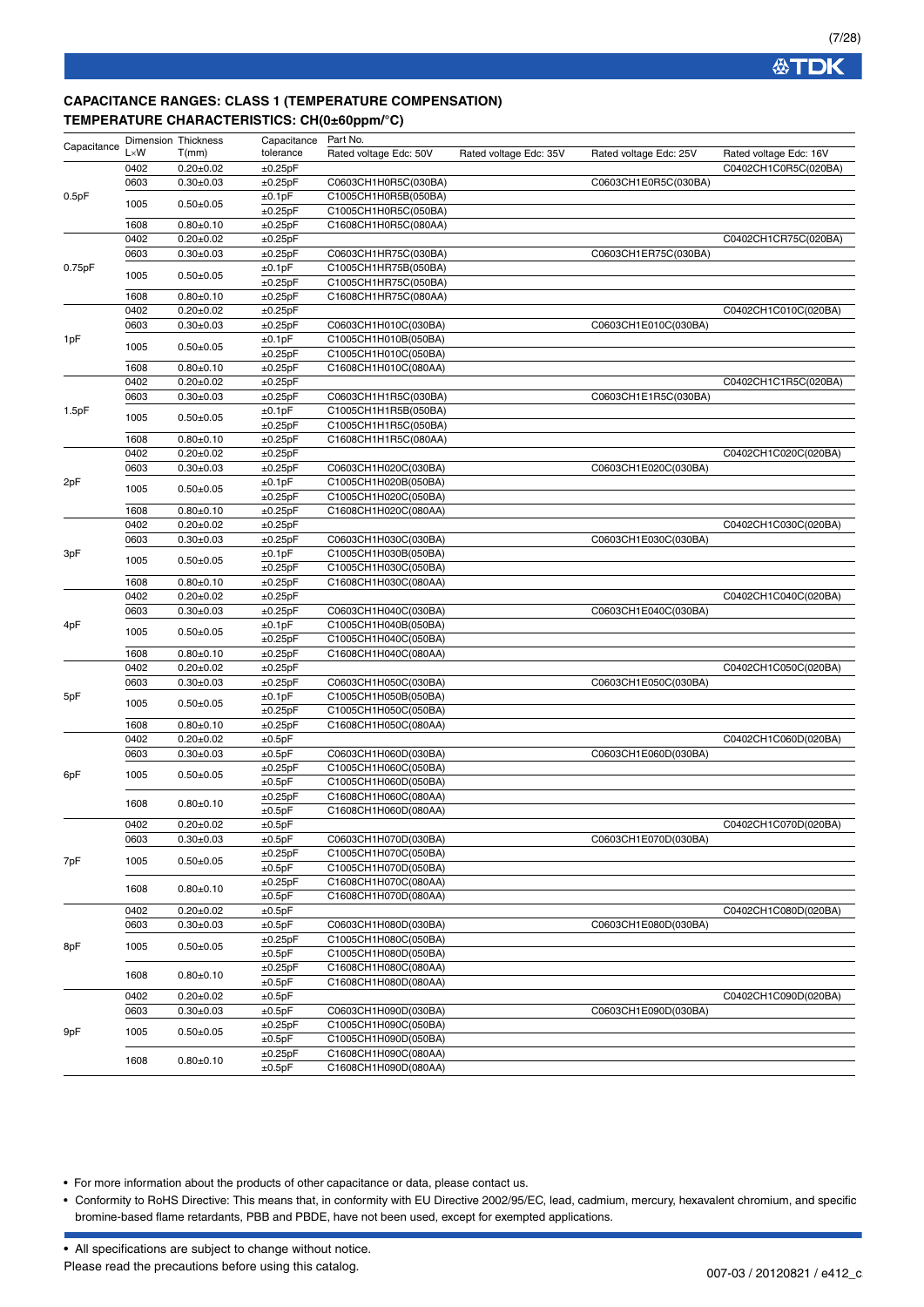### **CAPACITANCE RANGES: CLASS 1 (TEMPERATURE COMPENSATION) TEMPERATURE CHARACTERISTICS: CH(0±60ppm/°C)**

| Capacitance | <b>Dimension Thickness</b> |                                | Capacitance | Part No.                                     |                        |                        |                        |
|-------------|----------------------------|--------------------------------|-------------|----------------------------------------------|------------------------|------------------------|------------------------|
|             | $L \times W$               | T(mm)                          | tolerance   | Rated voltage Edc: 50V                       | Rated voltage Edc: 35V | Rated voltage Edc: 25V | Rated voltage Edc: 16V |
|             | 0402                       | $0.20 \pm 0.02$                | ±0.5pF      |                                              |                        |                        | C0402CH1C100D(020BA)   |
|             | 0603                       | $0.30 + 0.03$                  | ±0.5pF      | C0603CH1H100D(030BA)                         |                        | C0603CH1E100D(030BA)   |                        |
| 10pF        | 1005                       | $0.50 + 0.05$                  | ±0.25pF     | C1005CH1H100C(050BA)                         |                        |                        |                        |
|             |                            |                                | ±0.5pF      | C1005CH1H100D(050BA)                         |                        |                        |                        |
|             | 1608                       | $0.80 + 0.10$                  | ±0.25pF     | C1608CH1H100C(080AA)                         |                        |                        |                        |
|             |                            |                                | ±0.5pF      | C1608CH1H100D(080AA)                         |                        |                        |                        |
|             | 0402                       | $0.20 + 0.02$                  | ±5%         |                                              |                        |                        | C0402CH1C120J(020BA)   |
| 12pF        | 0603                       | $0.30 + 0.03$                  | ±5%         | C0603CH1H120J(030BA)                         |                        | C0603CH1E120J(030BA)   |                        |
|             | 1005                       | $0.50 + 0.05$                  | ±5%         | C1005CH1H120J(050BA)                         |                        |                        |                        |
|             | 1608                       | $0.80 + 0.10$                  | ±5%         | C1608CH1H120J(080AA)                         |                        |                        |                        |
|             | 0402                       | $0.20 \pm 0.02$                | ±5%         |                                              |                        |                        | C0402CH1C150J(020BA)   |
| 15pF        | 0603                       | $0.30 + 0.03$                  | ±5%         | C0603CH1H150J(030BA)                         |                        | C0603CH1E150J(030BA)   |                        |
|             | 1005                       | $0.50 + 0.05$                  | ±5%         | C1005CH1H150J(050BA)                         |                        |                        |                        |
|             | 1608                       | $0.80 + 0.10$                  | ±5%         | C1608CH1H150J(080AA)                         |                        |                        |                        |
|             | 0603                       | $0.30 + 0.03$                  | ±5%         | C0603CH1H180J(030BA)                         |                        | C0603CH1E180J(030BA)   |                        |
| 18pF        | 1005                       | $0.50 + 0.05$                  | ±5%         | C1005CH1H180J(050BA)                         |                        |                        |                        |
|             | 1608                       | $0.80 + 0.10$                  | ±5%         | C1608CH1H180J(080AA)                         |                        |                        |                        |
|             | 0603                       | $0.30 + 0.03$                  | ±5%         | C0603CH1H220J(030BA)                         |                        | C0603CH1E220J(030BA)   |                        |
| 22pF        | 1005                       | $0.50 + 0.05$                  | ±5%         | C1005CH1H220J(050BA)                         |                        |                        |                        |
|             | 1608                       | $0.80 + 0.10$                  | ±5%         | C1608CH1H220J(080AA)                         |                        |                        |                        |
|             | 0603                       | $0.30 + 0.03$                  | ±5%         | C0603CH1H270J(030BA)                         |                        | C0603CH1E270J(030BA)   |                        |
| 27pF        | 1005                       | $0.50 + 0.05$                  | ±5%         | C1005CH1H270J(050BA)                         |                        |                        |                        |
|             | 1608                       | $0.80 + 0.10$                  | ±5%         | C1608CH1H270J(080AA)                         |                        |                        |                        |
|             | 0603                       | $0.30 \pm 0.03$                | ±5%         | C0603CH1H330J(030BA)                         |                        | C0603CH1E330J(030BA)   |                        |
| 33pF        | 1005                       | $0.50 + 0.05$                  | ±5%         | C1005CH1H330J(050BA)                         |                        |                        |                        |
|             | 1608                       | $0.80 + 0.10$                  | ±5%         | C1608CH1H330J(080AA)                         |                        |                        |                        |
|             | 0603                       | $0.30 + 0.03$                  | ±5%         | C0603CH1H390J(030BA)                         |                        | C0603CH1E390J(030BA)   |                        |
| 39pF        | 1005                       | $0.50 + 0.05$                  | ±5%         | C1005CH1H390J(050BA)                         |                        |                        |                        |
|             | 1608                       | $0.80 + 0.10$                  | ±5%         | C1608CH1H390J(080AA)                         |                        |                        |                        |
|             | 0603                       | $0.30 + 0.03$                  | ±5%         | C0603CH1H470J(030BA)                         |                        | C0603CH1E470J(030BA)   |                        |
| 47pF        | 1005                       | $0.50 + 0.05$                  | ±5%         | C1005CH1H470J(050BA)                         |                        |                        |                        |
|             | 1608                       | $0.80 + 0.10$                  | ±5%         | C1608CH1H470J(080AA)                         |                        |                        |                        |
|             | 0603                       | $0.30 + 0.03$                  | ±5%         | C0603CH1H560J(030BA)                         |                        | C0603CH1E560J(030BA)   |                        |
| 56pF        | 1005                       | $0.50 + 0.05$                  | ±5%         | C1005CH1H560J(050BA)                         |                        |                        |                        |
|             | 1608                       | $0.80 + 0.10$                  | ±5%         | C1608CH1H560J(080AA)                         |                        |                        |                        |
|             | 0603                       | $0.30 + 0.03$                  | ±5%         | C0603CH1H680J(030BA)                         |                        | C0603CH1E680J(030BA)   |                        |
| 68pF        | 1005                       | $0.50 + 0.05$                  | ±5%         | C1005CH1H680J(050BA)                         |                        |                        |                        |
|             | 1608                       | $0.80 + 0.10$                  | ±5%         | C1608CH1H680J(080AA)                         |                        |                        |                        |
|             | 0603                       | $0.30 \pm 0.03$                | ±5%<br>±5%  | C0603CH1H820J(030BA)                         |                        | C0603CH1E820J(030BA)   |                        |
| 82pF        | 1005                       | $0.50 + 0.05$                  |             | C1005CH1H820J(050BA)<br>C1608CH1H820J(080AA) |                        |                        |                        |
|             | 1608<br>0603               | $0.80 + 0.10$<br>$0.30 + 0.03$ | ±5%<br>±5%  | C0603CH1H101J(030BA)                         |                        | C0603CH1E101J(030BA)   |                        |
|             | 1005                       | $0.50 + 0.05$                  | ±5%         | C1005CH1H101J(050BA)                         |                        |                        |                        |
| 100pF       | 1608                       | $0.80 + 0.10$                  | ±5%         | C1608CH1H101J(080AA)                         |                        |                        |                        |
|             | 1005                       | $0.50 + 0.05$                  | ±5%         | C1005CH1H121J(050BA)                         |                        |                        |                        |
| 120pF       | 1608                       | $0.80 + 0.10$                  | ±5%         | C1608CH1H121J(080AA)                         |                        |                        |                        |
|             | 1005                       | $0.50 + 0.05$                  | ±5%         | C1005CH1H151J(050BA)                         |                        |                        |                        |
| 150pF       | 1608                       | $0.80 + 0.10$                  | ±5%         | C1608CH1H151J(080AA)                         |                        |                        |                        |
|             | 1005                       | $0.50 + 0.05$                  | ±5%         | C1005CH1H181J(050BA)                         |                        |                        |                        |
| 180pF       | 1608                       | $0.80 + 0.10$                  | ±5%         | C1608CH1H181J(080AA)                         |                        |                        |                        |
|             | 1005                       | $0.50 + 0.05$                  | ±5%         | C1005CH1H221J(050BA)                         |                        |                        |                        |
| 220pF       | 1608                       | $0.80 + 0.10$                  | ±5%         | C1608CH1H221J(080AA)                         |                        |                        |                        |
|             | 1005                       | $0.50 + 0.05$                  | ±5%         | C1005CH1H271J(050BA)                         |                        |                        |                        |
| 270pF       | 1608                       | $0.80 + 0.10$                  | $\pm 5\%$   | C1608CH1H271J(080AA)                         |                        |                        |                        |
|             | 1005                       | $0.50 + 0.05$                  | ±5%         | C1005CH1H331J(050BA)                         |                        |                        |                        |
| 330pF       | 1608                       | $0.80 + 0.10$                  | ±5%         | C1608CH1H331J(080AA)                         |                        |                        |                        |
|             | 1005                       | $0.50 + 0.05$                  | ±5%         | C1005CH1H391J(050BA)                         |                        |                        |                        |
| 390pF       | 1608                       | $0.80 + 0.10$                  | ±5%         | C1608CH1H391J(080AA)                         |                        |                        |                        |
|             | 1005                       | $0.50 + 0.05$                  | ±5%         | C1005CH1H471J(050BA)                         |                        |                        |                        |
| 470pF       | 1608                       | $0.80 + 0.10$                  | $\pm 5\%$   | C1608CH1H471J(080AA)                         |                        |                        |                        |
|             | 1005                       | $0.50 + 0.05$                  | ±5%         | C1005CH1H561J(050BA)                         |                        |                        |                        |
| 560pF       | 1608                       | $0.80 + 0.10$                  | ±5%         | C1608CH1H561J(080AA)                         |                        |                        |                        |
|             | 1005                       | $0.50 \pm 0.05$                | ±5%         | C1005CH1H681J(050BA)                         |                        |                        |                        |
| 680pF       | 1608                       | $0.80 + 0.10$                  | ±5%         | C1608CH1H681J(080AA)                         |                        |                        |                        |
|             | 1005                       | $0.50 + 0.05$                  | ±5%         | C1005CH1H821J(050BA)                         |                        |                        |                        |
| 820pF       | 1608                       | $0.80 + 0.10$                  | ±5%         | C1608CH1H821J(080AA)                         |                        |                        |                        |

• For more information about the products of other capacitance or data, please contact us.

• Conformity to RoHS Directive: This means that, in conformity with EU Directive 2002/95/EC, lead, cadmium, mercury, hexavalent chromium, and specific bromine-based flame retardants, PBB and PBDE, have not been used, except for exempted applications.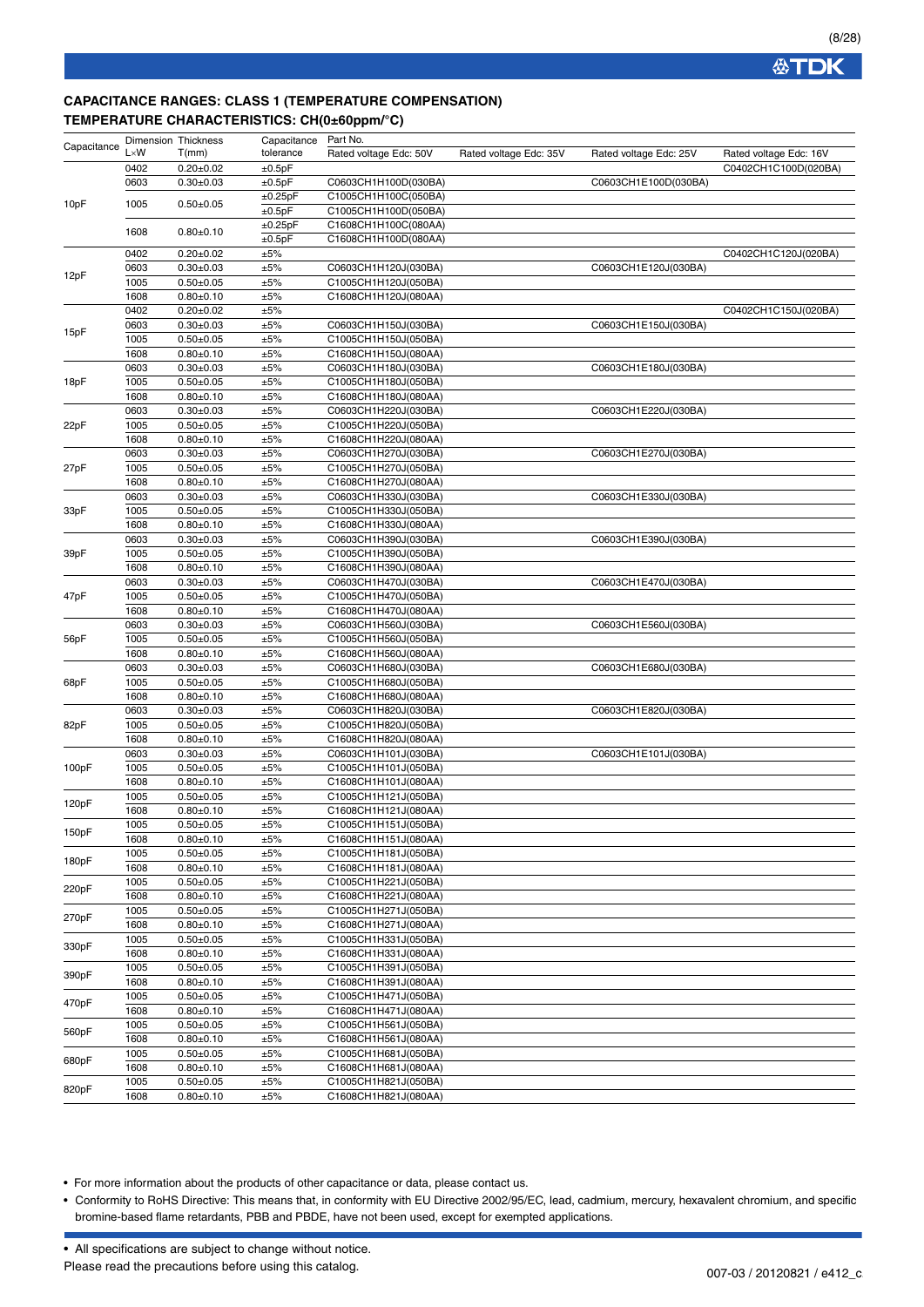## **CAPACITANCE RANGES: CLASS 1 (TEMPERATURE COMPENSATION) TEMPERATURE CHARACTERISTICS: CH(0±60ppm/°C)**

| Capacitance | <b>Dimension Thickness</b> |                       | Capacitance | Part No.               |                        |                        |                        |
|-------------|----------------------------|-----------------------|-------------|------------------------|------------------------|------------------------|------------------------|
|             | $L \times W$               | T(mm)                 | tolerance   | Rated voltage Edc: 50V | Rated voltage Edc: 35V | Rated voltage Edc: 25V | Rated voltage Edc: 16V |
|             | 1005                       | $0.50 + 0.05$         | ±5%         | C1005CH1H102J(050BA)   |                        |                        |                        |
| 1nF         | 1608                       | $0.80 + 0.10$         | ±5%         | C1608CH1H102J(080AA)   |                        |                        |                        |
|             | 2012                       | $0.60 + 0.10$         | ±5%         | C2012CH1H102J(060AA)   |                        |                        |                        |
|             | 1608                       | $0.80 + 0.10$         | ±5%         | C1608CH1H122J(080AA)   |                        |                        |                        |
| 1.2nF       | 2012                       | $0.60 + 0.10$         | ±5%         | C2012CH1H122J(060AA)   |                        |                        |                        |
|             | 1608                       | $0.80 + 0.10$         | ±5%         | C1608CH1H152J(080AA)   |                        |                        |                        |
| 1.5nF       | 2012                       | $0.60 \pm 0.10$       | ±5%         | C2012CH1H152J(060AA)   |                        |                        |                        |
|             | 1608                       | $0.80 + 0.10$         | ±5%         | C1608CH1H182J(080AA)   |                        |                        |                        |
| 1.8nF       | 2012                       | $0.60 + 0.10$         | ±5%         | C2012CH1H182J(060AA)   |                        |                        |                        |
|             | 1608                       | $0.80 + 0.10$         | ±5%         | C1608CH1H222J(080AA)   |                        |                        |                        |
|             |                            | $0.60 + 0.10$         | ±5%         | C2012CH1H222J(060AA)   |                        |                        |                        |
| 2.2nF       | 2012                       | $0.85 + 0.10$         | ±5%         | C2012CH1H222J(085AA)   |                        |                        |                        |
|             |                            | $1.25 \pm 0.10$       | ±5%         | C2012CH1H222J(125AA)   |                        |                        |                        |
|             | 1608                       | $0.80 + 0.10$         | ±5%         | C1608CH1H272J(080AA)   |                        |                        |                        |
| 2.7nF       | 2012                       | $0.60 + 0.10$         | ±5%         | C2012CH1H272J(060AA)   |                        |                        |                        |
|             | 1608                       | $0.80 + 0.10$         | ±5%         | C1608CH1H332J(080AA)   |                        |                        |                        |
| 3.3nF       |                            | $0.60 + 0.10$         | ±5%         | C2012CH1H332J(060AA)   |                        |                        |                        |
|             | 2012                       | $1.25 \pm 0.10$       | ±5%         | C2012CH1H332J(125AA)   |                        |                        |                        |
|             | 1608                       | $0.80 + 0.10$         | ±5%         | C1608CH1H392J(080AA)   |                        |                        |                        |
|             |                            | $0.60 + 0.10$         | ±5%         | C2012CH1H392J(060AA)   |                        |                        |                        |
| 3.9nF       | 2012                       | $0.85 \pm 0.10$       | ±5%         | C2012CH1H392J(085AA)   |                        |                        |                        |
|             |                            | $1.25 \pm 0.10$       | ±5%         | C2012CH1H392J(125AA)   |                        |                        |                        |
|             | 1608                       | $0.80 + 0.10$         | ±5%         | C1608CH1H472J(080AA)   |                        |                        |                        |
|             |                            | $0.60 + 0.10$         | ±5%         | C2012CH1H472J(060AA)   |                        |                        |                        |
| 4.7nF       | 2012                       | $0.85 + 0.10$         | ±5%         | C2012CH1H472J(085AA)   |                        |                        |                        |
|             |                            | $1.25 \pm 0.10$       | ±5%         | C2012CH1H472J(125AA)   |                        |                        |                        |
|             | 1608                       | $0.80 + 0.10$         | ±5%         | C1608CH1H562J(080AA)   |                        |                        |                        |
|             |                            | $0.60 + 0.10$         | ±5%         | C2012CH1H562J(060AA)   |                        |                        |                        |
| 5.6nF       | 2012                       | $0.85 + 0.10$         | $\pm 5\%$   | C2012CH1H562J(085AA)   |                        |                        |                        |
|             |                            | $1.25 \pm 0.10$       | ±5%         | C2012CH1H562J(125AA)   |                        |                        |                        |
|             | 1608                       | $0.80 + 0.10$         | ±5%         | C1608CH1H682J(080AA)   |                        |                        |                        |
| 6.8nF       |                            | $0.60 + 0.10$         | ±5%         | C2012CH1H682J(060AA)   |                        |                        |                        |
|             | 2012                       | $1.25 \pm 0.10$       | ±5%         | C2012CH1H682J(125AA)   |                        |                        |                        |
|             | 1608                       | $0.80 + 0.10$         | ±5%         | C1608CH1H822J(080AA)   |                        |                        |                        |
| 8.2nF       |                            | $0.60 + 0.10$         | ±5%         | C2012CH1H822J(060AA)   |                        |                        |                        |
|             | 2012                       | $1.25 \pm 0.10$       | ±5%         | C2012CH1H822J(125AA)   |                        |                        |                        |
|             | 1608                       | $0.80 + 0.10$         | ±5%         | C1608CH1H103J(080AA)   |                        |                        |                        |
| 10nF        | 2012                       | $0.60 + 0.10$         | ±5%         | C2012CH1H103J(060AA)   |                        |                        |                        |
|             | 3216                       | $0.60 + 0.10 / -0.20$ | ±5%         | C3216CH1H103J(060AA)   |                        |                        |                        |
|             | 2012                       | $0.85 \pm 0.10$       | ±5%         | C2012CH1H153J(085AA)   |                        |                        |                        |
| 15nF        | 3216                       | $0.60 + 0.10 / -0.20$ | ±5%         | C3216CH1H153J(060AA)   |                        |                        |                        |
|             | 2012                       | $1.25 \pm 0.10$       | ±5%         | C2012CH1H223J(125AA)   |                        |                        |                        |
| 22nF        | 3216                       | $0.60 + 0.10 / -0.20$ | ±5%         | C3216CH1H223J(060AA)   |                        |                        |                        |
|             | 2012                       | $1.25 \pm 0.20$       | ±5%         | C2012CH1H333J(125AA)   |                        |                        |                        |
| 33nF        | 3216                       | $0.85 \pm 0.10$       | ±5%         | C3216CH1H333J(085AA)   |                        |                        |                        |
|             | 3216                       | $1.15 \pm 0.10$       | ±5%         | C3216CH1H473J(115AA)   |                        |                        |                        |
| 47nF        | 3225                       | $2.00 \pm 0.20$       | ±5%         | C3225CH1H473J(200AA)   |                        |                        |                        |
|             | 4532                       | $1.60 + 0.15$         | ±5%         | C4532CH1H473J(160KA)   |                        |                        |                        |
|             | 3216                       | $1.60 + 0.10$         | ±5%         | C3216CH1H683J(160AA)   |                        |                        |                        |
| 68nF        | 3225                       | $2.00 + 0.20$         | ±5%         | C3225CH1H683J(200AA)   |                        |                        |                        |
|             | 4532                       | $1.60 \pm 0.15$       | ±5%         | C4532CH1H683J(160KA)   |                        |                        |                        |
|             | 3216                       | $1.60 + 0.20$         | ±5%         | C3216CH1H104J(160AA)   |                        |                        |                        |
| 100nF       | 3225                       | $2.50 + 0.30$         | ±5%         | C3225CH1H104J(250AA)   |                        |                        |                        |
|             | 4532                       | $2.00 \pm 0.20$       | ±5%         | C4532CH1H104J(200KA)   |                        |                        |                        |
| 150nF       | 4532                       | $2.50 + 0.30$         | ±5%         | C4532CH1H154J(250KA)   |                        |                        |                        |
| 220nF       | 4532                       | $3.20 \pm 0.30$       | ±5%         | C4532CH1H224J(320KA)   |                        |                        |                        |

• For more information about the products of other capacitance or data, please contact us.

• Conformity to RoHS Directive: This means that, in conformity with EU Directive 2002/95/EC, lead, cadmium, mercury, hexavalent chromium, and specific bromine-based flame retardants, PBB and PBDE, have not been used, except for exempted applications.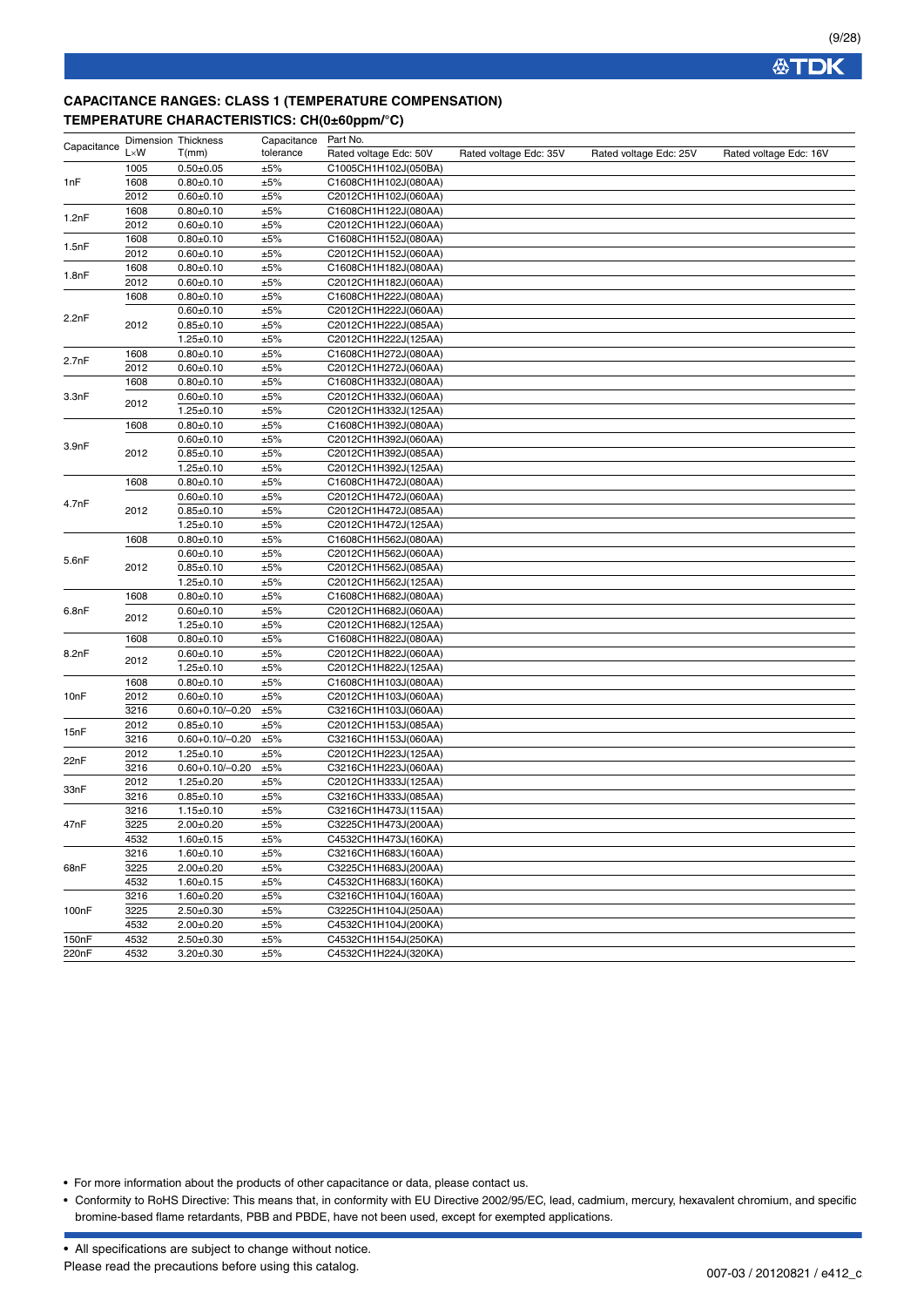### **CAPACITANCE RANGES: CLASS 2 TEMPERATURE CHARACTERISTICS: X5R(±15%)**

| Capacitance | <b>Dimension Thickness</b> |                              | Capacitance | Part No.               |                        |                        |                        |  |
|-------------|----------------------------|------------------------------|-------------|------------------------|------------------------|------------------------|------------------------|--|
|             | $L \times W$               | T(mm)                        | tolerance   | Rated voltage Edc: 50V | Rated voltage Edc: 35V | Rated voltage Edc: 25V | Rated voltage Edc: 16V |  |
|             |                            |                              | ±10%        |                        |                        |                        | C0402X5R1C101K(020BA)  |  |
|             | 0402                       | $0.20 \pm 0.02$              | ±20%        |                        |                        |                        | C0402X5R1C101M(020BA)  |  |
| 100pF       |                            |                              | ±10%        |                        |                        | C0603X5R1E101K(030BA)  |                        |  |
|             | 0603                       | $0.30 + 0.03$                | ±20%        |                        |                        | C0603X5R1E101M(030BA)  |                        |  |
|             |                            |                              | ±10%        |                        |                        |                        | C0402X5R1C151K(020BA)  |  |
|             | 0402                       | $0.20 \pm 0.02$              | ±20%        |                        |                        |                        | C0402X5R1C151M(020BA)  |  |
| 150pF       |                            |                              | ±10%        |                        |                        | C0603X5R1E151K(030BA)  |                        |  |
|             | 0603                       | $0.30 \pm 0.03$              | ±20%        |                        |                        | C0603X5R1E151M(030BA)  |                        |  |
|             |                            |                              | ±10%        |                        |                        |                        | C0402X5R1C221K(020BA)  |  |
|             | 0402                       | $0.20 \pm 0.02$              | ±20%        |                        |                        |                        | C0402X5R1C221M(020BA)  |  |
|             |                            |                              |             |                        |                        | C0603X5R1E221K(030BA)  |                        |  |
| 220pF       | 0603                       | $0.30 + 0.03$                | ±10%        |                        |                        |                        |                        |  |
|             |                            |                              | ±20%        |                        |                        | C0603X5R1E221M(030BA)  |                        |  |
|             | 1005                       | $0.50 + 0.05$                | ±10%        | C1005X5R1H221K(050BA)  |                        |                        |                        |  |
|             |                            |                              | ±20%        | C1005X5R1H221M(050BA)  |                        |                        |                        |  |
|             | 0402                       | $0.20 \pm 0.02$              | ±10%        |                        |                        |                        | C0402X5R1C331K(020BA)  |  |
|             |                            |                              | ±20%        |                        |                        |                        | C0402X5R1C331M(020BA)  |  |
| 330pF       | 0603                       | $0.30 \pm 0.03$              | ±10%        |                        |                        | C0603X5R1E331K(030BA)  |                        |  |
|             |                            |                              | ±20%        |                        |                        | C0603X5R1E331M(030BA)  |                        |  |
|             | 1005                       | $0.50 + 0.05$                | ±10%        | C1005X5R1H331K(050BA)  |                        |                        |                        |  |
|             |                            |                              | ±20%        | C1005X5R1H331M(050BA)  |                        |                        |                        |  |
|             |                            |                              | ±10%        |                        |                        |                        | C0402X5R1C471K(020BA)  |  |
|             | 0402                       | $0.20 \pm 0.02$              | ±20%        |                        |                        |                        | C0402X5R1C471M(020BA)  |  |
|             |                            |                              | ±10%        |                        |                        | C0603X5R1E471K(030BA)  |                        |  |
| 470pF       | 0603                       | $0.30 + 0.03$                | ±20%        |                        |                        | C0603X5R1E471M(030BA)  |                        |  |
|             |                            |                              | ±10%        | C1005X5R1H471K(050BA)  |                        |                        |                        |  |
|             | 1005                       | $0.50 + 0.05$                | ±20%        | C1005X5R1H471M(050BA)  |                        |                        |                        |  |
|             |                            |                              | ±10%        |                        |                        |                        | C0402X5R1C681K(020BA)  |  |
|             | 0402                       | $0.20 \pm 0.02$              | ±20%        |                        |                        |                        | C0402X5R1C681M(020BA)  |  |
|             |                            |                              | ±10%        |                        |                        | C0603X5R1E681K(030BA)  |                        |  |
| 680pF       | 0603                       | $0.30 \pm 0.03$              | ±20%        |                        |                        | C0603X5R1E681M(030BA)  |                        |  |
|             |                            |                              | ±10%        | C1005X5R1H681K(050BA)  |                        |                        |                        |  |
|             | 1005                       | $0.50 + 0.05$                | ±20%        | C1005X5R1H681M(050BA)  |                        |                        |                        |  |
|             |                            |                              |             |                        |                        | C0603X5R1E102K(030BA)  |                        |  |
|             | 0603<br>1005               | $0.30 \pm 0.03$              | ±10%        |                        |                        |                        |                        |  |
| 1nF         |                            |                              | ±20%        |                        |                        | C0603X5R1E102M(030BA)  |                        |  |
|             |                            | $0.50 + 0.05$                | ±10%        | C1005X5R1H102K(050BA)  |                        |                        |                        |  |
|             |                            |                              | ±20%        | C1005X5R1H102M(050BA)  |                        |                        |                        |  |
|             | 0603                       | $0.30+0.03$<br>$0.50 + 0.05$ | ±10%        |                        |                        | C0603X5R1E152K(030BA)  |                        |  |
| 1.5nF       |                            |                              | ±20%        |                        |                        | C0603X5R1E152M(030BA)  |                        |  |
|             | 1005                       |                              | ±10%        | C1005X5R1H152K(050BA)  |                        |                        |                        |  |
|             |                            |                              | ±20%        | C1005X5R1H152M(050BA)  |                        |                        |                        |  |
|             | 0603                       | $0.30 \pm 0.03$              | ±10%        |                        |                        | C0603X5R1E222K(030BA)  |                        |  |
| 2.2nF       |                            |                              | ±20%        |                        |                        | C0603X5R1E222M(030BA)  |                        |  |
|             | 1005                       | $0.50 \pm 0.05$              | ±10%        | C1005X5R1H222K(050BA)  |                        |                        |                        |  |
|             |                            |                              | ±20%        | C1005X5R1H222M(050BA)  |                        |                        |                        |  |
|             | 0603                       | $0.30 \pm 0.03$              | ±10%        |                        |                        | C0603X5R1E332K(030BA)  |                        |  |
| 3.3nF       |                            |                              | ±20%        |                        |                        | C0603X5R1E332M(030BA)  |                        |  |
|             | 1005                       | $0.50 + 0.05$                | ±10%        | C1005X5R1H332K(050BA)  |                        |                        |                        |  |
|             |                            |                              | ±20%        | C1005X5R1H332M(050BA)  |                        |                        |                        |  |
|             |                            |                              | ±10%        |                        |                        |                        | C0603X5R1C472K(030BA)  |  |
|             | 0603                       | $0.30 \pm 0.03$              | ±20%        |                        |                        |                        | C0603X5R1C472M(030BA)  |  |
| 4.7nF       |                            |                              | ±10%        | C1005X5R1H472K(050BA)  |                        |                        |                        |  |
|             | 1005                       | $0.50 \pm 0.05$              | ±20%        | C1005X5R1H472M(050BA)  |                        |                        |                        |  |
|             |                            |                              | ±10%        | C1005X5R1H682K(050BA)  |                        |                        |                        |  |
| 6.8nF       | 1005                       | $0.50 + 0.05$                | ±20%        | C1005X5R1H682M(050BA)  |                        |                        |                        |  |
|             |                            |                              | ±10%        | C1005X5R1H103K(050BB)  |                        |                        |                        |  |
|             | 1005                       | $0.50 \pm 0.05$              | ±20%        | C1005X5R1H103M(050BB)  |                        |                        |                        |  |
| 10nF        |                            |                              | ±10%        | C1608X5R1H103K(080AA)  |                        |                        |                        |  |
|             | 1608                       | $0.80 + 0.10$                | ±20%        | C1608X5R1H103M(080AA)  |                        |                        |                        |  |
|             |                            |                              | ±10%        | C1005X5R1H153K(050BB)  |                        |                        |                        |  |
|             | 1005                       | $0.50 \pm 0.05$              | ±20%        | C1005X5R1H153M(050BB)  |                        |                        |                        |  |
| 15nF        |                            |                              |             |                        |                        |                        |                        |  |
|             | 1608                       | $0.80 + 0.10$                | ±10%        | C1608X5R1H153K(080AA)  |                        |                        |                        |  |
|             |                            |                              | ±20%        | C1608X5R1H153M(080AA)  |                        |                        |                        |  |

• For more information about the products of other capacitance or data, please contact us.

• Conformity to RoHS Directive: This means that, in conformity with EU Directive 2002/95/EC, lead, cadmium, mercury, hexavalent chromium, and specific bromine-based flame retardants, PBB and PBDE, have not been used, except for exempted applications.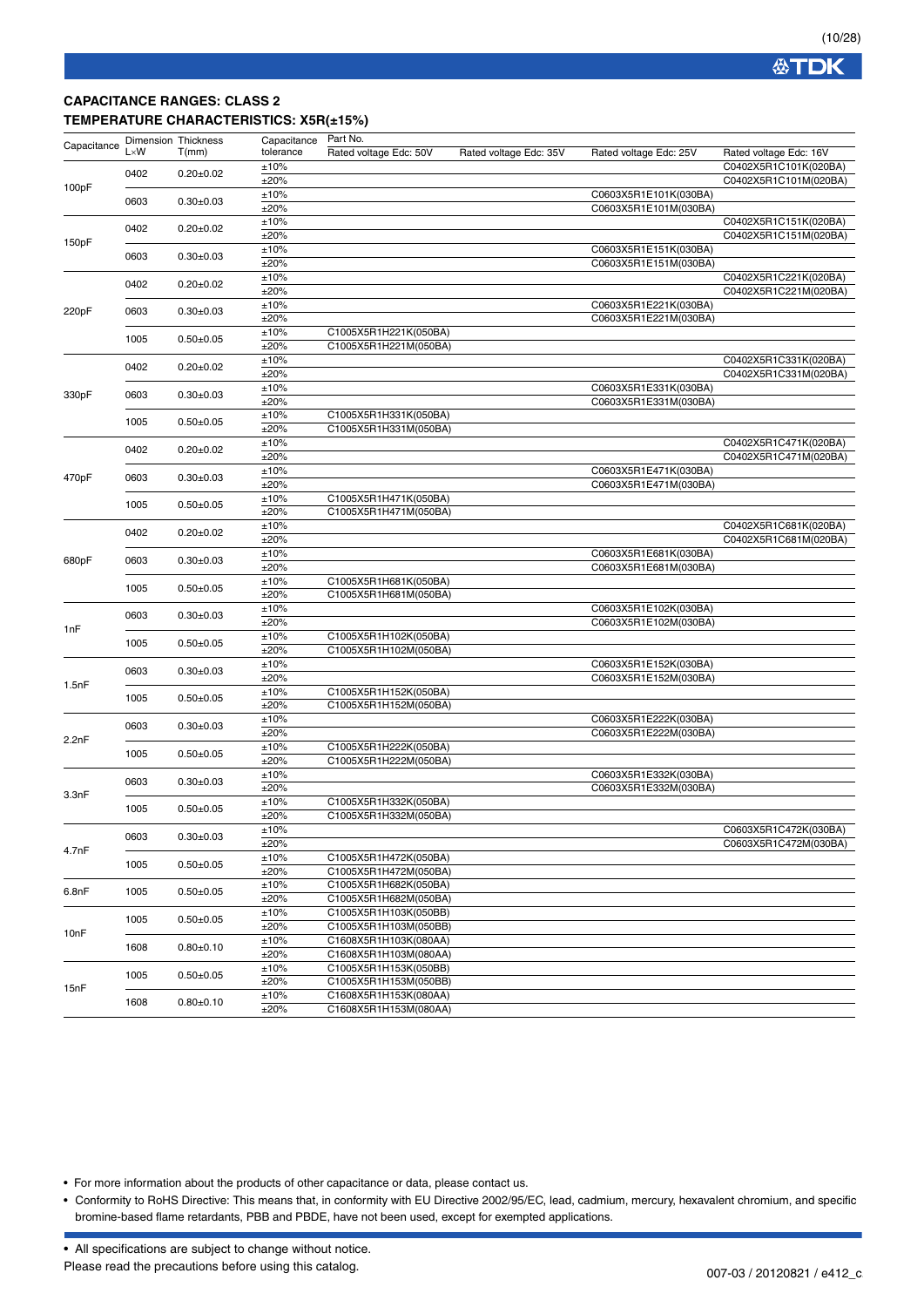### **CAPACITANCE RANGES: CLASS 2 TEMPERATURE CHARACTERISTICS: X5R(±15%)**

| Capacitance | <b>Dimension Thickness</b> |                 | Capacitance  | Part No.                                       |                        |                        |                                                |
|-------------|----------------------------|-----------------|--------------|------------------------------------------------|------------------------|------------------------|------------------------------------------------|
|             | $L \times W$               | T(mm)           | tolerance    | Rated voltage Edc: 50V                         | Rated voltage Edc: 35V | Rated voltage Edc: 25V | Rated voltage Edc: 16V                         |
|             |                            |                 | ±10%         | C1005X5R1H223K(050BB)                          |                        |                        |                                                |
|             | 1005                       | $0.50 + 0.05$   | ±20%         | C1005X5R1H223M(050BB)                          |                        |                        |                                                |
| 22nF        |                            |                 | ±10%         | C1608X5R1H223K(080AA)                          |                        |                        |                                                |
|             | 1608                       | $0.80 + 0.10$   | ±20%         | C1608X5R1H223M(080AA)                          |                        |                        |                                                |
|             |                            |                 | ±10%         | C1005X5R1H333K(050BB)                          |                        |                        |                                                |
|             | 1005                       | $0.50 + 0.05$   | ±20%         | C1005X5R1H333M(050BB)                          |                        |                        |                                                |
| 33nF        |                            |                 | ±10%         | C1608X5R1H333K(080AA)                          |                        |                        |                                                |
|             | 1608                       | $0.80 + 0.10$   | ±20%         | C1608X5R1H333M(080AA)                          |                        |                        |                                                |
|             |                            |                 | ±10%         | C1005X5R1H473K(050BB)                          |                        |                        |                                                |
|             | 1005                       | $0.50 + 0.05$   | ±20%         | C1005X5R1H473M(050BB)                          |                        |                        |                                                |
| 47nF        |                            |                 | ±10%         | C1608X5R1H473K(080AA)                          |                        |                        |                                                |
|             | 1608                       | $0.80 + 0.10$   | ±20%         | C1608X5R1H473M(080AA)                          |                        |                        |                                                |
|             |                            |                 | ±10%         | C1005X5R1H683K(050BB)                          | C1005X5R1V683K(050BB)  | C1005X5R1E683K(050BB)  |                                                |
|             | 1005                       | $0.50 + 0.05$   | ±20%         | C1005X5R1H683M(050BB)                          | C1005X5R1V683M(050BB)  | C1005X5R1E683M(050BB)  |                                                |
| 68nF        |                            |                 | ±10%         | C1608X5R1H683K(080AA)                          |                        |                        |                                                |
|             | 1608                       | $0.80 + 0.10$   | ±20%         | C1608X5R1H683M(080AA)                          |                        |                        |                                                |
|             |                            |                 | ±10%         |                                                |                        |                        | C0603X5R1C104K(030BC)                          |
|             | 0603                       | $0.30 + 0.03$   | ±20%         |                                                |                        |                        | C0603X5R1C104M(030BC)                          |
|             |                            |                 | ±10%         | C1005X5R1H104K(050BB)                          | C1005X5R1V104K(050BB)  | C1005X5R1E104K(050BB)  | C1005X5R1C104K(050BA)                          |
|             | 1005                       | $0.50 + 0.05$   | ±20%         | C1005X5R1H104M(050BB)                          | C1005X5R1V104M(050BB)  | C1005X5R1E104M(050BB)  | C1005X5R1C104M(050BA)                          |
| 100nF       |                            |                 | ±10%         | C1608X5R1H104K(080AA)                          |                        |                        |                                                |
|             | 1608                       | $0.80 + 0.10$   | ±20%         | C1608X5R1H104M(080AA)                          |                        |                        |                                                |
|             |                            |                 | ±10%         | C2012X5R1H104K(085AA)                          |                        |                        |                                                |
|             | 2012                       | $0.85 + 0.10$   | ±20%         | C2012X5R1H104M(085AA)                          |                        |                        |                                                |
|             |                            |                 | ±10%         |                                                |                        | C1005X5R1E154K(050BC)  | C1005X5R1C154K(050BB)                          |
|             | 1005                       | $0.50 + 0.05$   | ±20%         |                                                |                        | C1005X5R1E154M(050BC)  | C1005X5R1C154M(050BB)                          |
|             |                            |                 | $\pm 10\%$   | C1608X5R1H154K(080AB)                          | C1608X5R1V154K(080AB)  | C1608X5R1E154K(080AA)  |                                                |
| 150nF       | 1608                       | $0.80 + 0.10$   | ±20%         | C1608X5R1H154M(080AB)                          | C1608X5R1V154M(080AB)  | C1608X5R1E154M(080AA)  |                                                |
|             |                            |                 | ±10%         | C2012X5R1H154K(085AA)                          |                        |                        |                                                |
|             | 2012                       | $0.85 + 0.10$   | ±20%         | C2012X5R1H154M(085AA)                          |                        |                        |                                                |
|             | 0603                       |                 | ±10%         |                                                |                        |                        | C0603X5R1C224K(030BC)                          |
|             |                            | $0.30 + 0.03$   | ±20%         |                                                |                        |                        | C0603X5R1C224M(030BC)                          |
|             |                            |                 | ±10%         |                                                |                        | C1005X5R1E224K(050BC)  | C1005X5R1C224K(050BB)                          |
|             | 1005                       | $0.50+0.05$     | ±20%         |                                                |                        | C1005X5R1E224M(050BC)  | C1005X5R1C224M(050BB)                          |
| 220nF       |                            | $0.80 + 0.10$   | ±10%         | C1608X5R1H224K(080AB)                          | C1608X5R1V224K(080AB)  | C1608X5R1E224K(080AA)  |                                                |
|             | 1608                       |                 | ±20%         | C1608X5R1H224M(080AB)                          | C1608X5R1V224M(080AB)  | C1608X5R1E224M(080AA)  |                                                |
|             |                            |                 | ±10%         | C2012X5R1H224K(125AA)                          |                        |                        |                                                |
|             | 2012                       | $1.25 \pm 0.10$ | ±20%         | C2012X5R1H224M(125AA)                          |                        |                        |                                                |
|             |                            |                 | ±10%         |                                                |                        |                        | C1005X5R1C334K(050BC)                          |
|             | 1005                       | $0.50 + 0.05$   | ±20%         |                                                |                        |                        | C1005X5R1C334M(050BC)                          |
|             |                            |                 | ±10%         | C1608X5R1H334K(080AB)                          | C1608X5R1V334K(080AB)  | C1608X5R1E334K(080AB)  |                                                |
| 330nF       | 1608                       | $0.80 + 0.10$   | ±20%         | C1608X5R1H334M(080AB)                          | C1608X5R1V334M(080AB)  | C1608X5R1E334M(080AB)  |                                                |
|             |                            |                 | ±10%         | C2012X5R1H334K(125AA)                          |                        |                        |                                                |
|             | 2012                       | $1.25 \pm 0.20$ | ±20%         | C2012X5R1H334M(125AA)                          |                        |                        |                                                |
|             |                            |                 | ±10%         |                                                | C1005X5R1V474K(050BC)  | C1005X5R1E474K(050BB)  |                                                |
|             | 1005                       | $0.50 + 0.05$   | ±20%         |                                                | C1005X5R1V474M(050BC)  | C1005X5R1E474M(050BB)  |                                                |
|             |                            |                 | ±10%         | C1608X5R1H474K(080AB)                          | C1608X5R1V474K(080AB)  | C1608X5R1E474K(080AB)  | C1608X5R1C474K(080AA)                          |
| 470nF       | 1608                       | $0.80 + 0.10$   | ±20%         | C1608X5R1H474M(080AB)                          | C1608X5R1V474M(080AB)  | C1608X5R1E474M(080AB)  | C1608X5R1C474M(080AA)                          |
|             |                            |                 | ±10%         | C2012X5R1H474K(125AB)                          |                        |                        |                                                |
|             | 2012                       | $1.25 \pm 0.10$ |              |                                                |                        |                        |                                                |
|             |                            |                 | ±20%         | C2012X5R1H474M(125AB)                          |                        |                        |                                                |
|             | 1005                       | $0.50 + 0.05$   | ±10%<br>±20% |                                                |                        |                        | C1005X5R1C684K(050BC)<br>C1005X5R1C684M(050BC) |
|             |                            |                 |              |                                                |                        |                        | C1608X5R1C684K(080AA)                          |
| 680nF       | 1608                       | $0.80 + 0.10$   | ±10%         | C1608X5R1H684K(080AB)                          | C1608X5R1V684K(080AB)  | C1608X5R1E684K(080AB)  |                                                |
|             | 2012                       |                 | ±20%         | C1608X5R1H684M(080AB)<br>C2012X5R1H684K(125AB) | C1608X5R1V684M(080AB)  | C1608X5R1E684M(080AB)  | C1608X5R1C684M(080AA)                          |
|             |                            | $1.25 \pm 0.10$ | ±10%<br>±20% | C2012X5R1H684M(125AB)                          |                        |                        |                                                |
|             |                            |                 |              |                                                |                        |                        |                                                |

• For more information about the products of other capacitance or data, please contact us.

• Conformity to RoHS Directive: This means that, in conformity with EU Directive 2002/95/EC, lead, cadmium, mercury, hexavalent chromium, and specific bromine-based flame retardants, PBB and PBDE, have not been used, except for exempted applications.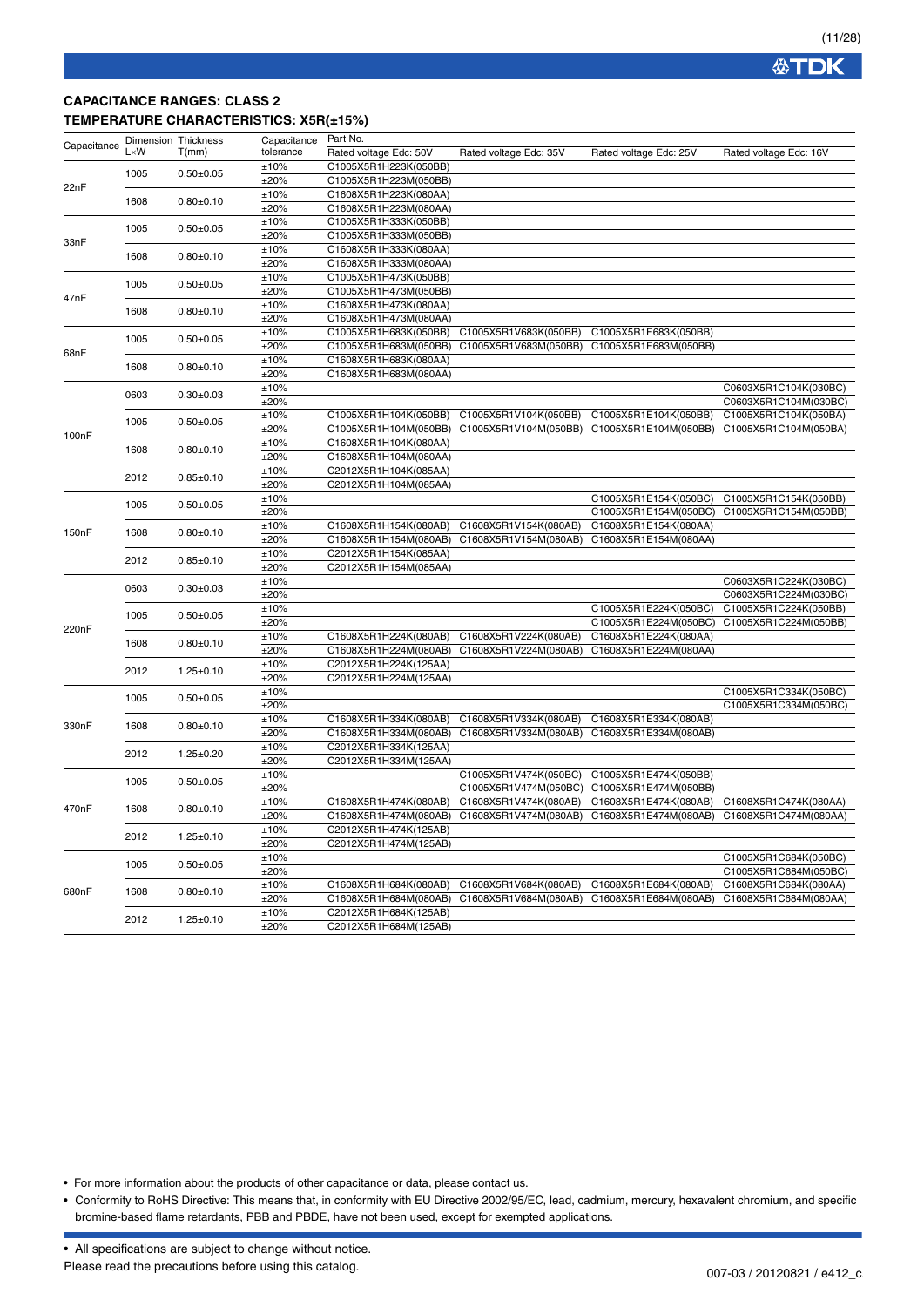### **CAPACITANCE RANGES: CLASS 2 TEMPERATURE CHARACTERISTICS: X5R(±15%)**

| Capacitance | $L \times W$ | Dimension Thickness<br>T(mm) | Capacitance<br>tolerance | Part No.<br>Rated voltage Edc: 50V             | Rated voltage Edc: 35V                         | Rated voltage Edc: 25V | Rated voltage Edc: 16V                         |
|-------------|--------------|------------------------------|--------------------------|------------------------------------------------|------------------------------------------------|------------------------|------------------------------------------------|
|             | 1005         | $0.50 + 0.05$                | ±10%<br>±20%             |                                                |                                                |                        | C1005X5R1C105K(050BC)<br>C1005X5R1C105M(050BC) |
|             |              |                              | ±10%                     | C1608X5R1H105K(080AB)                          | C1608X5R1V105K(080AB)                          | C1608X5R1E105K(080AB)  | C1608X5R1C105K(080AA)                          |
|             | 1608         | $0.80 + 0.10$                | ±20%                     | C1608X5R1H105M(080AB)                          | C1608X5R1V105M(080AB)                          | C1608X5R1E105M(080AB)  | C1608X5R1C105M(080AA)                          |
|             |              |                              | ±10%                     | C2012X5R1H105K(085AB)                          | C2012X5R1V105K(085AB)                          |                        |                                                |
|             |              | $0.85 \pm 0.10$              | ±20%                     | C2012X5R1H105M(085AB)                          | C2012X5R1V105M(085AB)                          |                        |                                                |
| $1 \mu F$   |              |                              | ±10%                     | C2012X5R1H105K(125AB)                          |                                                |                        |                                                |
|             | 2012         | $1.25 \pm 0.10$              | ±20%                     | C2012X5R1H105M(125AB)                          |                                                |                        |                                                |
|             |              |                              | ±10%                     |                                                |                                                | C2012X5R1E105K(125AA)  |                                                |
|             |              | $1.25 \pm 0.20$              | ±20%                     |                                                |                                                | C2012X5R1E105M(125AA)  |                                                |
|             |              |                              | ±10%                     | C3216X5R1H105K(160AA)                          |                                                |                        |                                                |
|             | 3216         | $1.60 + 0.10$                | ±20%                     | C3216X5R1H105M(160AA)                          |                                                |                        |                                                |
|             |              |                              | ±10%                     |                                                |                                                | C1608X5R1E155K(080AC)  | C1608X5R1C155K(080AB)                          |
|             | 1608         | $0.80 + 0.10$                | ±20%                     |                                                |                                                | C1608X5R1E155M(080AC)  | C1608X5R1C155M(080AB)                          |
|             |              |                              | ±10%                     |                                                |                                                | C2012X5R1E155K(085AC)  |                                                |
|             |              | $0.85 \pm 0.10$              | ±20%                     |                                                |                                                | C2012X5R1E155M(085AC)  |                                                |
| $1.5 \mu F$ | 2012         | $1.25 \pm 0.10$              | ±10%                     | C2012X5R1H155K(125AB)                          | C2012X5R1V155K(125AB)                          |                        |                                                |
|             |              |                              | ±20%                     | C2012X5R1H155M(125AB)                          | C2012X5R1V155M(125AB)                          |                        |                                                |
|             |              | $1.25 \pm 0.20$              | ±10%                     |                                                |                                                | C2012X5R1E155K(125AA)  | C2012X5R1C155K(125AA)                          |
|             |              |                              | ±20%                     |                                                |                                                | C2012X5R1E155M(125AA)  | C2012X5R1C155M(125AA)                          |
|             | 3216         | $1.60 + 0.10$                | ±10%                     | C3216X5R1H155K(160AB)                          |                                                |                        |                                                |
|             |              |                              | ±20%                     | C3216X5R1H155M(160AB)                          |                                                |                        |                                                |
|             | 1608         | $0.80 + 0.10$                | ±10%                     |                                                | C1608X5R1V225K(080AC)                          | C1608X5R1E225K(080AC)  | C1608X5R1C225K(080AB)                          |
|             |              |                              | ±20%                     |                                                | C1608X5R1V225M(080AC)                          | C1608X5R1E225M(080AC)  | C1608X5R1C225M(080AB)                          |
|             |              | $0.85 \pm 0.10$              | ±10%                     | C2012X5R1H225K(085AB)                          | C2012X5R1V225K(085AB)                          |                        |                                                |
| $2.2\mu F$  | 2012         |                              | ±20%                     | C2012X5R1H225M(085AB)                          | C2012X5R1V225M(085AB)                          |                        |                                                |
|             |              | $1.25 \pm 0.20$              | ±10%                     | C2012X5R1H225K(125AB)                          | C2012X5R1V225K(125AB)                          | C2012X5R1E225K(125AC)  | C2012X5R1C225K(125AA)                          |
|             |              |                              | ±20%                     | C2012X5R1H225M(125AB)                          | C2012X5R1V225M(125AB)                          | C2012X5R1E225M(125AC)  | C2012X5R1C225M(125AA)                          |
|             | 3216         | $1.60 + 0.20$                | ±10%                     | C3216X5R1H225K(160AB)                          |                                                |                        |                                                |
|             |              |                              | ±20%                     | C3216X5R1H225M(160AB)                          |                                                |                        |                                                |
|             | 1608         | $0.80 + 0.10$                | ±10%                     |                                                |                                                |                        | C1608X5R1C335K(080AC)                          |
|             |              |                              | ±20%                     |                                                |                                                |                        | C1608X5R1C335M(080AC)                          |
|             |              | $0.60 + 0.10$                | ±10%<br>±20%             |                                                |                                                |                        | C2012X5R1C335K(060AC)<br>C2012X5R1C335M(060AC) |
|             |              |                              | ±10%                     |                                                |                                                | C2012X5R1E335K(085AC)  | C2012X5R1C335K(085AB)                          |
|             |              | $0.85 + 0.10$                | ±20%                     |                                                |                                                | C2012X5R1E335M(085AC)  | C2012X5R1C335M(085AB)                          |
| $3.3\mu F$  | 2012         |                              | ±10%                     |                                                |                                                | C2012X5R1E335K(125AB)  | C2012X5R1C335K(125AB)                          |
|             |              | $1.25 \pm 0.10$              | ±20%                     |                                                |                                                | C2012X5R1E335M(125AB)  | C2012X5R1C335M(125AB)                          |
|             |              |                              | ±10%                     | C2012X5R1H335K(125AB)                          | C2012X5R1V335K(125AB)                          |                        |                                                |
|             |              | $1.25 \pm 0.20$              | ±20%                     | C2012X5R1H335M(125AB)                          | C2012X5R1V335M(125AB)                          |                        |                                                |
|             |              |                              | ±10%                     | C3216X5R1H335K(160AB)                          | C3216X5R1V335K(160AB)                          |                        |                                                |
|             | 3216         | $1.60 + 0.10$                | ±20%                     | C3216X5R1H335M(160AB)                          | C3216X5R1V335M(160AB)                          |                        |                                                |
|             |              |                              | ±10%                     |                                                |                                                |                        | C1608X5R1C475K(080AC)                          |
|             | 1608         | $0.80 + 0.10$                | ±20%                     |                                                |                                                |                        | C1608X5R1C475M(080AC)                          |
|             |              |                              | ±10%                     |                                                |                                                |                        | C2012X5R1C475K(060AC)                          |
|             |              | $0.60 + 0.10$                | ±20%                     |                                                |                                                |                        | C2012X5R1C475M(060AC)                          |
|             |              | $0.85 + 0.10$                | ±10%                     |                                                |                                                | C2012X5R1E475K(085AC)  | C2012X5R1C475K(085AB)                          |
|             | 2012         |                              | ±20%                     |                                                |                                                | C2012X5R1E475M(085AC)  | C2012X5R1C475M(085AB)                          |
|             |              | $1.25 \pm 0.10$              | ±10%                     |                                                |                                                |                        | C2012X5R1E475K(125AB) C2012X5R1C475K(125AB)    |
|             |              |                              | ±20%                     |                                                |                                                |                        | C2012X5R1E475M(125AB) C2012X5R1C475M(125AB)    |
|             |              | $1.25 \pm 0.20$              | ±10%                     | C2012X5R1H475K(125AB)                          | C2012X5R1V475K(125AB)                          |                        |                                                |
| $4.7 \mu F$ |              |                              | ±20%                     | C2012X5R1H475M(125AB)                          | C2012X5R1V475M(125AB)                          |                        |                                                |
|             |              | $0.85 + 0.10$                | ±10%                     | C3216X5R1H475K(085AB)                          | C3216X5R1V475K(085AB)                          |                        |                                                |
|             |              |                              | ±20%                     | C3216X5R1H475M(085AB)                          | C3216X5R1V475M(085AB)                          |                        |                                                |
|             |              | $1.15 \pm 0.10$              | ±10%                     |                                                |                                                | C3216X5R1E475K(115AB)  |                                                |
|             | 3216         |                              | ±20%                     |                                                |                                                | C3216X5R1E475M(115AB)  |                                                |
|             |              | $1.60 \pm 0.10$              | ±10%                     |                                                |                                                | C3216X5R1E475K(160AA)  |                                                |
|             |              |                              | ±20%                     |                                                |                                                | C3216X5R1E475M(160AA)  |                                                |
|             |              | $1.60 + 0.20$                | ±10%<br>±20%             | C3216X5R1H475K(160AB)<br>C3216X5R1H475M(160AB) | C3216X5R1V475K(160AB)<br>C3216X5R1V475M(160AB) |                        |                                                |
|             |              |                              |                          | C3225X5R1H475K(250AB)                          |                                                |                        |                                                |
|             | 3225         | $2.50+0.20$                  | ±10%<br>±20%             | C3225X5R1H475M(250AB)                          |                                                |                        |                                                |
|             |              |                              | ±10%                     |                                                |                                                |                        | C2012X5R1C685K(085AC)                          |
|             |              | $0.85 \pm 0.10$              | ±20%                     |                                                |                                                |                        | C2012X5R1C685M(085AC)                          |
|             | 2012         |                              | ±10%                     |                                                |                                                | C2012X5R1E685K(125AC)  | C2012X5R1C685K(125AB)                          |
|             |              | $1.25 \pm 0.10$              | ±20%                     |                                                |                                                | C2012X5R1E685M(125AC)  | C2012X5R1C685M(125AB)                          |
| $6.8\mu F$  |              |                              | ±10%                     | C3216X5R1H685K(160AB)                          | C3216X5R1V685K(160AB)                          | C3216X5R1E685K(160AB)  |                                                |
|             | 3216         | $1.60 \pm 0.10$              | ±20%                     | C3216X5R1H685M(160AB)                          | C3216X5R1V685M(160AB)                          | C3216X5R1E685M(160AB)  |                                                |
|             |              |                              | ±10%                     | C4532X5R1H685K(250KA)                          |                                                |                        |                                                |
|             | 4532         | $2.50 \pm 0.30$              | ±20%                     | C4532X5R1H685M(250KA)                          |                                                |                        |                                                |
|             |              |                              |                          |                                                |                                                |                        |                                                |

• For more information about the products of other capacitance or data, please contact us.

• Conformity to RoHS Directive: This means that, in conformity with EU Directive 2002/95/EC, lead, cadmium, mercury, hexavalent chromium, and specific bromine-based flame retardants, PBB and PBDE, have not been used, except for exempted applications.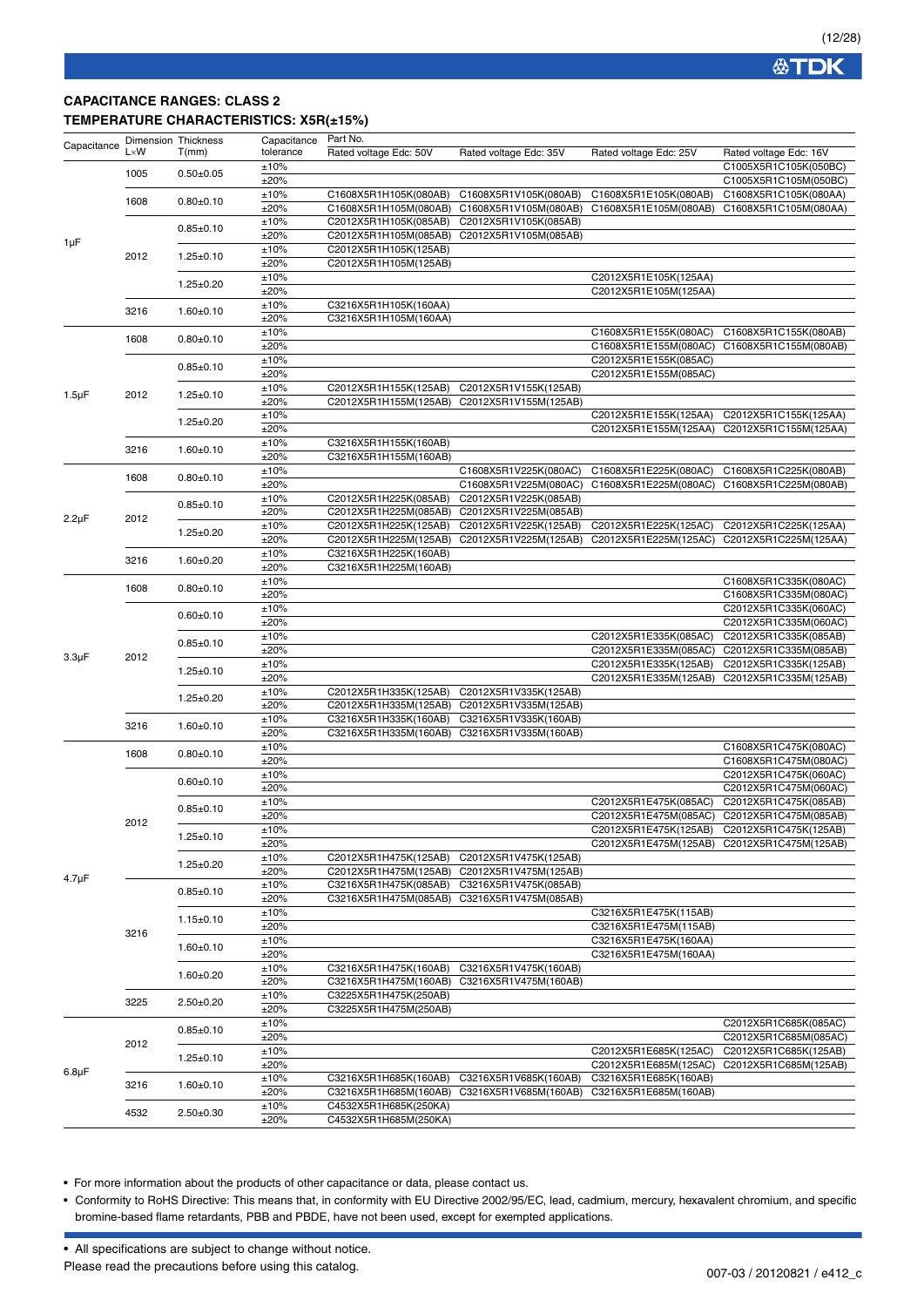## **CAPACITANCE RANGES: CLASS 2 TEMPERATURE CHARACTERISTICS: X5R(±15%)**

| Capacitance | <b>Dimension Thickness</b> |                 | Capacitance | Part No.               |                        |                        |                        |
|-------------|----------------------------|-----------------|-------------|------------------------|------------------------|------------------------|------------------------|
|             | $L \times W$               | T(mm)           | tolerance   | Rated voltage Edc: 50V | Rated voltage Edc: 35V | Rated voltage Edc: 25V | Rated voltage Edc: 16V |
|             |                            | $0.85 \pm 0.10$ | ±10%        |                        |                        |                        | C2012X5R1C106K(085AC)  |
|             | 2012                       |                 | ±20%        |                        |                        |                        | C2012X5R1C106M(085AC)  |
|             |                            | $1.25 \pm 0.10$ | ±10%        |                        |                        | C2012X5R1E106K(125AC)  | C2012X5R1C106K(125AB)  |
|             |                            |                 | ±20%        |                        |                        | C2012X5R1E106M(125AC)  | C2012X5R1C106M(125AB)  |
|             |                            | $0.85 \pm 0.10$ | ±10%        |                        |                        | C3216X5R1E106K(085AC)  | C3216X5R1C106K(085AB)  |
|             |                            |                 | ±20%        |                        |                        | C3216X5R1E106M(085AC)  | C3216X5R1C106M(085AB)  |
|             | 3216                       | $1.60 + 0.10$   | ±10%        |                        |                        |                        | C3216X5R1C106K(160AA)  |
|             |                            |                 | ±20%        |                        |                        |                        | C3216X5R1C106M(160AA)  |
| $10\mu F$   |                            | $1.60 + 0.20$   | ±10%        | C3216X5R1H106K(160AB)  | C3216X5R1V106K(160AB)  | C3216X5R1E106K(160AB)  |                        |
|             |                            |                 | ±20%        | C3216X5R1H106M(160AB)  | C3216X5R1V106M(160AB)  | C3216X5R1E106M(160AB)  |                        |
|             | 3225                       | $2.50+0.20$     | ±10%        |                        |                        | C3225X5R1E106K(250AA)  |                        |
|             |                            |                 | ±20%        |                        |                        | C3225X5R1E106M(250AA)  |                        |
|             | 4532                       | $2.50+0.30$     | ±10%        |                        |                        | C4532X5R1E106K(250KA)  |                        |
|             |                            |                 | ±20%        |                        |                        | C4532X5R1E106M(250KA)  |                        |
|             | 5750                       | $2.30 \pm 0.20$ | ±10%        | C5750X5R1H106K(230KA)  |                        |                        |                        |
|             |                            |                 | ±20%        | C5750X5R1H106M(230KA)  |                        |                        |                        |
|             | 2012                       | $1.25 \pm 0.10$ | ±20%        |                        |                        |                        | C2012X5R1C156M(125AC)  |
|             | 3216                       | $1.60 + 0.20$   | ±20%        |                        |                        | C3216X5R1E156M(160AC)  | C3216X5R1C156M(160AB)  |
|             | 3225                       | $2.50+0.30$     | ±20%        |                        |                        |                        | C3225X5R1C156M(250AA)  |
| $15\mu F$   | 4532                       | $2.50 + 0.30$   | ±20%        |                        |                        | C4532X5R1E156M(250KA)  |                        |
|             | 2012                       | $1.25 \pm 0.10$ | ±20%        |                        |                        |                        | C2012X5R1C226M(125AC)  |
|             | 3216                       | $1.60 + 0.20$   | ±20%        |                        |                        | C3216X5R1E226M(160AC)  | C3216X5R1C226M(160AB)  |
| $22\mu F$   | 3225                       | $2.50+0.30$     | ±20%        |                        |                        |                        | C3225X5R1C226M(250AA)  |
|             | 4532                       | $2.00 + 0.20$   | ±20%        |                        |                        |                        | C4532X5R1C226M(200KA)  |
|             |                            | $2.50 \pm 0.30$ | ±20%        |                        |                        | C4532X5R1E226M(250KA)  |                        |
|             | 5750                       | $2.50 \pm 0.30$ | ±20%        |                        |                        | C5750X5R1E226M(250KA)  |                        |
|             | 3216                       | $1.60 + 0.20$   | ±20%        |                        |                        |                        | C3216X5R1C336M(160AB)  |
| $33\mu F$   | 4532                       | $2.50 + 0.30$   | ±20%        |                        |                        |                        | C4532X5R1C336M(250KA)  |
|             | 5750                       | $2.00 \pm 0.20$ | ±20%        |                        |                        |                        | C5750X5R1C336M(200KA)  |
| $47\mu F$   | 3216                       | $1.60 + 0.20$   | ±20%        |                        |                        |                        | C3216X5R1C476M(160AB)  |
|             | 5750                       | $2.30 \pm 0.20$ | ±20%        |                        |                        |                        | C5750X5R1C476M(230KA)  |

• For more information about the products of other capacitance or data, please contact us.

• Conformity to RoHS Directive: This means that, in conformity with EU Directive 2002/95/EC, lead, cadmium, mercury, hexavalent chromium, and specific bromine-based flame retardants, PBB and PBDE, have not been used, except for exempted applications.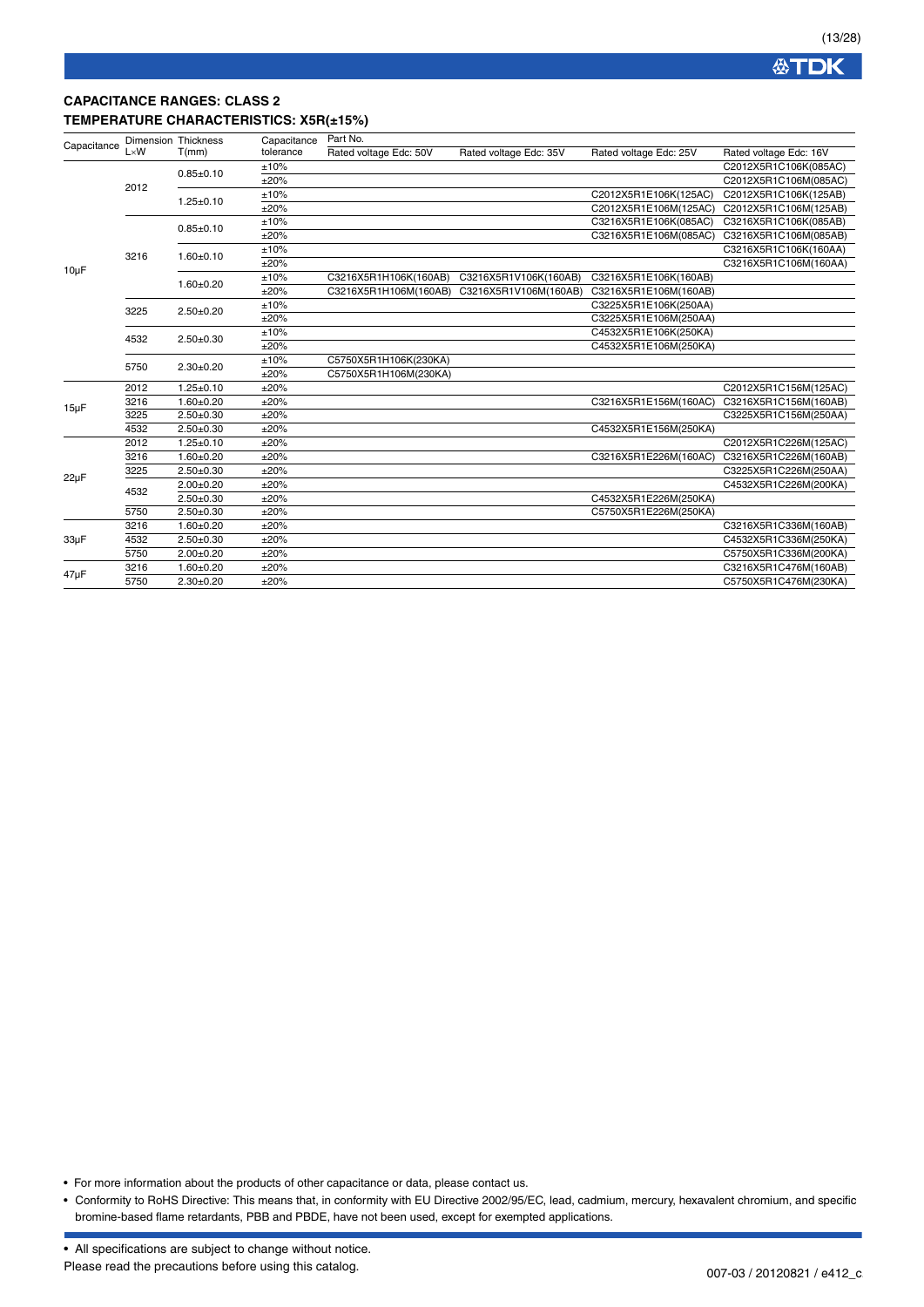**公TDK** 

## **CAPACITANCE RANGES: CLASS 2 TEMPERATURE CHARACTERISTICS: X5R(±15%)**

| Capacitance        |              | Dimension Thickness   | Capacitance  | Part No.                                       |                                                |                                                |
|--------------------|--------------|-----------------------|--------------|------------------------------------------------|------------------------------------------------|------------------------------------------------|
|                    | $L \times W$ | T(mm)                 | tolerance    | Rated voltage Edc: 10V                         | Rated voltage Edc: 6.3V                        | Rated voltage Edc: 4V                          |
| 1nF                | 0402         | $0.20 \pm 0.02$       | ±10%         | C0402X5R1A102K(020BA)                          |                                                |                                                |
|                    |              |                       | ±20%         | C0402X5R1A102M(020BA)                          |                                                |                                                |
| 1.5nF              | 0402         | $0.20 \pm 0.02$       | ±10%<br>±20% | C0402X5R1A152K(020BA)<br>C0402X5R1A152M(020BA) |                                                |                                                |
|                    |              |                       | ±10%         | C0402X5R1A222K(020BA)                          |                                                |                                                |
| 2.2nF              | 0402         | $0.20 \pm 0.02$       | ±20%         | C0402X5R1A222M(020BA)                          |                                                |                                                |
|                    |              |                       | ±10%         |                                                | C0402X5R0J332K(020BA)                          |                                                |
| 3.3nF              | 0402         | $0.20 \pm 0.02$       | ±20%         |                                                | C0402X5R0J332M(020BA)                          |                                                |
| 4.7nF              | 0402         | $0.20 \pm 0.02$       | ±10%         |                                                | C0402X5R0J472K(020BB)                          |                                                |
|                    |              |                       | ±20%         |                                                | C0402X5R0J472M(020BB)                          |                                                |
|                    | 0402         | $0.20 \pm 0.02$       | ±10%         |                                                | C0402X5R0J682K(020BB)                          |                                                |
| 6.8nF              |              |                       | ±20%         |                                                | C0402X5R0J682M(020BB)                          |                                                |
|                    | 0603         | $0.30 \pm 0.03$       | ±10%<br>±20% | C0603X5R1A682K(030BA)<br>C0603X5R1A682M(030BA) |                                                |                                                |
|                    |              |                       | ±10%         |                                                | C0402X5R0J103K(020BB)                          |                                                |
|                    | 0402         | $0.20 \pm 0.02$       | ±20%         |                                                | C0402X5R0J103M(020BB)                          |                                                |
| 10nF               |              |                       | ±10%         | C0603X5R1A103K(030BA)                          |                                                |                                                |
|                    | 0603         | $0.30 \pm 0.03$       | ±20%         | C0603X5R1A103M(030BA)                          |                                                |                                                |
|                    | 0603         | $0.30+0.03$           | ±10%         |                                                | C0603X5R0J153K(030BA)                          |                                                |
| 15nF               |              |                       | ±20%         |                                                | C0603X5R0J153M(030BA)                          |                                                |
| 22nF               | 0603         | $0.30 \pm 0.03$       | ±10%         |                                                | C0603X5R0J223K(030BC)                          |                                                |
|                    |              |                       | ±20%         |                                                | C0603X5R0J223M(030BC)                          |                                                |
| 33nF               | 0603         | $0.30 \pm 0.03$       | ±10%         |                                                | C0603X5R0J333K(030BC)                          |                                                |
|                    |              |                       | ±20%         |                                                | C0603X5R0J333M(030BC)                          |                                                |
| 47nF<br>0603       |              | $0.30+0.03$           | ±10%<br>±20% |                                                | C0603X5R0J473K(030BC)<br>C0603X5R0J473M(030BC) |                                                |
|                    |              |                       | ±10%         |                                                | C0603X5R0J683K(030BC)                          |                                                |
| 68nF               | 0603         | $0.30+0.03$           | ±20%         |                                                | C0603X5R0J683M(030BC)                          |                                                |
|                    |              |                       | ±10%         |                                                | C0603X5R0J104K(030BC)                          |                                                |
| 100 <sub>n</sub> F | 0603         | $0.30 \pm 0.03$       | ±20%         |                                                | C0603X5R0J104M(030BC)                          |                                                |
| 150nF              | 0603         | $0.30 \pm 0.03$       | ±10%         |                                                | C0603X5R0J154K(030BA)                          |                                                |
|                    |              |                       | ±20%         |                                                | C0603X5R0J154M(030BA)                          |                                                |
| 220nF              | 0603         | $0.30 \pm 0.03$       | ±10%         |                                                | C0603X5R0J224K(030BA)                          |                                                |
|                    |              |                       | ±20%         |                                                | C0603X5R0J224M(030BA)                          |                                                |
| 330nF              | 1005         | $0.50 \pm 0.05$       | ±10%<br>±20% | C1005X5R1A334K(050BC)<br>C1005X5R1A334M(050BC) |                                                |                                                |
|                    |              |                       | ±10%         | C1005X5R1A474K(050BC)                          |                                                |                                                |
| 470nF              | 1005         | $0.50 \pm 0.05$       | ±20%         | C1005X5R1A474M(050BC)                          |                                                |                                                |
|                    |              |                       | ±10%         | C1005X5R1A684K(050BB)                          |                                                |                                                |
| 680nF              | 1005         | $0.50 \pm 0.05$       | ±20%         | C1005X5R1A684M(050BB)                          |                                                |                                                |
| 1µF                | 1005         | $0.50 \pm 0.05$       | ±10%         | C1005X5R1A105K(050BB)                          | C1005X5R0J105K(050BC)                          |                                                |
|                    |              |                       | ±20%         | C1005X5R1A105M(050BB)                          | C1005X5R0J105M(050BC)                          |                                                |
| $1.5 \mu F$        | 1005         | $0.50 \pm 0.05$       | ±10%         | C1005X5R1A155K(050BC)                          | C1005X5R0J155K(050BB)                          |                                                |
|                    |              |                       | ±20%         | C1005X5R1A155M(050BC)                          | C1005X5R0J155M(050BB)                          |                                                |
|                    | 1005         | $0.50 + 0.05$         | ±10%<br>±20% | C1005X5R1A225K(050BC)<br>C1005X5R1A225M(050BC) | C1005X5R0J225K(050BC)<br>C1005X5R0J225M(050BB) | C1005X5R0G225K(050BB)<br>C1005X5R0G225M(050BB) |
| $2.2 \mu F$        |              |                       | ±10%         | C1608X5R1A225K(080AC)                          | C1608X5R0J225K(080AB)                          |                                                |
|                    | 1608         | $0.80 \pm 0.10$       | ±20%         | C1608X5R1A225M(080AC) C1608X5R0J225M(080AB)    |                                                |                                                |
|                    | 1005         | $0.50 + 0.10$         | ±20%         |                                                | C1005X5R0J335M(050BC)                          | C1005X5R0G335M(050BB)                          |
|                    |              |                       | ±10%         |                                                | C1608X5R0J335K(080AB)                          |                                                |
| $3.3 \mu F$        | 1608         | $0.80 + 0.15 / -0.10$ | ±20%         |                                                | C1608X5R0J335M(080AB)                          |                                                |
|                    |              | $0.80 + 0.10$         | ±10%         | C1608X5R1A335K(080AB)                          |                                                |                                                |
|                    |              |                       | ±20%         | C1608X5R1A335M(080AB)                          |                                                |                                                |
|                    | 1005         | $0.50 + 0.15 / -0.10$ | ±20%         |                                                | C1005X5R0J475M(050BC)                          | C1005X5R0G475M(050BB)                          |
|                    | 1608         | $0.80 + 0.10$         | ±10%         | C1608X5R1A475K(080AB)                          | C1608X5R0J475K(080AB)                          |                                                |
| $4.7 \mu F$        |              |                       | ±20%<br>±10% | C1608X5R1A475M(080AB)<br>C2012X5R1A475K(060AB) | C1608X5R0J475M(080AB)                          |                                                |
|                    |              | $0.60 + 0.10$         | ±20%         | C2012X5R1A475M(060AB)                          |                                                |                                                |
|                    | 2012         |                       | ±10%         | C2012X5R1A475K(125AA)                          |                                                |                                                |
|                    |              | $1.25 \pm 0.10$       | ±20%         | C2012X5R1A475M(125AA)                          |                                                |                                                |
|                    |              |                       | ±10%         | C1608X5R1A685K(080AC)                          | C1608X5R0J685K(080AB)                          |                                                |
|                    | 1608         | $0.80 \pm 0.10$       | ±20%         | C1608X5R1A685M(080AC)                          | C1608X5R0J685M(080AB)                          |                                                |
| $6.8\mu F$         |              | $0.60 + 0.10$         | ±10%         | C2012X5R1A685K(060AC)                          |                                                |                                                |
|                    | 2012         |                       | ±20%         | C2012X5R1A685M(060AC)                          |                                                |                                                |
|                    |              | $1.25 \pm 0.10$       | ±10%         | C2012X5R1A685K(125AC)                          |                                                |                                                |
|                    |              |                       | ±20%         | C2012X5R1A685M(125AC)                          |                                                |                                                |

• For more information about the products of other capacitance or data, please contact us.

• Conformity to RoHS Directive: This means that, in conformity with EU Directive 2002/95/EC, lead, cadmium, mercury, hexavalent chromium, and specific bromine-based flame retardants, PBB and PBDE, have not been used, except for exempted applications.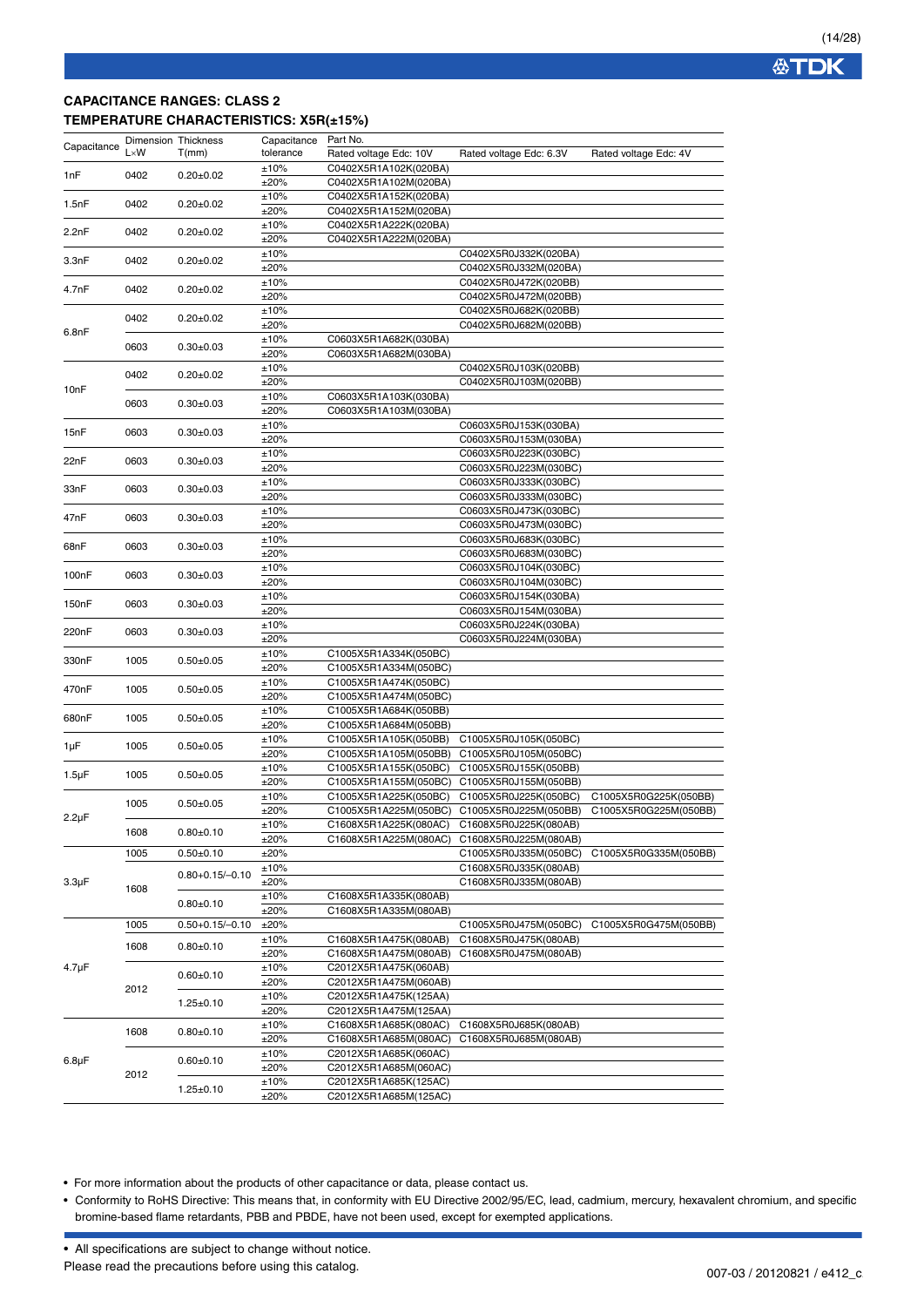## **CAPACITANCE RANGES: CLASS 2 TEMPERATURE CHARACTERISTICS: X5R(±15%)**

|             |              | <b>Dimension Thickness</b> | Capacitance | Part No.               |                         |                       |
|-------------|--------------|----------------------------|-------------|------------------------|-------------------------|-----------------------|
| Capacitance | $L \times W$ | T(mm)                      | tolerance   | Rated voltage Edc: 10V | Rated voltage Edc: 6.3V | Rated voltage Edc: 4V |
|             | 1608         |                            | ±10%        | C1608X5R1A106K(080AC)  | C1608X5R0J106K(080AB)   |                       |
|             |              | $0.80 + 0.10$              | ±20%        | C1608X5R1A106M(080AC)  | C1608X5R0J106M(080AB)   |                       |
|             |              | $0.85 \pm 0.10$            | ±10%        | C2012X5R1A106K(085AB)  |                         |                       |
| $10\mu F$   | 2012         |                            | ±20%        | C2012X5R1A106M(085AB)  |                         |                       |
|             |              |                            | ±10%        | C2012X5R1A106K(125AC)  |                         |                       |
|             |              | $1.25 \pm 0.20$            | ±20%        | C2012X5R1A106M(125AC)  |                         |                       |
|             |              | $0.85 + 0.10$              | ±20%        | C2012X5R1A156M(085AC)  |                         |                       |
| $15\mu F$   | 2012         | $1.25 \pm 0.10$            | ±20%        | C2012X5R1A156M(125AB)  |                         |                       |
|             | 2012         | $0.85 + 0.10$              | ±20%        | C2012X5R1A226M(085AC)  | C2012X5R0J226M(085AB)   |                       |
|             |              | $1.25 \pm 0.10$            | ±10%        |                        | C2012X5R0J226K(125AB)   |                       |
| $22\mu F$   |              |                            | ±20%        | C2012X5R1A226M(125AB)  | C2012X5R0J226M(125AB)   |                       |
|             | 3216         | $1.60 + 0.20$              | ±20%        | C3216X5R1A226M(160AC)  |                         |                       |
| 33µF        | 2012         | $1.25 \pm 0.20$            | ±20%        |                        | C2012X5R0J336M(125AC)   |                       |
|             | 3216         | $1.60 + 0.20$              | ±20%        | C3216X5R1A336M(160AB)  |                         |                       |
|             | 2012         | $1.25 \pm 0.20$            | ±20%        |                        | C2012X5R0J476M(125AC)   |                       |
| 47µF        | 3216         | $1.60 + 0.20$              | ±20%        | C3216X5R1A476M(160AB)  | C3216X5R0J476M(160AC)   |                       |
|             | 3225         | $2.50 + 0.30$              | ±20%        | C3225X5R1A476M(250AC)  | C3225X5R0J476M(250AA)   |                       |
|             | 3216         | $1.60 + 0.20$              | ±20%        | C3216X5R1A686M(160AC)  | C3216X5R0J686M(160AB)   |                       |
| 68µF        | 3225         | $2.00+0.20$                | ±20%        |                        | C3225X5R0J686M(200AC)   |                       |
|             | 5750         | $2.30+0.20$                | ±20%        | C5750X5R1A686M(230KA)  |                         |                       |
|             | 3216         | $1.60 + 0.30 / -0.10$      | ±20%        | C3216X5R1A107M(160AC)  | C3216X5R0J107M(160AB)   |                       |
|             | 3225         | $2.50+0.30$                | ±20%        |                        | C3225X5R0J107M(250AC)   |                       |
| $100\mu F$  | 4532         | $2.80 + 0.30$              | ±20%        | C4532X5R1A107M(280KC)  | C4532X5R0J107M(280KA)   |                       |
|             | 5750         | $2.80+0.30$                | ±20%        | C5750X5R1A107M(280KC)  | C5750X5R0J107M(280KA)   |                       |

• For more information about the products of other capacitance or data, please contact us.

• Conformity to RoHS Directive: This means that, in conformity with EU Directive 2002/95/EC, lead, cadmium, mercury, hexavalent chromium, and specific bromine-based flame retardants, PBB and PBDE, have not been used, except for exempted applications.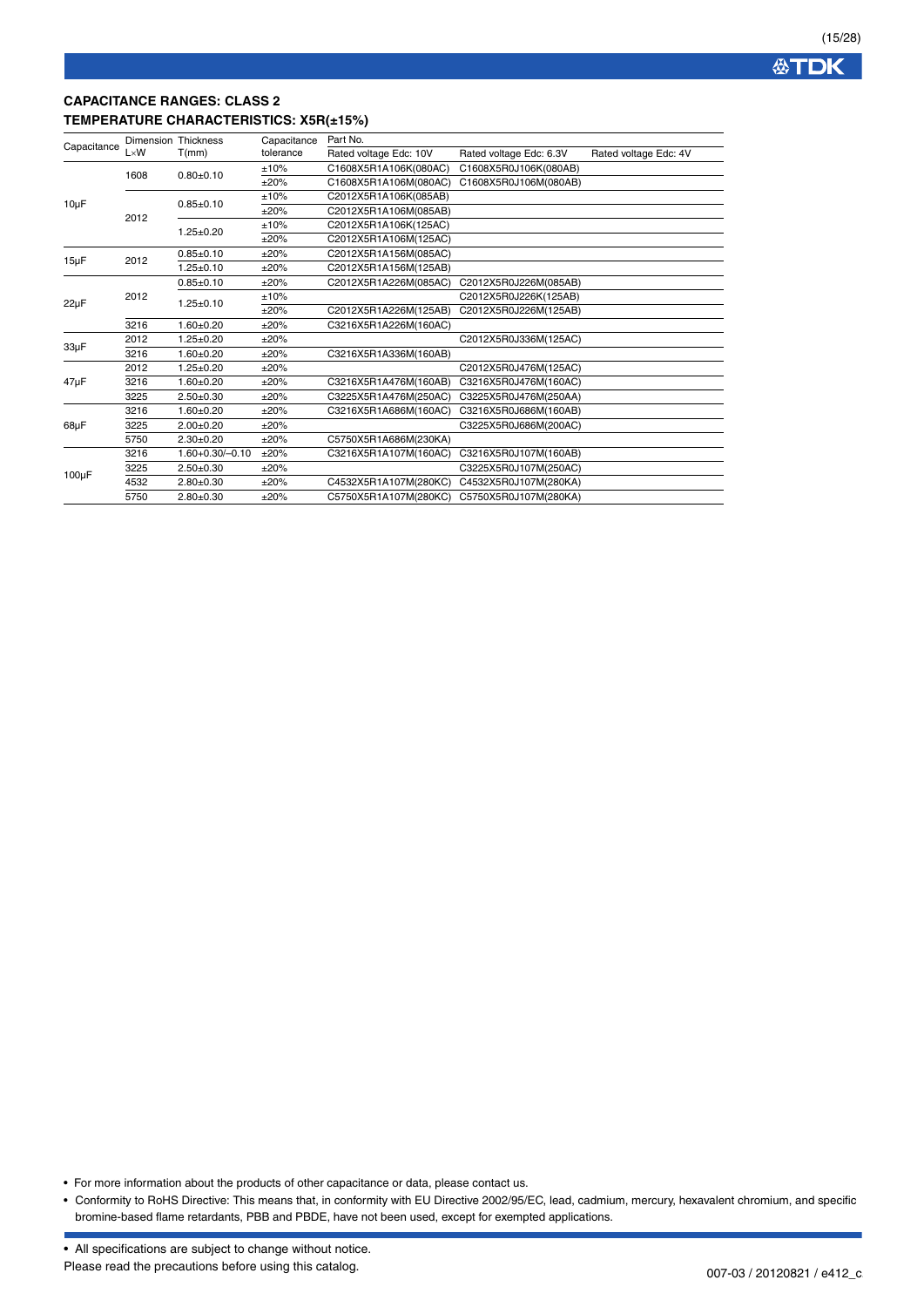### **CAPACITANCE RANGES: CLASS 2 TEMPERATURE CHARACTERISTICS: X6S(±22%)**

|                    |              | <b>Dimension Thickness</b> | Capacitance | Part No.               |                                             |                        |                        |
|--------------------|--------------|----------------------------|-------------|------------------------|---------------------------------------------|------------------------|------------------------|
| Capacitance        | $L \times W$ | T(mm)                      | tolerance   | Rated voltage Edc: 50V | Rated voltage Edc: 35V                      | Rated voltage Edc: 25V | Rated voltage Edc: 16V |
|                    |              |                            | ±10%        | C1005X6S1H103K(050BB)  |                                             |                        |                        |
| 10nF               | 1005         | $0.50 \pm 0.05$            | ±20%        | C1005X6S1H103M(050BB)  |                                             |                        |                        |
|                    |              |                            | ±10%        | C1005X6S1H153K(050BB)  |                                             |                        |                        |
| 15nF               | 1005         | $0.50 + 0.05$              | ±20%        | C1005X6S1H153M(050BB)  |                                             |                        |                        |
|                    |              |                            | ±10%        | C1005X6S1H223K(050BB)  |                                             |                        |                        |
| 22nF               | 1005         | $0.50 + 0.05$              | ±20%        | C1005X6S1H223M(050BB)  |                                             |                        |                        |
|                    |              |                            | ±10%        | C1005X6S1H333K(050BB)  |                                             |                        |                        |
| 33nF               | 1005         | $0.50 + 0.05$              | ±20%        | C1005X6S1H333M(050BB)  |                                             |                        |                        |
|                    |              |                            | ±10%        | C1005X6S1H473K(050BB)  |                                             |                        |                        |
| 47nF               | 1005         | $0.50 + 0.05$              | ±20%        | C1005X6S1H473M(050BB)  |                                             |                        |                        |
|                    |              |                            | ±10%        | C1005X6S1H683K(050BB)  | C1005X6S1V683K(050BB)                       | C1005X6S1E683K(050BB)  |                        |
| 68nF               | 1005         | $0.50 + 0.05$              |             |                        |                                             | C1005X6S1E683M(050BB)  |                        |
|                    |              |                            | ±20%        | C1005X6S1H683M(050BB)  | C1005X6S1V683M(050BB)                       |                        |                        |
| 100 <sub>n</sub> F | 1005         | $0.50 + 0.05$              | ±10%        | C1005X6S1H104K(050BB)  | C1005X6S1V104K(050BB)                       | C1005X6S1E104K(050BB)  |                        |
|                    |              |                            | ±20%        | C1005X6S1H104M(050BB)  | C1005X6S1V104M(050BB)                       | C1005X6S1E104M(050BB)  |                        |
|                    | 1005         | $0.50 \pm 0.05$            | ±10%        |                        |                                             | C1005X6S1E154K(050BC)  | C1005X6S1C154K(050BB)  |
| 150nF              |              |                            | ±20%        |                        |                                             | C1005X6S1E154M(050BC)  | C1005X6S1C154M(050BB)  |
|                    | 1608         | $0.80 + 0.10$              | ±10%        | C1608X6S1H154K(080AB)  | C1608X6S1V154K(080AB)                       |                        |                        |
|                    |              |                            | ±20%        | C1608X6S1H154M(080AB)  | C1608X6S1V154M(080AB)                       |                        |                        |
|                    | 1005         | $0.50 + 0.05$              | ±10%        |                        |                                             | C1005X6S1E224K(050BC)  | C1005X6S1C224K(050BB)  |
| 220nF              |              |                            | ±20%        |                        |                                             | C1005X6S1E224M(050BC)  | C1005X6S1C224M(050BB)  |
|                    | 1608         | $0.80 + 0.10$              | ±10%        | C1608X6S1H224K(080AB)  | C1608X6S1V224K(080AB)                       |                        |                        |
|                    |              |                            | ±20%        | C1608X6S1H224M(080AB)  | C1608X6S1V224M(080AB)                       |                        |                        |
| 330nF              | 1608         | $0.80 + 0.10$              | ±10%        | C1608X6S1H334K(080AB)  | C1608X6S1V334K(080AB)                       | C1608X6S1E334K(080AB)  |                        |
|                    |              |                            | ±20%        | C1608X6S1H334M(080AB)  | C1608X6S1V334M(080AB)                       | C1608X6S1E334M(080AB)  |                        |
|                    | 1005         | $0.50 + 0.05$              | ±10%        |                        |                                             |                        | C1005X6S1C474K(050BC)  |
|                    |              |                            | ±20%        |                        |                                             |                        | C1005X6S1C474M(050BC)  |
| 470nF              | 1608         | $0.80 + 0.10$              | ±10%        | C1608X6S1H474K(080AB)  | C1608X6S1V474K(080AB)                       | C1608X6S1E474K(080AB)  |                        |
|                    |              |                            | ±20%        | C1608X6S1H474M(080AB)  | C1608X6S1V474M(080AB)                       | C1608X6S1E474M(080AB)  |                        |
|                    |              |                            | ±10%        | C2012X6S1H474K(125AB)  |                                             |                        |                        |
|                    | 2012         | $1.25 \pm 0.10$            | ±20%        | C2012X6S1H474M(125AB)  |                                             |                        |                        |
|                    |              |                            | ±10%        | C1608X6S1H684K(080AC)  | C1608X6S1V684K(080AB)                       | C1608X6S1E684K(080AB)  | C1608X6S1C684K(080AB)  |
|                    | 1608<br>2012 | $0.80 + 0.10$              | ±20%        | C1608X6S1H684M(080AC)  | C1608X6S1V684M(080AB)                       | C1608X6S1E684M(080AB)  | C1608X6S1C684M(080AB)  |
| 680nF              |              |                            | ±10%        | C2012X6S1H684K(125AB)  |                                             |                        |                        |
|                    |              | $1.25 \pm 0.10$            | ±20%        | C2012X6S1H684M(125AB)  |                                             |                        |                        |
|                    |              |                            | ±10%        | C1608X6S1H105K(080AC)  | C1608X6S1V105K(080AB)                       | C1608X6S1E105K(080AB)  | C1608X6S1C105K(080AC)  |
|                    | 1608         | $0.80 + 0.10$              | ±20%        | C1608X6S1H105M(080AC)  | C1608X6S1V105M(080AB)                       | C1608X6S1E105M(080AB)  | C1608X6S1C105M(080AC)  |
|                    |              |                            | ±10%        | C2012X6S1H105K(085AB)  | C2012X6S1V105K(085AB)                       | C2012X6S1E105K(085AB)  |                        |
| 1µF                |              | $0.85 \pm 0.10$            | ±20%        | C2012X6S1H105M(085AB)  | C2012X6S1V105M(085AB)                       | C2012X6S1E105M(085AB)  |                        |
|                    | 2012         |                            | ±10%        | C2012X6S1H105K(125AB)  |                                             |                        |                        |
|                    |              | $1.25 \pm 0.10$            | ±20%        | C2012X6S1H105M(125AB)  |                                             |                        |                        |
|                    |              |                            | ±10%        |                        |                                             |                        | C1608X6S1C155K(080AC)  |
|                    | 1608         | $0.80 + 0.10$              | ±20%        |                        |                                             |                        | C1608X6S1C155M(080AC)  |
|                    |              |                            | ±10%        | C2012X6S1H155K(125AB)  | C2012X6S1V155K(125AB)                       |                        |                        |
| $1.5 \mu F$        | 2012         | $1.25 \pm 0.10$            | ±20%        |                        | C2012X6S1H155M(125AB) C2012X6S1V155M(125AB) |                        |                        |
|                    |              |                            | ±10%        | C3216X6S1H155K(160AB)  |                                             |                        |                        |
|                    | 3216         | $1.60 \pm 0.10$            | ±20%        | C3216X6S1H155M(160AB)  |                                             |                        |                        |
|                    |              |                            |             |                        |                                             |                        |                        |
|                    | 1608         | $0.80 \pm 0.10$            | ±10%        |                        |                                             |                        | C1608X6S1C225K(080AC)  |
|                    |              |                            | ±20%        |                        |                                             |                        | C1608X6S1C225M(080AC)  |
|                    |              | $0.85 \pm 0.10$            | ±10%        | C2012X6S1H225K(085AC)  | C2012X6S1V225K(085AB)                       | C2012X6S1E225K(085AB)  | C2012X6S1C225K(085AB)  |
| $2.2 \mu F$        | 2012         |                            | ±20%        | C2012X6S1H225M(085AC)  | C2012X6S1V225M(085AB)                       | C2012X6S1E225M(085AB)  | C2012X6S1C225M(085AB)  |
|                    |              | $1.25 \pm 0.20$            | ±10%        | C2012X6S1H225K(125AB)  | C2012X6S1V225K(125AB)                       | C2012X6S1E225K(125AB)  |                        |
|                    |              |                            | ±20%        | C2012X6S1H225M(125AB)  | C2012X6S1V225M(125AB)                       | C2012X6S1E225M(125AB)  |                        |
|                    | 3216         | $1.60 + 0.20$              | ±10%        | C3216X6S1H225K(160AB)  |                                             |                        |                        |
|                    |              |                            | ±20%        | C3216X6S1H225M(160AB)  |                                             |                        |                        |
|                    |              | $1.25 \pm 0.10$            | ±10%        |                        |                                             |                        | C2012X6S1C335K(125AB)  |
|                    | 2012         |                            | ±20%        |                        |                                             |                        | C2012X6S1C335M(125AB)  |
| $3.3 \mu F$        |              | $1.25 \pm 0.20$            | ±10%        | C2012X6S1H335K(125AC)  | C2012X6S1V335K(125AB)                       | C2012X6S1E335K(125AB)  |                        |
|                    |              |                            | ±20%        |                        | C2012X6S1H335M(125AC) C2012X6S1V335M(125AB) | C2012X6S1E335M(125AB)  |                        |
|                    | 3216         | $1.60 \pm 0.10$            | ±10%        | C3216X6S1H335K(160AB)  | C3216X6S1V335K(160AB)                       |                        |                        |
|                    |              |                            | ±20%        |                        | C3216X6S1H335M(160AB) C3216X6S1V335M(160AB) |                        |                        |

• For more information about the products of other capacitance or data, please contact us.

• Conformity to RoHS Directive: This means that, in conformity with EU Directive 2002/95/EC, lead, cadmium, mercury, hexavalent chromium, and specific bromine-based flame retardants, PBB and PBDE, have not been used, except for exempted applications.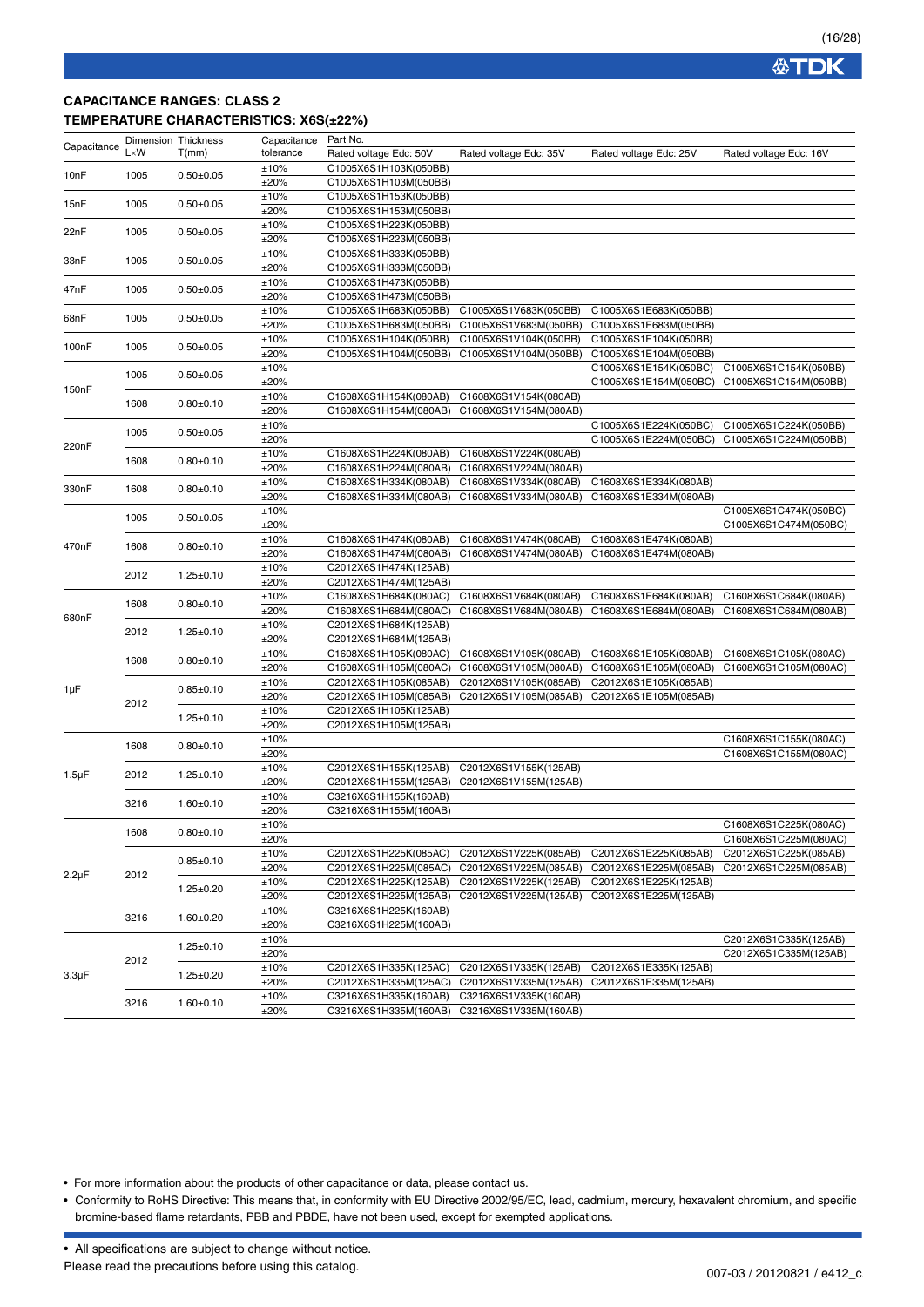## **CAPACITANCE RANGES: CLASS 2 TEMPERATURE CHARACTERISTICS: X6S(±22%)**

|             |              | Dimension Thickness | Capacitance | Part No.               |                        |                        |                        |
|-------------|--------------|---------------------|-------------|------------------------|------------------------|------------------------|------------------------|
| Capacitance | $L \times W$ | T(mm)               | tolerance   | Rated voltage Edc: 50V | Rated voltage Edc: 35V | Rated voltage Edc: 25V | Rated voltage Edc: 16V |
|             |              | $0.85 + 0.10$       | ±10%        |                        |                        |                        | C2012X6S1C475K(085AC)  |
|             |              |                     | ±20%        |                        |                        |                        | C2012X6S1C475M(085AC)  |
|             | 2012         | $1.25 \pm 0.10$     | ±10%        |                        |                        |                        | C2012X6S1C475K(125AB)  |
|             |              |                     | ±20%        |                        |                        |                        | C2012X6S1C475M(125AB)  |
|             |              | $1.25 \pm 0.20$     | ±10%        | C2012X6S1H475K(125AC)  | C2012X6S1V475K(125AB)  | C2012X6S1E475K(125AB)  |                        |
|             |              |                     | ±20%        | C2012X6S1H475M(125AC)  | C2012X6S1V475M(125AB)  | C2012X6S1E475M(125AB)  |                        |
| $4.7 \mu F$ |              |                     | ±10%        |                        | C3216X6S1V475K(085AC)  | C3216X6S1E475K(085AB)  |                        |
|             | 3216         | $0.85 + 0.10$       | ±20%        |                        | C3216X6S1V475M(085AC)  | C3216X6S1E475M(085AB)  |                        |
|             |              | $1.60 + 0.20$       | ±10%        | C3216X6S1H475K(160AB)  | C3216X6S1V475K(160AB)  | C3216X6S1E475K(160AB)  |                        |
|             |              |                     | ±20%        | C3216X6S1H475M(160AB)  | C3216X6S1V475M(160AB)  | C3216X6S1E475M(160AB)  |                        |
|             | 3225         | $2.50+0.20$         | ±10%        | C3225X6S1H475K(250AB)  |                        |                        |                        |
|             |              |                     | ±20%        | C3225X6S1H475M(250AB)  |                        |                        |                        |
|             | 2012         | $1.25 \pm 0.10$     | ±10%        |                        |                        |                        | C2012X6S1C685K(125AC)  |
| $6.8\mu F$  |              |                     | ±20%        |                        |                        |                        | C2012X6S1C685M(125AC)  |
|             | 3216         | $1.60 + 0.10$       | ±10%        |                        | C3216X6S1V685K(160AC)  | C3216X6S1E685K(160AB)  | C3216X6S1C685K(160AB)  |
|             |              |                     | ±20%        |                        | C3216X6S1V685M(160AC)  | C3216X6S1E685M(160AB)  | C3216X6S1C685M(160AB)  |
|             | 2012         | $1.25 \pm 0.10$     | ±10%        |                        |                        |                        | C2012X6S1C106K(125AC)  |
|             |              |                     | ±20%        |                        |                        |                        | C2012X6S1C106M(125AC)  |
|             |              | $0.85 \pm 0.10$     | ±10%        |                        |                        |                        | C3216X6S1C106K(085AC)  |
| $10\mu F$   |              |                     | ±20%        |                        |                        |                        | C3216X6S1C106M(085AC)  |
|             | 3216         | $1.60 + 0.10$       | ±10%        |                        |                        |                        | C3216X6S1C106K(160AC)  |
|             |              |                     | ±20%        |                        |                        |                        | C3216X6S1C106M(160AC)  |
|             |              | $1.60 + 0.20$       | ±10%        |                        | C3216X6S1V106K(160AC)  | C3216X6S1E106K(160AB)  |                        |
|             |              |                     | ±20%        |                        | C3216X6S1V106M(160AC)  | C3216X6S1E106M(160AB)  |                        |
| $15 \mu F$  | 3216         | $1.60 + 0.20$       | ±20%        |                        |                        |                        | C3216X6S1C156M(160AC)  |
| $22\mu F$   | 3216         | $1.60 + 0.20$       | ±20%        |                        |                        |                        | C3216X6S1C226M(160AC)  |
|             | 3225         | $2.50+0.30$         | ±20%        |                        |                        |                        | C3225X6S1C226M(250AC)  |

• For more information about the products of other capacitance or data, please contact us.

<sup>•</sup> Conformity to RoHS Directive: This means that, in conformity with EU Directive 2002/95/EC, lead, cadmium, mercury, hexavalent chromium, and specific bromine-based flame retardants, PBB and PBDE, have not been used, except for exempted applications.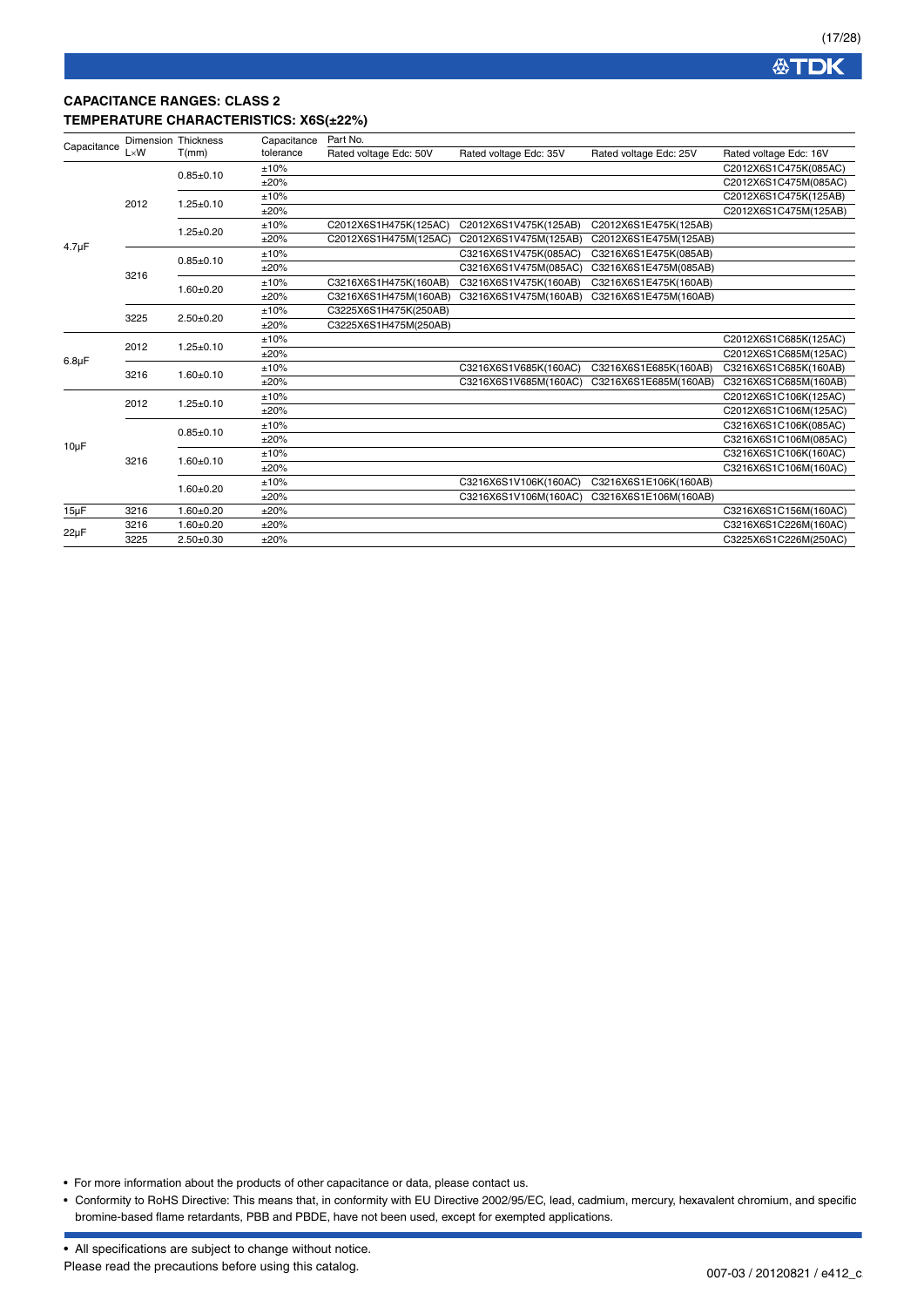### **CAPACITANCE RANGES: CLASS 2 TEMPERATURE CHARACTERISTICS: X6S(±22%)**

| Capacitance        | <b>Dimension Thickness</b> |                       | Capacitance | Part No.               |                         |                       |
|--------------------|----------------------------|-----------------------|-------------|------------------------|-------------------------|-----------------------|
|                    | $L \times W$               | T(mm)                 | tolerance   | Rated voltage Edc: 10V | Rated voltage Edc: 6.3V | Rated voltage Edc: 4V |
| 100nF              | 0603                       | $0.30 + 0.03$         | ±10%        |                        | C0603X6S0J104K(030BC)   | C0603X6S0G104K(030BB) |
|                    |                            |                       | ±20%        |                        | C0603X6S0J104M(030BC)   | C0603X6S0G104M(030BB) |
| 220nF              | 0603                       | $0.30 + 0.03$         | ±10%        |                        | C0603X6S0J224K(030BC)   | C0603X6S0G224K(030BB) |
|                    |                            |                       | ±20%        |                        | C0603X6S0J224M(030BC)   | C0603X6S0G224M(030BB) |
| 330nF              | 1005                       | $0.50 + 0.05$         | ±10%        | C1005X6S1A334K(050BB)  | C1005X6S0J334K(050BB)   |                       |
|                    |                            |                       | ±20%        | C1005X6S1A334M(050BB)  | C1005X6S0J334M(050BB)   |                       |
| 470nF              | 1005                       | $0.50 + 0.05$         | ±10%        | C1005X6S1A474K(050BB)  | C1005X6S0J474K(050BC)   |                       |
|                    |                            |                       | ±20%        | C1005X6S1A474M(050BB)  | C1005X6S0J474M(050BC)   |                       |
| 680nF              | 1005                       | $0.50 + 0.05$         | ±10%        | C1005X6S1A684K(050BC)  | C1005X6S0J684K(050BB)   |                       |
|                    |                            |                       | ±20%        | C1005X6S1A684M(050BC)  | C1005X6S0J684M(050BB)   |                       |
| $1\mu F$           | 1005                       | $0.50 + 0.05$         | ±10%        | C1005X6S1A105K(050BC)  | C1005X6S0J105K(050BB)   | C1005X6S0G105K(050BC) |
|                    |                            |                       | ±20%        | C1005X6S1A105M(050BC)  | C1005X6S0J105M(050BB)   | C1005X6S0G105M(050BC) |
| $1.5\mu F$<br>1005 | $0.50 + 0.05$              | ±10%                  |             |                        | C1005X6S0G155K(050BC)   |                       |
|                    |                            |                       | ±20%        |                        |                         | C1005X6S0G155M(050BC) |
|                    | 1005                       | $0.50 + 0.05$         | ±20%        |                        |                         | C1005X6S0G225M(050BC) |
| $2.2\mu F$         |                            |                       | ±10%        | C1608X6S1A225K(080AB)  | C1608X6S0J225K(080AB)   |                       |
|                    | 1608                       | $0.80 + 0.10$         | ±20%        | C1608X6S1A225M(080AB)  | C1608X6S0J225M(080AB)   |                       |
|                    |                            |                       | ±10%        | C1608X6S1A335K(080AC)  | C1608X6S0J335K(080AB)   |                       |
| $3.3\mu F$         | 1608                       | $0.80 + 0.10$         | ±20%        | C1608X6S1A335M(080AC)  | C1608X6S0J335M(080AB)   |                       |
|                    |                            |                       | ±10%        | C1608X6S1A475K(080AC)  | C1608X6S0J475K(080AB)   |                       |
|                    | 1608                       | $0.80 + 0.10$         | ±20%        | C1608X6S1A475M(080AC)  | C1608X6S0J475M(080AB)   |                       |
| $4.7 \mu F$        | 2012                       |                       | ±10%        | C2012X6S1A475K(085AB)  |                         |                       |
|                    |                            | $0.85 \pm 0.10$       | ±20%        | C2012X6S1A475M(085AB)  |                         |                       |
|                    | 1608                       |                       | ±10%        |                        |                         | C1608X6S0G685K(080AC) |
|                    |                            | $0.80 + 0.10$         | ±20%        |                        |                         | C1608X6S0G685M(080AC) |
|                    |                            | $0.85 + 0.10$         | ±10%        | C2012X6S1A685K(085AC)  | C2012X6S0J685K(085AB)   |                       |
| $6.8\mu F$         | 2012                       |                       | ±20%        | C2012X6S1A685M(085AC)  | C2012X6S0J685M(085AB)   |                       |
|                    |                            | $1.25 \pm 0.10$       | ±10%        | C2012X6S1A685K(125AB)  |                         |                       |
|                    |                            |                       | ±20%        | C2012X6S1A685M(125AB)  |                         |                       |
|                    |                            |                       | ±10%        | C3216X6S1A685K(085AB)  |                         |                       |
|                    | 3216                       | $0.85 \pm 0.10$       | ±20%        | C3216X6S1A685M(085AB)  |                         |                       |
|                    | 1608                       | $0.80 + 0.20 / -0.10$ | ±20%        |                        |                         | C1608X6S0G106M(080AC) |
|                    |                            | $0.80 + 0.10$         | ±10%        |                        |                         | C1608X6S0G106K(080AC) |
|                    |                            | $0.85 + 0.10$         | ±10%        | C2012X6S1A106K(085AC)  | C2012X6S0J106K(085AB)   |                       |
| $10\mu F$          | 2012                       |                       | ±20%        | C2012X6S1A106M(085AC)  | C2012X6S0J106M(085AB)   |                       |
|                    |                            | $1.25 \pm 0.10$       | ±10%        | C2012X6S1A106K(125AB)  | C2012X6S0J106K(125AB)   |                       |
|                    |                            |                       | ±20%        | C2012X6S1A106M(125AB)  | C2012X6S0J106M(125AB)   |                       |
|                    | 3216                       | $0.85 + 0.10$         | ±10%        | C3216X6S1A106K(085AB)  |                         |                       |
|                    |                            |                       | ±20%        | C3216X6S1A106M(085AB)  |                         |                       |
|                    | 2012                       | $1.25 \pm 0.10$       | ±20%        | C2012X6S1A156M(125AC)  | C2012X6S0J156M(125AB)   |                       |
| $15\mu F$          | 3216                       | $1.60 + 0.20$         | ±20%        | C3216X6S1A156M(160AB)  |                         |                       |
| $22\mu F$          | 2012                       | $1.25 \pm 0.10$       | ±20%        | C2012X6S1A226M(125AC)  | C2012X6S0J226M(125AB)   |                       |
|                    | 3216                       | $1.60 + 0.20$         | ±20%        | C3216X6S1A226M(160AB)  | C3216X6S0J226M(160AC)   |                       |
| 33µF               | 3216                       | $1.60 + 0.20$         | ±20%        | C3216X6S1A336M(160AC)  | C3216X6S0J336M(160AB)   |                       |
|                    | 3216                       | $1.60 + 0.20$         | ±20%        | C3216X6S1A476M(160AC)  | C3216X6S0J476M(160AB)   | C3216X6S0G476M(160AC) |
| 47µF               | 3225                       | $2.50 + 0.30$         | ±20%        |                        | C3225X6S0J476M(250AC)   |                       |
| 68µF               | 3216                       | $1.60 + 0.20$         | ±20%        |                        |                         | C3216X6S0G686M(160AB) |
|                    | 3216                       | $1.60 + 0.30 / -0.10$ | ±20%        |                        |                         | C3216X6S0G107M(160AB) |
| $100\mu F$         | 3225                       | $2.50 + 0.30$         | ±20%        |                        | C3225X6S0J107M(250AC)   | C3225X6S0G107M(250AC) |
|                    | 4532                       | $2.80 \pm 0.30$       | ±20%        |                        | C4532X6S0J107M(280KC)   |                       |
|                    |                            |                       |             |                        |                         |                       |

• For more information about the products of other capacitance or data, please contact us.

• Conformity to RoHS Directive: This means that, in conformity with EU Directive 2002/95/EC, lead, cadmium, mercury, hexavalent chromium, and specific bromine-based flame retardants, PBB and PBDE, have not been used, except for exempted applications.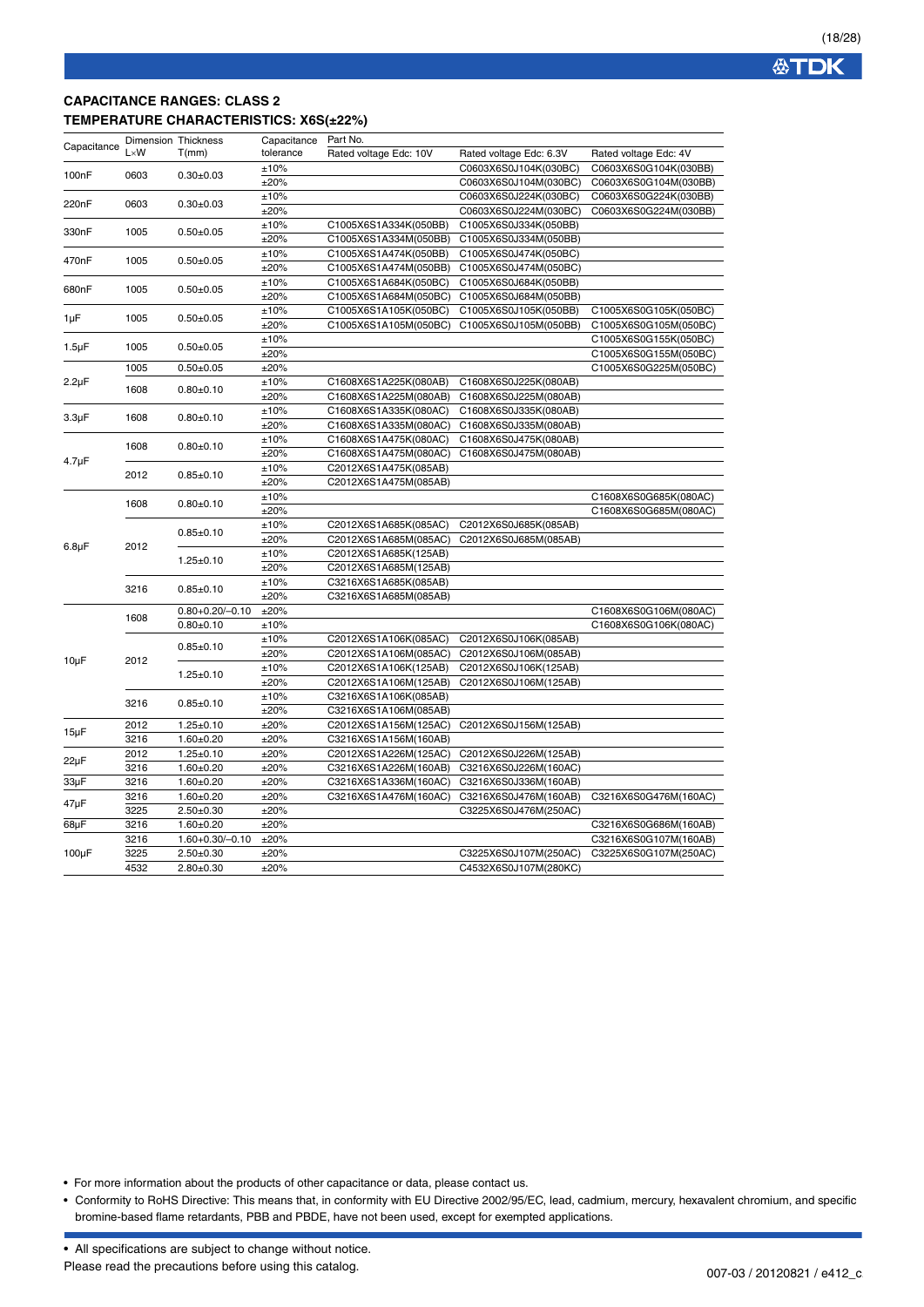### **CAPACITANCE RANGES: CLASS 2 TEMPERATURE CHARACTERISTICS: X7R(±15%)**

| Capacitance | Dimension Thickness |                 | Capacitance | Part No.               |                                             |                        |                        |  |
|-------------|---------------------|-----------------|-------------|------------------------|---------------------------------------------|------------------------|------------------------|--|
|             | $L \times W$        | T(mm)           | tolerance   | Rated voltage Edc: 50V | Rated voltage Edc: 35V                      | Rated voltage Edc: 25V | Rated voltage Edc: 16V |  |
|             |                     |                 | ±10%        |                        |                                             | C0603X7R1E101K(030BA)  |                        |  |
| 100pF       | 0603                | $0.30 + 0.03$   | ±20%        |                        |                                             | C0603X7R1E101M(030BA)  |                        |  |
|             |                     |                 | ±10%        |                        |                                             | C0603X7R1E151K(030BA)  |                        |  |
| 150pF       | 0603                | $0.30 + 0.03$   | ±20%        |                        |                                             | C0603X7R1E151M(030BA)  |                        |  |
|             |                     |                 | ±10%        |                        |                                             | C0603X7R1E221K(030BA)  |                        |  |
|             | 0603                | $0.30 + 0.03$   | ±20%        |                        |                                             | C0603X7R1E221M(030BA)  |                        |  |
| 220pF       |                     |                 | ±10%        | C1005X7R1H221K(050BA)  |                                             |                        |                        |  |
|             | 1005                | $0.50 + 0.05$   |             |                        |                                             |                        |                        |  |
|             |                     |                 | ±20%        | C1005X7R1H221M(050BA)  |                                             |                        |                        |  |
|             | 0603                | $0.30 \pm 0.03$ | ±10%        |                        |                                             | C0603X7R1E331K(030BA)  |                        |  |
| 330pF       |                     |                 | ±20%        |                        |                                             | C0603X7R1E331M(030BA)  |                        |  |
|             | 1005                | $0.50 + 0.05$   | ±10%        | C1005X7R1H331K(050BA)  |                                             |                        |                        |  |
|             |                     |                 | ±20%        | C1005X7R1H331M(050BA)  |                                             |                        |                        |  |
|             | 0603                | $0.30 + 0.03$   | ±10%        |                        |                                             | C0603X7R1E471K(030BA)  |                        |  |
| 470pF       |                     |                 | ±20%        |                        |                                             | C0603X7R1E471M(030BA)  |                        |  |
|             | 1005                | $0.50+0.05$     | ±10%        | C1005X7R1H471K(050BA)  |                                             |                        |                        |  |
|             |                     |                 | ±20%        | C1005X7R1H471M(050BA)  |                                             |                        |                        |  |
|             |                     |                 | ±10%        |                        |                                             | C0603X7R1E681K(030BA)  |                        |  |
|             | 0603                | $0.30 \pm 0.03$ | ±20%        |                        |                                             | C0603X7R1E681M(030BA)  |                        |  |
| 680pF       |                     |                 | ±10%        | C1005X7R1H681K(050BA)  |                                             |                        |                        |  |
|             | 1005                | $0.50 + 0.05$   | ±20%        | C1005X7R1H681M(050BA)  |                                             |                        |                        |  |
|             |                     |                 | ±10%        |                        |                                             | C0603X7R1E102K(030BA)  |                        |  |
|             | 0603                | $0.30 + 0.03$   | ±20%        |                        |                                             | C0603X7R1E102M(030BA)  |                        |  |
| 1nF         |                     |                 | ±10%        | C1005X7R1H102K(050BA)  |                                             |                        |                        |  |
|             | 1005                | $0.50 + 0.05$   | ±20%        | C1005X7R1H102M(050BA)  |                                             |                        |                        |  |
|             |                     |                 | ±10%        |                        |                                             | C0603X7R1E152K(030BA)  |                        |  |
|             | 0603                | $0.30 + 0.03$   | ±20%        |                        |                                             | C0603X7R1E152M(030BA)  |                        |  |
| 1.5nF       |                     |                 |             |                        |                                             |                        |                        |  |
|             | 1005                | $0.50 + 0.05$   | ±10%        | C1005X7R1H152K(050BA)  |                                             |                        |                        |  |
|             |                     |                 | ±20%        | C1005X7R1H152M(050BA)  |                                             |                        |                        |  |
|             | 0603                | $0.30 + 0.03$   | ±10%        |                        |                                             | C0603X7R1E222K(030BA)  |                        |  |
| 2.2nF       |                     |                 | ±20%        |                        |                                             | C0603X7R1E222M(030BA)  |                        |  |
|             | 1005                | $0.50 + 0.05$   | ±10%        | C1005X7R1H222K(050BA)  |                                             |                        |                        |  |
|             |                     |                 | ±20%        | C1005X7R1H222M(050BA)  |                                             |                        |                        |  |
|             | 0603                | $0.30 + 0.03$   | ±10%        |                        |                                             | C0603X7R1E332K(030BA)  |                        |  |
| 3.3nF       |                     |                 | ±20%        |                        |                                             | C0603X7R1E332M(030BA)  |                        |  |
|             | 1005                | $0.50 + 0.05$   | ±10%        | C1005X7R1H332K(050BA)  |                                             |                        |                        |  |
|             |                     |                 | ±20%        | C1005X7R1H332M(050BA)  |                                             |                        |                        |  |
|             | 0603                | $0.30 + 0.03$   | ±10%        |                        |                                             |                        | C0603X7R1C472K(030BA)  |  |
|             |                     |                 | ±20%        |                        |                                             |                        | C0603X7R1C472M(030BA)  |  |
| 4.7nF       |                     |                 | ±10%        | C1005X7R1H472K(050BA)  |                                             |                        |                        |  |
|             | 1005                | $0.50 + 0.05$   | ±20%        | C1005X7R1H472M(050BA)  |                                             |                        |                        |  |
|             |                     |                 | ±10%        | C1005X7R1H682K(050BA)  |                                             |                        |                        |  |
| 6.8nF       | 1005                | $0.50 + 0.05$   | ±20%        | C1005X7R1H682M(050BA)  |                                             |                        |                        |  |
|             |                     |                 | ±10%        | C1005X7R1H103K(050BB)  | C1005X7R1V103K(050BB)                       |                        |                        |  |
|             | 1005                | $0.50 + 0.05$   | ±20%        | C1005X7R1H103M(050BB)  | C1005X7R1V103M(050BB)                       |                        |                        |  |
| 10nF        |                     |                 | ±10%        | C1608X7R1H103K(080AA)  |                                             |                        |                        |  |
|             | 1608                | $0.80+0.10$     | ±20%        | C1608X7R1H103M(080AA)  |                                             |                        |                        |  |
|             |                     |                 | ±10%        | C1005X7R1H153K(050BB)  | C1005X7R1V153K(050BB)                       |                        |                        |  |
|             | 1005                | $0.50 + 0.05$   | ±20%        |                        | C1005X7R1H153M(050BB) C1005X7R1V153M(050BB) |                        |                        |  |
| 15nF        |                     |                 | ±10%        | C1608X7R1H153K(080AA)  |                                             |                        |                        |  |
|             | 1608                | $0.80 + 0.10$   |             |                        |                                             |                        |                        |  |
|             |                     |                 | ±20%        | C1608X7R1H153M(080AA)  |                                             |                        |                        |  |
|             | 1005                | $0.50 + 0.05$   | ±10%        | C1005X7R1H223K(050BB)  | C1005X7R1V223K(050BB)                       |                        |                        |  |
| 22nF        |                     |                 | ±20%        | C1005X7R1H223M(050BB)  | C1005X7R1V223M(050BB)                       |                        |                        |  |
|             | 1608                | $0.80 + 0.10$   | ±10%        | C1608X7R1H223K(080AA)  |                                             |                        |                        |  |
|             |                     |                 | ±20%        | C1608X7R1H223M(080AA)  |                                             |                        |                        |  |
|             | 1005                | $0.50 + 0.05$   | ±10%        | C1005X7R1H333K(050BB)  | C1005X7R1V333K(050BB)                       |                        |                        |  |
| 33nF        |                     |                 | ±20%        | C1005X7R1H333M(050BB)  | C1005X7R1V333M(050BB)                       |                        |                        |  |
|             | 1608                | $0.80 + 0.10$   | ±10%        | C1608X7R1H333K(080AA)  |                                             |                        |                        |  |
|             |                     |                 | ±20%        | C1608X7R1H333M(080AA)  |                                             |                        |                        |  |
|             |                     |                 | ±10%        | C1005X7R1H473K(050BB)  | C1005X7R1V473K(050BB)                       |                        |                        |  |
|             | 1005                | $0.50 + 0.05$   | ±20%        | C1005X7R1H473M(050BB)  | C1005X7R1V473M(050BB)                       |                        |                        |  |
| 47nF        |                     |                 | ±10%        | C1608X7R1H473K(080AA)  |                                             |                        |                        |  |
|             | 1608                | $0.80 + 0.10$   | ±20%        | C1608X7R1H473M(080AA)  |                                             |                        |                        |  |
|             |                     |                 | ±10%        | C1005X7R1H683K(050BB)  | C1005X7R1V683K(050BB)                       | C1005X7R1E683K(050BB)  |                        |  |
|             | 1005                | $0.50 + 0.05$   | ±20%        | C1005X7R1H683M(050BB)  | C1005X7R1V683M(050BB)                       | C1005X7R1E683M(050BB)  |                        |  |
| 68nF        |                     |                 | ±10%        | C1608X7R1H683K(080AA)  |                                             |                        |                        |  |
|             | 1608                | $0.80 + 0.10$   | ±20%        | C1608X7R1H683M(080AA)  |                                             |                        |                        |  |
|             |                     |                 |             |                        |                                             |                        |                        |  |

• For more information about the products of other capacitance or data, please contact us.

• Conformity to RoHS Directive: This means that, in conformity with EU Directive 2002/95/EC, lead, cadmium, mercury, hexavalent chromium, and specific bromine-based flame retardants, PBB and PBDE, have not been used, except for exempted applications.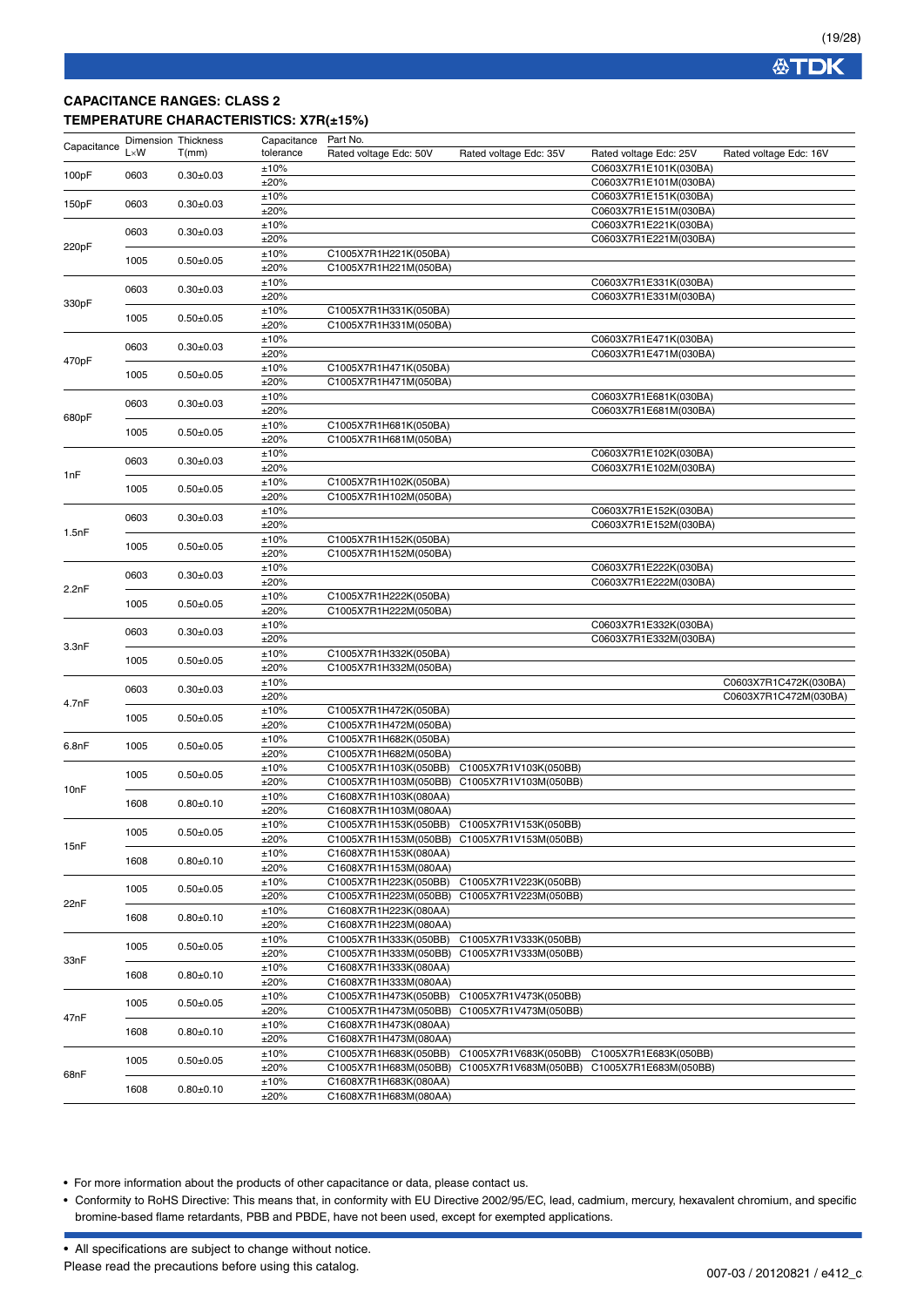### **CAPACITANCE RANGES: CLASS 2 TEMPERATURE CHARACTERISTICS: X7R(±15%)**

| Capacitance        |              | Dimension Thickness | Capacitance | Part No.               |                                             |                        |                        |
|--------------------|--------------|---------------------|-------------|------------------------|---------------------------------------------|------------------------|------------------------|
|                    | $L \times W$ | T(mm)               | tolerance   | Rated voltage Edc: 50V | Rated voltage Edc: 35V                      | Rated voltage Edc: 25V | Rated voltage Edc: 16V |
|                    |              |                     | ±10%        | C1005X7R1H104K(050BB)  | C1005X7R1V104K(050BB)                       | C1005X7R1E104K(050BB)  | C1005X7R1C104K(050BC)  |
|                    | 1005         | $0.50 + 0.05$       | ±20%        | C1005X7R1H104M(050BB)  | C1005X7R1V104M(050BB)                       | C1005X7R1E104M(050BB)  | C1005X7R1C104M(050BC)  |
|                    |              |                     | ±10%        | C1608X7R1H104K(080AA)  |                                             |                        |                        |
| 100nF              | 1608         | $0.80 + 0.10$       | ±20%        | C1608X7R1H104M(080AA)  |                                             |                        |                        |
|                    |              |                     | ±10%        | C2012X7R1H104K(085AA)  |                                             |                        |                        |
|                    | 2012         | $0.85 + 0.10$       |             | C2012X7R1H104M(085AA)  |                                             |                        |                        |
|                    |              |                     | ±20%        |                        |                                             |                        |                        |
|                    | 1005         | $0.50 + 0.05$       | ±10%        |                        |                                             |                        | C1005X7R1C154K(050BC)  |
|                    |              |                     | ±20%        |                        |                                             |                        | C1005X7R1C154M(050BC)  |
| 150 <sub>n</sub> F | 1608         | $0.80 + 0.10$       | ±10%        | C1608X7R1H154K(080AB)  | C1608X7R1V154K(080AB)                       | C1608X7R1E154K(080AA)  |                        |
|                    |              |                     | ±20%        |                        | C1608X7R1H154M(080AB) C1608X7R1V154M(080AB) | C1608X7R1E154M(080AA)  |                        |
|                    | 2012         | $0.85 \pm 0.10$     | ±10%        | C2012X7R1H154K(085AA)  |                                             |                        |                        |
|                    |              |                     | ±20%        | C2012X7R1H154M(085AA)  |                                             |                        |                        |
|                    | 1005         | $0.50 + 0.05$       | ±10%        |                        |                                             |                        | C1005X7R1C224K(050BC)  |
|                    |              |                     | ±20%        |                        |                                             |                        | C1005X7R1C224M(050BC)  |
|                    |              |                     | ±10%        | C1608X7R1H224K(080AB)  | C1608X7R1V224K(080AB)                       | C1608X7R1E224K(080AC)  |                        |
| 220nF              | 1608         | $0.80+0.10$         | ±20%        | C1608X7R1H224M(080AB)  | C1608X7R1V224M(080AB)                       | C1608X7R1E224M(080AC)  |                        |
|                    |              |                     | ±10%        | C2012X7R1H224K(125AA)  |                                             |                        |                        |
|                    | 2012         | $1.25 \pm 0.10$     | ±20%        | C2012X7R1H224M(125AA)  |                                             |                        |                        |
|                    |              |                     | ±10%        | C1608X7R1H334K(080AC)  | C1608X7R1V334K(080AB)                       | C1608X7R1E334K(080AB)  |                        |
|                    | 1608         | $0.80 + 0.10$       | ±20%        | C1608X7R1H334M(080AC)  | C1608X7R1V334M(080AB)                       | C1608X7R1E334M(080AB)  |                        |
| 330nF              |              |                     |             | C2012X7R1H334K(125AA)  |                                             |                        |                        |
|                    | 2012         | $1.25 \pm 0.20$     | ±10%        |                        |                                             |                        |                        |
|                    |              |                     | ±20%        | C2012X7R1H334M(125AA)  |                                             |                        |                        |
|                    | 1608         | $0.80 + 0.10$       | ±10%        | C1608X7R1H474K(080AC)  | C1608X7R1V474K(080AB)                       | C1608X7R1E474K(080AB)  | C1608X7R1C474K(080AC)  |
| 470nF              |              |                     | ±20%        | C1608X7R1H474M(080AC)  | C1608X7R1V474M(080AB)                       | C1608X7R1E474M(080AB)  | C1608X7R1C474M(080AC)  |
|                    | 2012         | $1.25 \pm 0.10$     | ±10%        | C2012X7R1H474K(125AB)  |                                             |                        |                        |
|                    |              |                     | ±20%        | C2012X7R1H474M(125AB)  |                                             |                        |                        |
|                    | 1608         | $0.80 + 0.10$       | ±10%        |                        | C1608X7R1V684K(080AC)                       | C1608X7R1E684K(080AB)  | C1608X7R1C684K(080AC)  |
|                    |              |                     | ±20%        |                        | C1608X7R1V684M(080AC)                       | C1608X7R1E684M(080AB)  | C1608X7R1C684M(080AC)  |
| 680nF              |              |                     | ±10%        | C2012X7R1H684K(125AB)  |                                             |                        |                        |
|                    | 2012         | $1.25 \pm 0.10$     | ±20%        | C2012X7R1H684M(125AB)  |                                             |                        |                        |
|                    |              |                     | ±10%        |                        | C1608X7R1V105K(080AC)                       | C1608X7R1E105K(080AB)  | C1608X7R1C105K(080AC)  |
|                    | 1608         | $0.80 + 0.10$       | ±20%        |                        | C1608X7R1V105M(080AC)                       | C1608X7R1E105M(080AB)  | C1608X7R1C105M(080AC)  |
|                    |              |                     | ±10%        | C2012X7R1H105K(085AC)  | C2012X7R1V105K(085AB)                       | C2012X7R1E105K(085AB)  | C2012X7R1C105K(085AA)  |
|                    |              | $0.85 \pm 0.10$     | ±20%        | C2012X7R1H105M(085AC)  | C2012X7R1V105M(085AB)                       | C2012X7R1E105M(085AB)  | C2012X7R1C105M(085AA)  |
|                    |              |                     | ±10%        | C2012X7R1H105K(125AB)  |                                             |                        |                        |
| 1µF                | 2012         | $1.25 \pm 0.10$     | ±20%        | C2012X7R1H105M(125AB)  |                                             |                        |                        |
|                    |              |                     |             |                        |                                             |                        |                        |
|                    |              | $1.25 \pm 0.20$     | ±10%        |                        |                                             | C2012X7R1E105K(125AB)  |                        |
|                    |              |                     | ±20%        |                        |                                             | C2012X7R1E105M(125AB)  |                        |
|                    | 3216         | $1.60 + 0.10$       | ±10%        | C3216X7R1H105K(160AB)  |                                             |                        |                        |
|                    |              |                     | ±20%        | C3216X7R1H105M(160AB)  |                                             |                        |                        |
|                    |              | $1.25 \pm 0.10$     | ±10%        | C2012X7R1H155K(125AC)  | C2012X7R1V155K(125AB)                       |                        |                        |
|                    | 2012         |                     | ±20%        | C2012X7R1H155M(125AC)  | C2012X7R1V155M(125AB)                       |                        |                        |
|                    |              | $1.25 \pm 0.20$     | ±10%        |                        |                                             | C2012X7R1E155K(125AB)  | C2012X7R1C155K(125AB)  |
| $1.5 \mu F$        |              |                     | ±20%        |                        |                                             | C2012X7R1E155M(125AB)  | C2012X7R1C155M(125AB)  |
|                    |              |                     | ±10%        | C3216X7R1H155K(160AB)  |                                             |                        |                        |
|                    | 3216         | $1.60 + 0.10$       | ±20%        | C3216X7R1H155M(160AB)  |                                             |                        |                        |
|                    |              |                     | ±10%        |                        | C2012X7R1V225K(085AC)                       | C2012X7R1E225K(085AB)  | C2012X7R1C225K(085AB)  |
|                    |              | $0.85 \pm 0.10$     | ±20%        |                        | C2012X7R1V225M(085AC)                       | C2012X7R1E225M(085AB)  | C2012X7R1C225M(085AB)  |
|                    | 2012         |                     | ±10%        | C2012X7R1H225K(125AC)  | C2012X7R1V225K(125AB)                       | C2012X7R1E225K(125AB)  | C2012X7R1C225K(125AB)  |
| $2.2 \mu F$        |              | $1.25 \pm 0.20$     |             | C2012X7R1H225M(125AC)  | C2012X7R1V225M(125AB)                       | C2012X7R1E225M(125AB)  |                        |
|                    |              |                     | ±20%        |                        |                                             |                        | C2012X7R1C225M(125AB)  |
|                    | 3216         | $1.60 \pm 0.20$     | ±10%        | C3216X7R1H225K(160AB)  |                                             |                        |                        |
|                    |              |                     | ±20%        | C3216X7R1H225M(160AB)  |                                             |                        |                        |
|                    | 2012         | $1.25 \pm 0.20$     | ±10%        |                        | C2012X7R1V335K(125AC)                       | C2012X7R1E335K(125AB)  | C2012X7R1C335K(125AB)  |
| $3.3 \mu F$        |              |                     | ±20%        |                        | C2012X7R1V335M(125AC)                       | C2012X7R1E335M(125AB)  | C2012X7R1C335M(125AB)  |
|                    | 3216         | $1.60 \pm 0.10$     | ±10%        | C3216X7R1H335K(160AC)  | C3216X7R1V335K(160AB)                       |                        |                        |
|                    |              |                     | ±20%        |                        | C3216X7R1H335M(160AC) C3216X7R1V335M(160AB) |                        |                        |

• For more information about the products of other capacitance or data, please contact us.

• Conformity to RoHS Directive: This means that, in conformity with EU Directive 2002/95/EC, lead, cadmium, mercury, hexavalent chromium, and specific bromine-based flame retardants, PBB and PBDE, have not been used, except for exempted applications.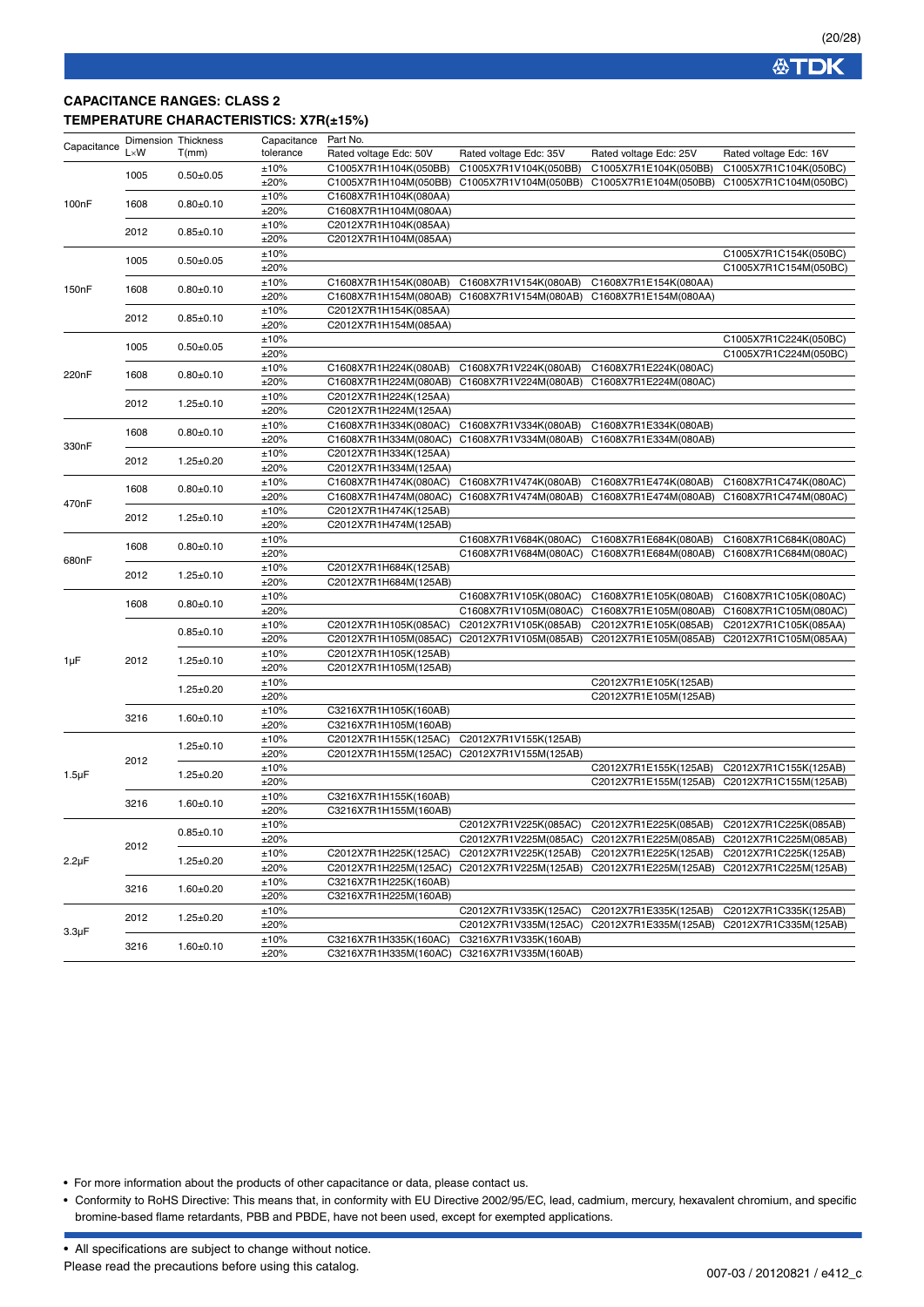## **CAPACITANCE RANGES: CLASS 2 TEMPERATURE CHARACTERISTICS: X7R(±15%)**

| Capacitance |              | <b>Dimension Thickness</b> | Capacitance | Part No.               |                        |                        |                        |
|-------------|--------------|----------------------------|-------------|------------------------|------------------------|------------------------|------------------------|
|             | $L \times W$ | T(mm)                      | tolerance   | Rated voltage Edc: 50V | Rated voltage Edc: 35V | Rated voltage Edc: 25V | Rated voltage Edc: 16V |
|             | 2012         | $1.25 \pm 0.20$            | ±10%        |                        | C2012X7R1V475K(125AC)  | C2012X7R1E475K(125AB)  | C2012X7R1C475K(125AB)  |
|             |              |                            | ±20%        |                        | C2012X7R1V475M(125AC)  | C2012X7R1E475M(125AB)  | C2012X7R1C475M(125AB)  |
|             |              | $0.85 \pm 0.10$            | ±10%        |                        | C3216X7R1V475K(085AC)  | C3216X7R1E475K(085AB)  | C3216X7R1C475K(085AB)  |
|             |              |                            | ±20%        |                        | C3216X7R1V475M(085AC)  | C3216X7R1E475M(085AB)  | C3216X7R1C475M(085AB)  |
|             | 3216         | $1.60 + 0.10$              | ±10%        |                        |                        | C3216X7R1E475K(160AC)  |                        |
| $4.7 \mu F$ |              |                            | ±20%        |                        |                        | C3216X7R1E475M(160AC)  |                        |
|             |              |                            | ±10%        |                        | C3216X7R1V475K(160AB)  |                        |                        |
|             |              | $1.60 + 0.20$              | ±20%        |                        | C3216X7R1V475M(160AB)  |                        |                        |
|             |              |                            | ±10%        | C3225X7R1H475K(250AB)  |                        |                        |                        |
|             | 3225         | $2.50 + 0.20$              | ±20%        | C3225X7R1H475M(250AB)  |                        |                        |                        |
|             | 3216         |                            | ±10%        |                        | C3216X7R1V685K(160AC)  | C3216X7R1E685K(160AB)  | C3216X7R1C685K(160AC)  |
| $6.8\mu F$  |              | $1.60 + 0.10$              | ±20%        |                        | C3216X7R1V685M(160AC)  | C3216X7R1E685M(160AB)  | C3216X7R1C685M(160AC)  |
|             | 4532         | $2.50 + 0.30$              | ±10%        | C4532X7R1H685K(250KB)  |                        |                        |                        |
|             |              |                            | ±20%        | C4532X7R1H685M(250KB)  |                        |                        |                        |
|             |              | $1.60 + 0.10$              | ±10%        |                        |                        |                        | C3216X7R1C106K(160AB)  |
|             | 3216         |                            | ±20%        |                        |                        |                        | C3216X7R1C106M(160AB)  |
|             |              | $1.60 + 0.20$              | ±10%        |                        | C3216X7R1V106K(160AC)  | C3216X7R1E106K(160AB)  |                        |
|             |              |                            | ±20%        |                        | C3216X7R1V106M(160AC)  | C3216X7R1E106M(160AB)  |                        |
|             | 3225         | $2.50 + 0.20$              | ±10%        |                        |                        | C3225X7R1E106K(250AC)  |                        |
| $10\mu F$   |              |                            | ±20%        |                        |                        | C3225X7R1E106M(250AC)  |                        |
|             | 4532         | $2.50 + 0.30$              | ±10%        |                        |                        | C4532X7R1E106K(250KA)  |                        |
|             |              |                            | ±20%        |                        |                        | C4532X7R1E106M(250KA)  |                        |
|             | 5750         | $2.30+0.20$                | ±10%        | C5750X7R1H106K(230KB)  |                        |                        |                        |
|             |              |                            | ±20%        | C5750X7R1H106M(230KB)  |                        |                        |                        |
|             | 3225         | $2.50 + 0.30$              | ±20%        |                        |                        |                        | C3225X7R1C156M(250AB)  |
| $15\mu F$   | 4532         | $2.50 + 0.30$              | ±20%        |                        |                        | C4532X7R1E156M(250KC)  |                        |
|             | 3225         | $2.50 \pm 0.30$            | ±20%        |                        |                        |                        | C3225X7R1C226M(250AC)  |
|             | 4532         | $2.00 + 0.20$              | ±20%        |                        |                        |                        | C4532X7R1C226M(200KC)  |
| $22\mu F$   |              | $2.50 \pm 0.30$            | ±20%        |                        |                        | C4532X7R1E226M(250KC)  |                        |
|             | 5750         | $2.50+0.30$                | ±20%        |                        |                        | C5750X7R1E226M(250KA)  |                        |
|             | 4532         | $2.50 + 0.30$              | ±20%        |                        |                        |                        | C4532X7R1C336M(250KC)  |
| $33\mu F$   | 5750         | $2.00 + 0.20$              | ±20%        |                        |                        |                        | C5750X7R1C336M(200KB)  |
| 47µF        | 5750         | $2.30 \pm 0.20$            | ±20%        |                        |                        |                        | C5750X7R1C476M(230KB)  |

#### **TEMPERATURE CHARACTERISTICS: X7R(±15%)**

| Capacitance |              | <b>Dimension Thickness</b> | Capacitance | Part No.               |                         |                       |
|-------------|--------------|----------------------------|-------------|------------------------|-------------------------|-----------------------|
|             | $L \times W$ | T(mm)                      | tolerance   | Rated voltage Edc: 10V | Rated voltage Edc: 6.3V | Rated voltage Edc: 4V |
| 100pF       | 0402         | $0.20 \pm 0.02$            | ±10%        | C0402X7R1A101K(020BA)  |                         |                       |
|             |              |                            | ±20%        | C0402X7R1A101M(020BA)  |                         |                       |
| 150pF       | 0402         | $0.20 \pm 0.02$            | ±10%        | C0402X7R1A151K(020BA)  |                         |                       |
|             |              |                            | ±20%        | C0402X7R1A151M(020BA)  |                         |                       |
| 220pF       | 0402         | $0.20 \pm 0.02$            | ±10%        | C0402X7R1A221K(020BA)  |                         |                       |
|             |              |                            | ±20%        | C0402X7R1A221M(020BA)  |                         |                       |
| 330pF       | 0402         |                            | ±10%        | C0402X7R1A331K(020BA)  |                         |                       |
|             |              | $0.20 \pm 0.02$            | ±20%        | C0402X7R1A331M(020BA)  |                         |                       |
| 470pF       |              | $0.20 \pm 0.02$            | ±10%        | C0402X7R1A471K(020BA)  |                         |                       |
|             | 0402         |                            | ±20%        | C0402X7R1A471M(020BA)  |                         |                       |
| 680pF       | 0402         | $0.20 \pm 0.02$            | ±10%        | C0402X7R1A681K(020BA)  |                         |                       |
|             |              |                            | ±20%        | C0402X7R1A681M(020BA)  |                         |                       |
| 220nF       | 1005         | $0.50 + 0.05$              | ±10%        | C1005X7R1A224K(050BB)  |                         |                       |
|             |              |                            | ±20%        | C1005X7R1A224M(050BB)  |                         |                       |
| $1.5 \mu F$ | 1608         | $0.80 + 0.10$              | ±10%        | C1608X7R1A155K(080AC)  | C1608X7R0J155K(080AB)   |                       |
|             |              |                            | ±20%        | C1608X7R1A155M(080AC)  | C1608X7R0J155M(080AB)   |                       |
| $2.2 \mu F$ | 1608         | $0.80 + 0.10$              | ±10%        | C1608X7R1A225K(080AC)  | C1608X7R0J225K(080AB)   |                       |
|             |              |                            | ±20%        | C1608X7R1A225M(080AC)  | C1608X7R0J225M(080AB)   |                       |
|             |              | $0.85 \pm 0.10$            | ±10%        | C2012X7R1A475K(085AC)  | C2012X7R0J475K(085AB)   |                       |
| $4.7 \mu F$ | 2012         |                            | ±20%        | C2012X7R1A475M(085AC)  | C2012X7R0J475M(085AB)   |                       |
|             |              | $1.25 \pm 0.10$            | ±10%        | C2012X7R1A475K(125AC)  |                         |                       |
|             |              |                            | ±20%        | C2012X7R1A475M(125AC)  |                         |                       |
| $6.8\mu F$  | 2012         | $1.25 \pm 0.10$            | ±10%        | C2012X7R1A685K(125AC)  |                         |                       |
|             |              |                            | ±20%        | C2012X7R1A685M(125AC)  |                         |                       |
|             | 2012         | $1.25 \pm 0.20$            | ±10%        | C2012X7R1A106K(125AC)  |                         |                       |
|             |              |                            | ±20%        | C2012X7R1A106M(125AC)  |                         |                       |
| $10\mu F$   | 3216         | $0.85 + 0.10$              | ±10%        | C3216X7R1A106K(085AC)  | C3216X7R0J106K(085AB)   |                       |
|             |              |                            | ±20%        | C3216X7R1A106M(085AC)  | C3216X7R0J106M(085AB)   |                       |

• For more information about the products of other capacitance or data, please contact us.

• Conformity to RoHS Directive: This means that, in conformity with EU Directive 2002/95/EC, lead, cadmium, mercury, hexavalent chromium, and specific bromine-based flame retardants, PBB and PBDE, have not been used, except for exempted applications.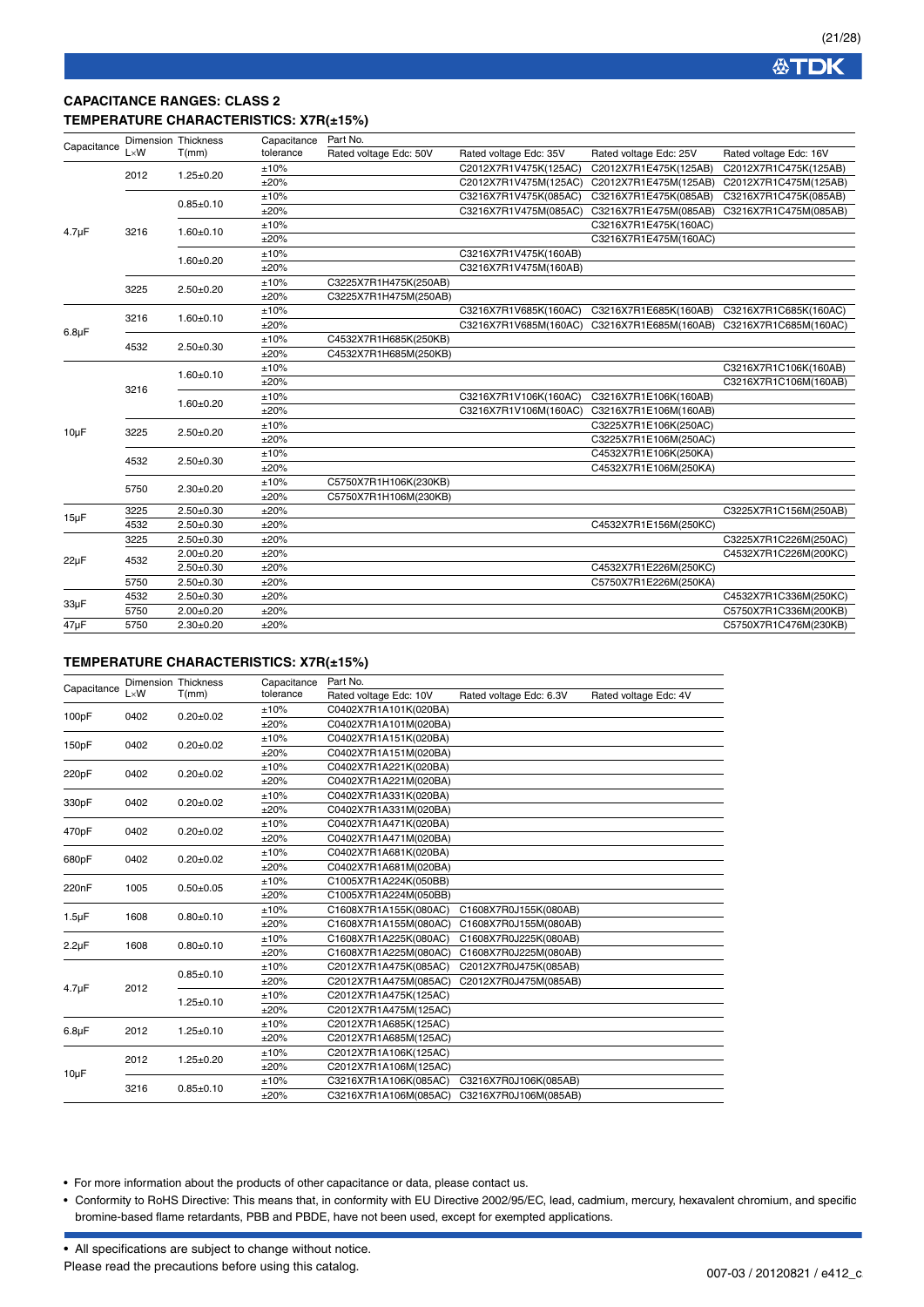**公TDK** 

## **CAPACITANCE RANGES: CLASS 2 TEMPERATURE CHARACTERISTICS: X7S(±22%)**

| Capacitance        |              | Dimension Thickness | Capacitance | Part No.               |                        |                        |                        |  |
|--------------------|--------------|---------------------|-------------|------------------------|------------------------|------------------------|------------------------|--|
|                    | $\mathsf{W}$ | T(mm)               | tolerance   | Rated voltage Edc: 50V | Rated voltage Edc: 35V | Rated voltage Edc: 25V | Rated voltage Edc: 16V |  |
|                    | 3225         | $2.50+0.20$         | ±10%        | C3225X7S1H685K(250AB)  |                        |                        |                        |  |
| 6.8 <sub>u</sub> F |              |                     | ±20%        | C3225X7S1H685M(250AB)  |                        |                        |                        |  |
| 10uF<br>3225       |              | $2.50+0.20$         | ±10%        | C3225X7S1H106K(250AB)  |                        |                        |                        |  |
|                    |              |                     | ±20%        | C3225X7S1H106M(250AB)  |                        |                        |                        |  |

#### **TEMPERATURE CHARACTERISTICS: X7S(±22%)**

|                    | Dimension    | <b>Thickness</b> | Capacitance | Part No.               |                         |                       |  |  |  |
|--------------------|--------------|------------------|-------------|------------------------|-------------------------|-----------------------|--|--|--|
| Capacitance        | $L \times W$ | T(mm)            | tolerance   | Rated voltage Edc: 10V | Rated voltage Edc: 6.3V | Rated voltage Edc: 4V |  |  |  |
|                    |              |                  | ±10%        |                        |                         | C0603X7S0G104K(030BC) |  |  |  |
| 100 <sub>n</sub> F | 0603         | $0.30 \pm 0.03$  | ±20%        |                        |                         | C0603X7S0G104M(030BC) |  |  |  |
| 220 <sub>n</sub> F | 0603         |                  | ±10%        |                        |                         | C0603X7S0G224K(030BC) |  |  |  |
|                    |              | $0.30+0.03$      | ±20%        |                        |                         | C0603X7S0G224M(030BC) |  |  |  |
| 470 <sub>n</sub> F | 1005         | $0.50 + 0.05$    | ±10%        | C1005X7S1A474K(050BC)  | C1005X7S0J474K(050BB)   |                       |  |  |  |
|                    |              |                  | ±20%        | C1005X7S1A474M(050BC)  | C1005X7S0J474M(050BB)   |                       |  |  |  |
|                    | 1005         | $0.50 + 0.05$    | ±10%        |                        |                         | C1005X7S0G105K(050BC) |  |  |  |
| 1µF                |              |                  | ±20%        |                        |                         | C1005X7S0G105M(050BC) |  |  |  |
|                    | 1608         |                  | ±10%        | C1608X7S1A225K(080AC)  | C1608X7S0J225K(080AB)   |                       |  |  |  |
| $2.2\mu F$         |              | $0.80 + 0.10$    | ±20%        | C1608X7S1A225M(080AC)  | C1608X7S0J225M(080AB)   |                       |  |  |  |
|                    | 1608         | $0.80 + 0.10$    | ±10%        |                        |                         | C1608X7S0G475K(080AC) |  |  |  |
| $4.7 \mu F$        |              |                  | ±20%        |                        |                         | C1608X7S0G475M(080AC) |  |  |  |
|                    | 2012         |                  | ±10%        |                        |                         | C2012X7S0G106K(085AC) |  |  |  |
| $10\mu F$          |              | $0.85 \pm 0.10$  | ±20%        |                        |                         | C2012X7S0G106M(085AC) |  |  |  |
| 47µF               | 3225         | $2.50+0.30$      | ±20%        |                        | C3225X7S0J476M(250AC)   |                       |  |  |  |

• For more information about the products of other capacitance or data, please contact us.

<sup>•</sup> Conformity to RoHS Directive: This means that, in conformity with EU Directive 2002/95/EC, lead, cadmium, mercury, hexavalent chromium, and specific bromine-based flame retardants, PBB and PBDE, have not been used, except for exempted applications.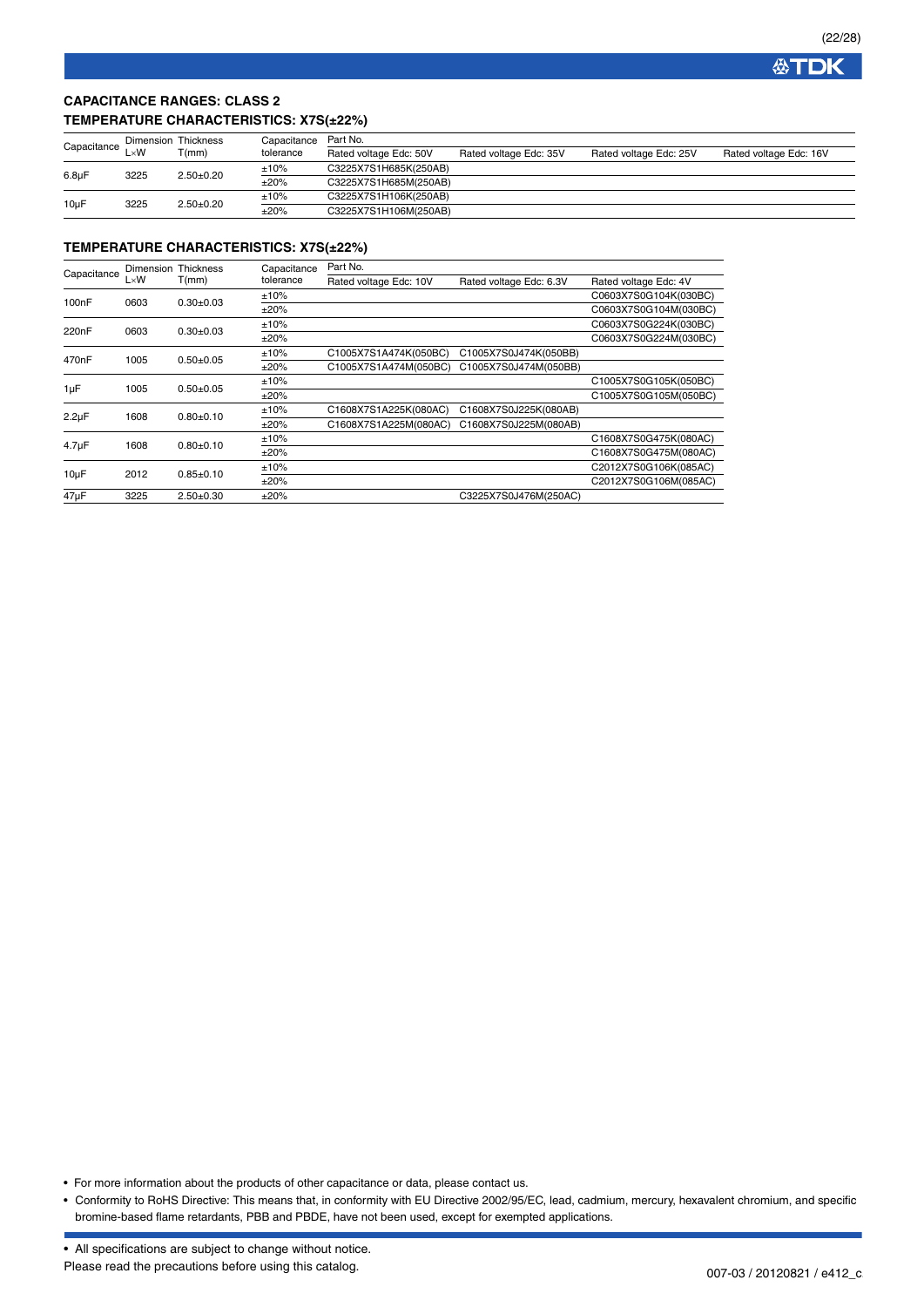### **CAPACITANCE RANGES: CLASS 2 TEMPERATURE CHARACTERISTICS: JB(±10%)**

| Capacitance | <b>Dimension Thickness</b> |                 | Capacitance  | Part No.               |                        |                                              |                        |
|-------------|----------------------------|-----------------|--------------|------------------------|------------------------|----------------------------------------------|------------------------|
|             | $L \times W$               | T(mm)           | tolerance    | Rated voltage Edc: 50V | Rated voltage Edc: 35V | Rated voltage Edc: 25V                       | Rated voltage Edc: 16V |
|             |                            |                 | ±10%         |                        |                        |                                              | C0402JB1C101K(020BA)   |
|             | 0402                       | $0.20 \pm 0.02$ | ±20%         |                        |                        |                                              | C0402JB1C101M(020BA)   |
| 100pF       |                            |                 | ±10%         |                        |                        | C0603JB1E101K(030BA)                         |                        |
|             | 0603                       | $0.30 \pm 0.03$ | ±20%         |                        |                        | C0603JB1E101M(030BA)                         |                        |
|             |                            |                 |              |                        |                        |                                              |                        |
|             | 0402                       | $0.20 \pm 0.02$ | ±10%         |                        |                        |                                              | C0402JB1C151K(020BA)   |
| 150pF       |                            |                 | ±20%         |                        |                        |                                              | C0402JB1C151M(020BA)   |
|             | 0603                       | $0.30 \pm 0.03$ | ±10%         |                        |                        | C0603JB1E151K(030BA)                         |                        |
|             |                            |                 | ±20%         |                        |                        | C0603JB1E151M(030BA)                         |                        |
|             | 0402                       | $0.20 \pm 0.02$ | ±10%         |                        |                        |                                              | C0402JB1C221K(020BA)   |
|             |                            |                 | ±20%         |                        |                        |                                              | C0402JB1C221M(020BA)   |
|             |                            |                 | ±10%         |                        |                        | C0603JB1E221K(030BA)                         |                        |
| 220pF       | 0603                       | $0.30 + 0.03$   | ±20%         |                        |                        | C0603JB1E221M(030BA)                         |                        |
|             |                            |                 | ±10%         | C1005JB1H221K(050BA)   |                        |                                              |                        |
|             | 1005                       | $0.50+0.05$     | ±20%         | C1005JB1H221M(050BA)   |                        |                                              |                        |
|             |                            |                 | ±10%         |                        |                        |                                              | C0402JB1C331K(020BA)   |
|             | 0402                       | $0.20 \pm 0.02$ | ±20%         |                        |                        |                                              | C0402JB1C331M(020BA)   |
|             |                            |                 |              |                        |                        |                                              |                        |
| 330pF       | 0603                       | $0.30 \pm 0.03$ | ±10%<br>±20% |                        |                        | C0603JB1E331K(030BA)<br>C0603JB1E331M(030BA) |                        |
|             |                            |                 |              |                        |                        |                                              |                        |
|             | 1005                       | $0.50 + 0.05$   | ±10%         | C1005JB1H331K(050BA)   |                        |                                              |                        |
|             |                            |                 | ±20%         | C1005JB1H331M(050BA)   |                        |                                              |                        |
|             | 0402                       | $0.20 \pm 0.02$ | ±10%         |                        |                        |                                              | C0402JB1C471K(020BA)   |
|             |                            |                 | ±20%         |                        |                        |                                              | C0402JB1C471M(020BA)   |
| 470pF       | 0603                       | $0.30 + 0.03$   | ±10%         |                        |                        | C0603JB1E471K(030BA)                         |                        |
|             |                            |                 | ±20%         |                        |                        | C0603JB1E471M(030BA)                         |                        |
|             | 1005                       | $0.50 \pm 0.05$ | ±10%         | C1005JB1H471K(050BA)   |                        |                                              |                        |
|             |                            |                 | ±20%         | C1005JB1H471M(050BA)   |                        |                                              |                        |
|             | 0402                       |                 | ±10%         |                        |                        |                                              | C0402JB1C681K(020BA)   |
|             |                            | $0.20 \pm 0.02$ | ±20%         |                        |                        |                                              | C0402JB1C681M(020BA)   |
|             |                            |                 | ±10%         |                        |                        | C0603JB1E681K(030BA)                         |                        |
| 680pF       | 0603                       | $0.30 \pm 0.03$ | ±20%         |                        |                        | C0603JB1E681M(030BA)                         |                        |
|             |                            |                 | ±10%         | C1005JB1H681K(050BA)   |                        |                                              |                        |
|             | 1005                       | $0.50 \pm 0.05$ | ±20%         | C1005JB1H681M(050BA)   |                        |                                              |                        |
|             |                            |                 | ±10%         |                        |                        | C0603JB1E102K(030BA)                         |                        |
|             | 0603                       | $0.30 \pm 0.03$ | ±20%         |                        |                        | C0603JB1E102M(030BA)                         |                        |
| 1nF         |                            |                 | ±10%         | C1005JB1H102K(050BA)   |                        |                                              |                        |
|             | 1005                       | $0.50 \pm 0.05$ | ±20%         | C1005JB1H102M(050BA)   |                        |                                              |                        |
|             |                            |                 | ±10%         |                        |                        | C0603JB1E152K(030BA)                         |                        |
|             | 0603                       | $0.30 \pm 0.03$ | ±20%         |                        |                        | C0603JB1E152M(030BA)                         |                        |
| 1.5nF       |                            | $0.50 \pm 0.05$ | ±10%         | C1005JB1H152K(050BA)   |                        |                                              |                        |
|             | 1005                       |                 | ±20%         | C1005JB1H152M(050BA)   |                        |                                              |                        |
|             |                            |                 | ±10%         |                        |                        | C0603JB1E222K(030BA)                         |                        |
|             | 0603                       | $0.30 \pm 0.03$ | ±20%         |                        |                        | C0603JB1E222M(030BA)                         |                        |
| 2.2nF       |                            |                 | ±10%         | C1005JB1H222K(050BA)   |                        |                                              |                        |
|             | 1005                       | $0.50 \pm 0.05$ | ±20%         | C1005JB1H222M(050BA)   |                        |                                              |                        |
|             |                            |                 |              |                        |                        | C0603JB1E332K(030BA)                         |                        |
|             | 0603                       | $0.30 \pm 0.03$ | ±10%<br>±20% |                        |                        | C0603JB1E332M(030BA)                         |                        |
| 3.3nF       |                            |                 |              |                        |                        |                                              |                        |
|             | 1005                       | $0.50 \pm 0.05$ | ±10%         | C1005JB1H332K(050BA)   |                        |                                              |                        |
|             |                            |                 | ±20%         | C1005JB1H332M(050BA)   |                        |                                              |                        |
|             | 0603                       | $0.30 \pm 0.03$ | ±10%         |                        |                        |                                              | C0603JB1C472K(030BA)   |
| 4.7nF       |                            |                 | ±20%         |                        |                        |                                              | C0603JB1C472M(030BA)   |
|             | 1005                       | $0.50 + 0.05$   | ±10%         | C1005JB1H472K(050BA)   |                        |                                              |                        |
|             |                            |                 | ±20%         | C1005JB1H472M(050BA)   |                        |                                              |                        |
| 6.8nF       | 1005                       | $0.50 \pm 0.05$ | ±10%         | C1005JB1H682K(050BA)   |                        |                                              |                        |
|             |                            |                 | ±20%         | C1005JB1H682M(050BA)   |                        |                                              |                        |
|             | 1005                       | $0.50 + 0.05$   | ±10%         | C1005JB1H103K(050BB)   |                        |                                              |                        |
| 10nF        |                            |                 | ±20%         | C1005JB1H103M(050BB)   |                        |                                              |                        |
|             | 1608                       |                 | ±10%         | C1608JB1H103K(080AA)   |                        |                                              |                        |
|             |                            | $0.80 \pm 0.10$ | ±20%         | C1608JB1H103M(080AA)   |                        |                                              |                        |
|             |                            |                 | ±10%         | C1005JB1H153K(050BB)   |                        |                                              |                        |
|             | 1005                       | $0.50 + 0.05$   | ±20%         | C1005JB1H153M(050BB)   |                        |                                              |                        |
| 15nF        |                            |                 | ±10%         | C1608JB1H153K(080AA)   |                        |                                              |                        |
|             | 1608                       | $0.80 + 0.10$   | ±20%         | C1608JB1H153M(080AA)   |                        |                                              |                        |

• For more information about the products of other capacitance or data, please contact us.

• Conformity to RoHS Directive: This means that, in conformity with EU Directive 2002/95/EC, lead, cadmium, mercury, hexavalent chromium, and specific bromine-based flame retardants, PBB and PBDE, have not been used, except for exempted applications.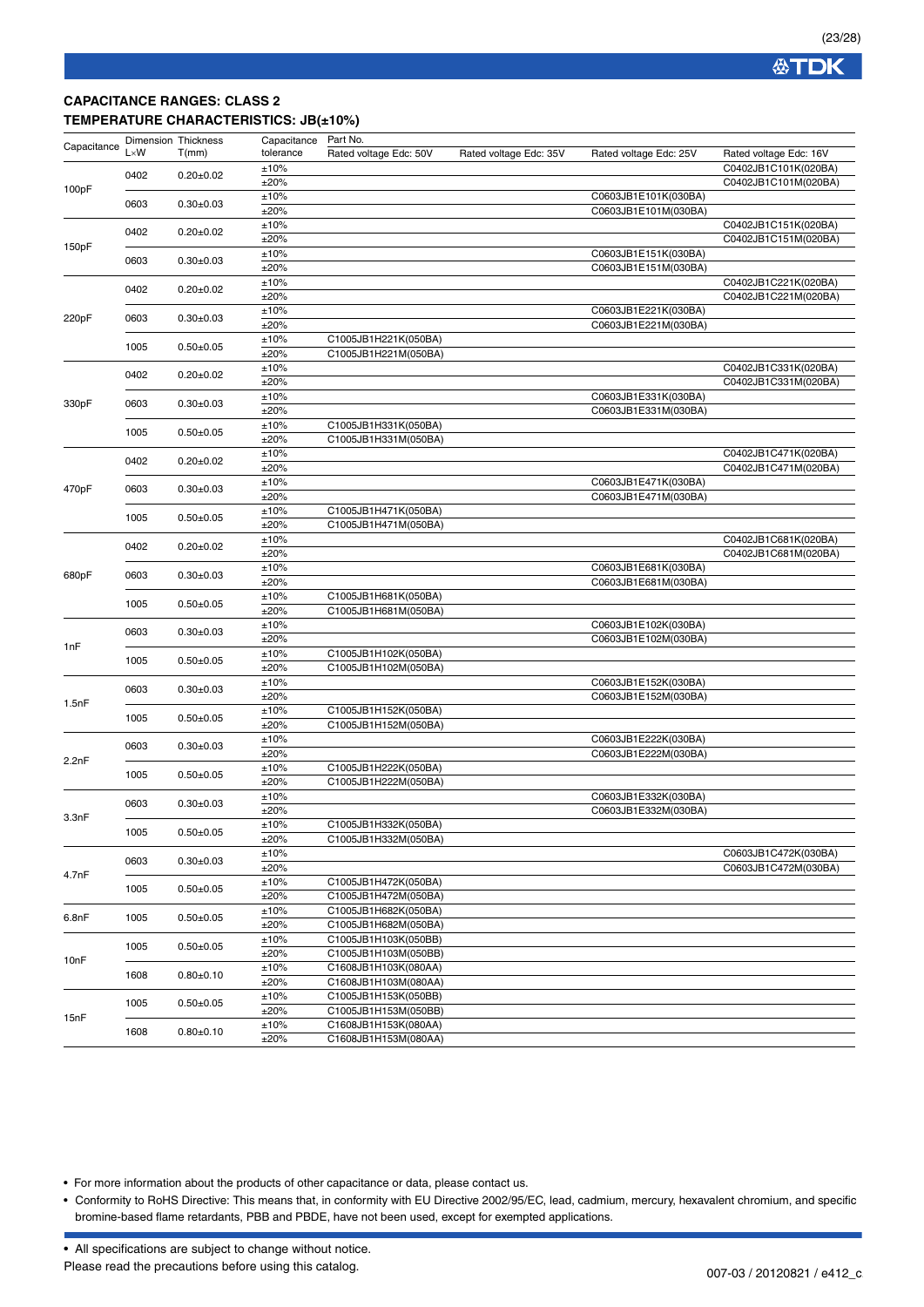### **CAPACITANCE RANGES: CLASS 2 TEMPERATURE CHARACTERISTICS: JB(±10%)**

| Capacitance        | Dimension Thickness |                 | Capacitance | Part No.               |                        |                        |                        |
|--------------------|---------------------|-----------------|-------------|------------------------|------------------------|------------------------|------------------------|
|                    | $L \times W$        | T(mm)           | tolerance   | Rated voltage Edc: 50V | Rated voltage Edc: 35V | Rated voltage Edc: 25V | Rated voltage Edc: 16V |
|                    |                     |                 | ±10%        | C1005JB1H223K(050BB)   |                        |                        |                        |
|                    | 1005                | $0.50 + 0.05$   | ±20%        | C1005JB1H223M(050BB)   |                        |                        |                        |
| 22nF               |                     |                 | ±10%        | C1608JB1H223K(080AA)   |                        |                        |                        |
|                    | 1608                | $0.80 + 0.10$   | ±20%        | C1608JB1H223M(080AA)   |                        |                        |                        |
|                    |                     |                 | ±10%        | C1005JB1H333K(050BB)   |                        |                        |                        |
|                    | 1005                | $0.50 + 0.05$   | ±20%        | C1005JB1H333M(050BB)   |                        |                        |                        |
| 33nF               |                     |                 | ±10%        | C1608JB1H333K(080AA)   |                        |                        |                        |
|                    | 1608                | $0.80 + 0.10$   | ±20%        | C1608JB1H333M(080AA)   |                        |                        |                        |
|                    |                     |                 | ±10%        | C1005JB1H473K(050BB)   |                        |                        |                        |
|                    | 1005                | $0.50 \pm 0.05$ | ±20%        | C1005JB1H473M(050BB)   |                        |                        |                        |
| 47nF               |                     |                 | ±10%        | C1608JB1H473K(080AA)   |                        |                        |                        |
|                    | 1608                | $0.80 + 0.10$   | ±20%        | C1608JB1H473M(080AA)   |                        |                        |                        |
|                    |                     |                 | ±10%        | C1005JB1H683K(050BB)   | C1005JB1V683K(050BB)   | C1005JB1E683K(050BB)   |                        |
|                    | 1005                | $0.50+0.05$     | ±20%        | C1005JB1H683M(050BB)   | C1005JB1V683M(050BB)   | C1005JB1E683M(050BB)   |                        |
| 68nF               |                     |                 |             |                        |                        |                        |                        |
|                    | 1608                | $0.80 + 0.10$   | ±10%        | C1608JB1H683K(080AA)   |                        |                        |                        |
|                    |                     |                 | ±20%        | C1608JB1H683M(080AA)   |                        |                        |                        |
|                    | 0603                | $0.30 + 0.03$   | ±10%        |                        |                        |                        | C0603JB1C104K(030BC)   |
|                    |                     |                 | ±20%        |                        |                        |                        | C0603JB1C104M(030BC)   |
|                    | 1005                | $0.50 + 0.05$   | ±10%        | C1005JB1H104K(050BB)   | C1005JB1V104K(050BB)   | C1005JB1E104K(050BB)   | C1005JB1C104K(050BA)   |
| 100nF              |                     |                 | ±20%        | C1005JB1H104M(050BB)   | C1005JB1V104M(050BB)   | C1005JB1E104M(050BB)   | C1005JB1C104M(050BA)   |
|                    | 1608                | $0.80 + 0.10$   | ±10%        | C1608JB1H104K(080AA)   |                        |                        |                        |
|                    |                     |                 | ±20%        | C1608JB1H104M(080AA)   |                        |                        |                        |
|                    | 2012                | $0.85 + 0.10$   | ±10%        | C2012JB1H104K(085AA)   |                        |                        |                        |
|                    |                     |                 | ±20%        | C2012JB1H104M(085AA)   |                        |                        |                        |
|                    | 1005                | $0.50 + 0.05$   | ±10%        |                        |                        | C1005JB1E154K(050BC)   | C1005JB1C154K(050BB)   |
|                    |                     |                 | ±20%        |                        |                        | C1005JB1E154M(050BC)   | C1005JB1C154M(050BB)   |
| 150 <sub>n</sub> F | 1608                | $0.80 + 0.10$   | ±10%        | C1608JB1H154K(080AB)   | C1608JB1V154K(080AB)   | C1608JB1E154K(080AA)   |                        |
|                    |                     |                 | ±20%        | C1608JB1H154M(080AB)   | C1608JB1V154M(080AB)   | C1608JB1E154M(080AA)   |                        |
|                    | 2012                | $0.85 + 0.10$   | ±10%        | C2012JB1H154K(085AA)   |                        |                        |                        |
|                    |                     |                 | ±20%        | C2012JB1H154M(085AA)   |                        |                        |                        |
|                    |                     |                 | ±10%        |                        |                        |                        | C0603JB1C224K(030BC)   |
|                    | 0603                | $0.30 + 0.03$   | ±20%        |                        |                        |                        | C0603JB1C224M(030BC)   |
|                    |                     |                 | ±10%        |                        |                        | C1005JB1E224K(050BC)   | C1005JB1C224K(050BB)   |
|                    | 1005                | $0.50 \pm 0.05$ | ±20%        |                        |                        | C1005JB1E224M(050BC)   | C1005JB1C224M(050BB)   |
| 220nF              |                     |                 | ±10%        | C1608JB1H224K(080AB)   | C1608JB1V224K(080AB)   | C1608JB1E224K(080AA)   |                        |
|                    | 1608                | $0.80 + 0.10$   | ±20%        | C1608JB1H224M(080AB)   | C1608JB1V224M(080AB)   | C1608JB1E224M(080AA)   |                        |
|                    |                     |                 | ±10%        | C2012JB1H224K(125AA)   |                        |                        |                        |
|                    | 2012                | $1.25 \pm 0.10$ | ±20%        | C2012JB1H224M(125AA)   |                        |                        |                        |
|                    |                     |                 | ±10%        |                        |                        |                        | C1005JB1C334K(050BC)   |
|                    | 1005                | $0.50 + 0.05$   | ±20%        |                        |                        |                        | C1005JB1C334M(050BC)   |
|                    |                     |                 | ±10%        | C1608JB1H334K(080AB)   | C1608JB1V334K(080AB)   | C1608JB1E334K(080AB)   |                        |
| 330nF              | 1608                | $0.80 + 0.10$   | ±20%        | C1608JB1H334M(080AB)   | C1608JB1V334M(080AB)   | C1608JB1E334M(080AB)   |                        |
|                    |                     |                 | ±10%        | C2012JB1H334K(125AA)   |                        |                        |                        |
|                    | 2012                | $1.25 \pm 0.20$ | ±20%        | C2012JB1H334M(125AA)   |                        |                        |                        |
|                    |                     |                 |             |                        |                        | C1005JB1E474K(050BB)   |                        |
|                    | 1005                | $0.50+0.05$     | ±10%        |                        | C1005JB1V474K(050BC)   | C1005JB1E474M(050BB)   |                        |
|                    |                     |                 | ±20%        |                        | C1005JB1V474M(050BC)   |                        |                        |
| 470nF              | 1608                | $0.80 + 0.10$   | ±10%        | C1608JB1H474K(080AB)   | C1608JB1V474K(080AB)   | C1608JB1E474K(080AB)   | C1608JB1C474K(080AA)   |
|                    |                     |                 | ±20%        | C1608JB1H474M(080AB)   | C1608JB1V474M(080AB)   | C1608JB1E474M(080AB)   | C1608JB1C474M(080AA)   |
|                    | 2012                | $1.25 \pm 0.10$ | ±10%        | C2012JB1H474K(125AB)   |                        |                        |                        |
|                    |                     |                 | ±20%        | C2012JB1H474M(125AB)   |                        |                        |                        |
|                    | 1005                | $0.50 + 0.05$   | ±10%        |                        |                        |                        | C1005JB1C684K(050BC)   |
|                    |                     |                 | ±20%        |                        |                        |                        | C1005JB1C684M(050BC)   |
| 680nF              | 1608                | $0.80 + 0.10$   | ±10%        | C1608JB1H684K(080AB)   | C1608JB1V684K(080AB)   | C1608JB1E684K(080AB)   | C1608JB1C684K(080AA)   |
|                    |                     |                 | ±20%        | C1608JB1H684M(080AB)   | C1608JB1V684M(080AB)   | C1608JB1E684M(080AB)   | C1608JB1C684M(080AA)   |
|                    | 2012                |                 | ±10%        | C2012JB1H684K(125AB)   |                        |                        |                        |
|                    |                     | $1.25 \pm 0.10$ | ±20%        | C2012JB1H684M(125AB)   |                        |                        |                        |

• For more information about the products of other capacitance or data, please contact us.

• Conformity to RoHS Directive: This means that, in conformity with EU Directive 2002/95/EC, lead, cadmium, mercury, hexavalent chromium, and specific bromine-based flame retardants, PBB and PBDE, have not been used, except for exempted applications.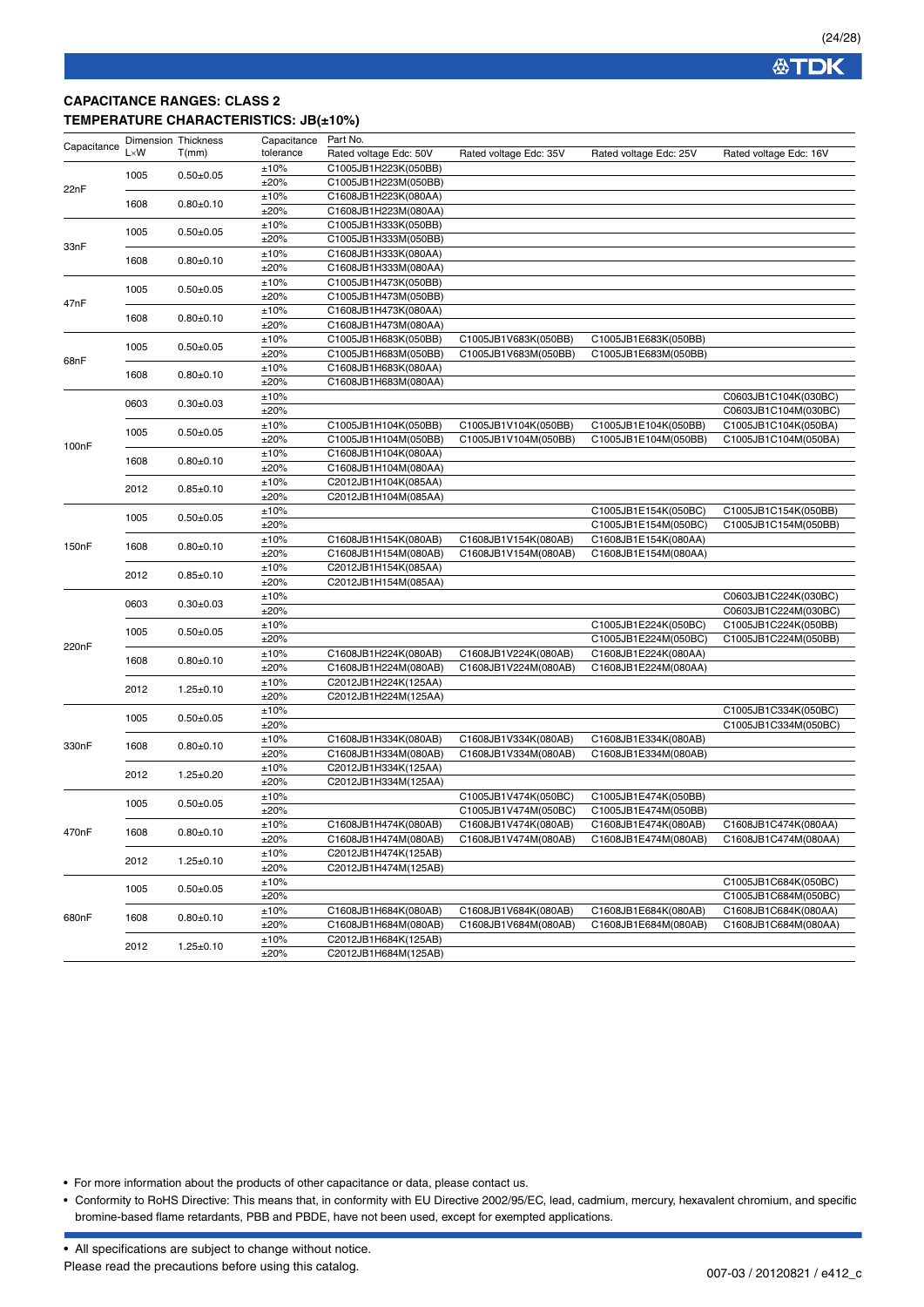**公TDK** 

### **CAPACITANCE RANGES: CLASS 2 TEMPERATURE CHARACTERISTICS: JB(±10%)**

| Capacitance | <b>Dimension Thickness</b> |                                    | Capacitance  | Part No.                                     |                                              |                        |                        |
|-------------|----------------------------|------------------------------------|--------------|----------------------------------------------|----------------------------------------------|------------------------|------------------------|
|             | $L \times W$               | T(mm)                              | tolerance    | Rated voltage Edc: 50V                       | Rated voltage Edc: 35V                       | Rated voltage Edc: 25V | Rated voltage Edc: 16V |
|             | 1005                       | $0.50 + 0.05$                      | ±10%         |                                              |                                              |                        | C1005JB1C105K(050BC)   |
|             |                            |                                    | ±20%         |                                              |                                              |                        | C1005JB1C105M(050BC)   |
|             | 1608                       | $0.80 + 0.10$                      | ±10%         | C1608JB1H105K(080AB)                         | C1608JB1V105K(080AB)                         | C1608JB1E105K(080AB)   | C1608JB1C105K(080AA)   |
|             |                            |                                    | ±20%         | C1608JB1H105M(080AB)                         | C1608JB1V105M(080AB)                         | C1608JB1E105M(080AB)   | C1608JB1C105M(080AA)   |
| 1µF         |                            | $0.85 + 0.10$                      | ±10%         | C2012JB1H105K(085AB)                         | C2012JB1V105K(085AB)                         | C2012JB1E105K(085AC)   | C2012JB1C105K(085AC)   |
|             | 2012                       |                                    | ±20%         | C2012JB1H105M(085AB)                         | C2012JB1V105M(085AB)                         | C2012JB1E105M(085AC)   | C2012JB1C105M(085AC)   |
|             |                            | $1.25 \pm 0.10$                    | ±10%         | C2012JB1H105K(125AB)                         |                                              | C2012JB1E105K(125AA)   |                        |
|             |                            |                                    | ±20%         | C2012JB1H105M(125AB)                         |                                              | C2012JB1E105M(125AA)   |                        |
|             | 3216                       | $1.60 + 0.10$                      | ±10%         | C3216JB1H105K(160AA)                         |                                              |                        |                        |
|             |                            |                                    | ±20%<br>±10% | C3216JB1H105M(160AA)                         |                                              | C1608JB1E155K(080AC)   | C1608JB1C155K(080AB)   |
|             | 1608                       | $0.80 + 0.10$                      | ±20%         |                                              |                                              | C1608JB1E155M(080AC)   | C1608JB1C155M(080AB)   |
|             |                            | $0.85 \pm 0.10$                    | ±10%         |                                              |                                              | C2012JB1E155K(085AC)   |                        |
|             |                            |                                    | ±20%         |                                              |                                              | C2012JB1E155M(085AC)   |                        |
| $1.5 \mu F$ | 2012                       |                                    | ±10%         | C2012JB1H155K(125AB)                         | C2012JB1V155K(125AB)                         | C2012JB1E155K(125AB)   | C2012JB1C155K(125AA)   |
|             |                            | $1.25 \pm 0.10$                    | ±20%         | C2012JB1H155M(125AB)                         | C2012JB1V155M(125AB)                         | C2012JB1E155M(125AB)   | C2012JB1C155M(125AA)   |
|             |                            |                                    | ±10%         | C3216JB1H155K(160AB)                         |                                              |                        |                        |
|             | 3216                       | $1.60 + 0.10$                      | ±20%         | C3216JB1H155M(160AB)                         |                                              |                        |                        |
|             |                            |                                    | ±10%         |                                              | C1608JB1V225K(080AC)                         | C1608JB1E225K(080AC)   | C1608JB1C225K(080AB)   |
|             | 1608                       | $0.80 + 0.10$                      | ±20%         |                                              | C1608JB1V225M(080AC)                         | C1608JB1E225M(080AC)   | C1608JB1C225M(080AB)   |
|             |                            |                                    | ±10%         | C2012JB1H225K(085AB)                         | C2012JB1V225K(085AB)                         |                        |                        |
|             |                            | $0.85 \pm 0.10$                    | ±20%         | C2012JB1H225M(085AB)                         | C2012JB1V225M(085AB)                         |                        |                        |
|             |                            |                                    | ±10%         |                                              |                                              | C2012JB1E225K(125AC)   | C2012JB1C225K(125AA)   |
| $2.2\mu F$  | 2012                       | $1.25 \pm 0.10$                    | ±20%         |                                              |                                              | C2012JB1E225M(125AC)   | C2012JB1C225M(125AA)   |
|             |                            | $1.25 \pm 0.20$                    | ±10%         | C2012JB1H225K(125AB)                         | C2012JB1V225K(125AB)                         |                        |                        |
|             |                            |                                    | ±20%         | C2012JB1H225M(125AB)                         | C2012JB1V225M(125AB)                         |                        |                        |
|             | 3216                       | $1.60 + 0.20$                      | ±10%         | C3216JB1H225K(160AB)                         |                                              |                        |                        |
|             |                            |                                    | ±20%         | C3216JB1H225M(160AB)                         |                                              |                        |                        |
|             | 1608                       | $0.80 + 0.10$                      | ±10%         |                                              |                                              |                        | C1608JB1C335K(080AC)   |
|             |                            |                                    | ±20%         |                                              |                                              |                        | C1608JB1C335M(080AC)   |
|             |                            | $0.60 + 0.10$                      | ±10%         |                                              |                                              |                        | C2012JB1C335K(060AC)   |
|             |                            |                                    | ±20%         |                                              |                                              |                        | C2012JB1C335M(060AC)   |
|             | 2012                       | $0.85 \pm 0.10$                    | ±10%         |                                              |                                              | C2012JB1E335K(085AC)   | C2012JB1C335K(085AB)   |
| $3.3 \mu F$ |                            |                                    | ±20%         |                                              |                                              | C2012JB1E335M(085AC)   | C2012JB1C335M(085AB)   |
|             |                            | $1.25 \pm 0.10$                    | ±10%         |                                              |                                              | C2012JB1E335K(125AB)   | C2012JB1C335K(125AB)   |
|             |                            | $1.25 \pm 0.20$                    | ±20%         |                                              |                                              | C2012JB1E335M(125AB)   | C2012JB1C335M(125AB)   |
|             |                            |                                    | ±10%<br>±20% | C2012JB1H335K(125AB)                         | C2012JB1V335K(125AB)                         |                        |                        |
|             |                            |                                    | ±10%         | C2012JB1H335M(125AB)<br>C3216JB1H335K(160AB) | C2012JB1V335M(125AB)<br>C3216JB1V335K(160AB) |                        |                        |
|             | 3216                       | $1.60+0.10$                        | ±20%         | C3216JB1H335M(160AB)                         | C3216JB1V335M(160AB)                         |                        |                        |
|             |                            |                                    | ±10%         |                                              |                                              |                        | C1608JB1C475K(080AC)   |
|             | 1608                       | $0.80 + 0.10$                      | ±20%         |                                              |                                              |                        | C1608JB1C475M(080AC)   |
|             | 2012                       | $0.60 \pm 0.10$                    | ±10%         |                                              |                                              |                        | C2012JB1C475K(060AC)   |
|             |                            |                                    | ±20%         |                                              |                                              |                        | C2012JB1C475M(060AC)   |
|             |                            |                                    | ±10%         |                                              |                                              | C2012JB1E475K(085AC)   | C2012JB1C475K(085AB)   |
|             |                            | $0.85 \pm 0.10$                    | ±20%         |                                              |                                              | C2012JB1E475M(085AC)   | C2012JB1C475M(085AB)   |
|             |                            |                                    | ±10%         |                                              |                                              | C2012JB1E475K(125AB)   | C2012JB1C475K(125AB)   |
|             |                            | $1.25 \pm 0.10$<br>$1.25 \pm 0.20$ | ±20%         |                                              |                                              | C2012JB1E475M(125AB)   | C2012JB1C475M(125AB)   |
|             |                            |                                    | ±10%         | C2012JB1H475K(125AB)                         | C2012JB1V475K(125AB)                         |                        |                        |
|             |                            |                                    | ±20%         | C2012JB1H475M(125AB)                         | C2012JB1V475M(125AB)                         |                        |                        |
| $4.7 \mu F$ | 3216                       | $0.85 \pm 0.10$                    | ±10%         | C3216JB1H475K(085AB)                         | C3216JB1V475K(085AB)                         |                        |                        |
|             |                            |                                    | ±20%         | C3216JB1H475M(085AB)                         | C3216JB1V475M(085AB)                         |                        |                        |
|             |                            | $1.15 \pm 0.10$                    | ±10%         |                                              |                                              | C3216JB1E475K(115AB)   |                        |
|             |                            |                                    | ±20%         |                                              |                                              | C3216JB1E475M(115AB)   |                        |
|             |                            | $1.60 \pm 0.10$                    | ±10%         |                                              |                                              | C3216JB1E475K(160AA)   |                        |
|             |                            |                                    | ±20%         |                                              |                                              | C3216JB1E475M(160AA)   |                        |
|             |                            | $1.60 \pm 0.20$                    | ±10%         | C3216JB1H475K(160AB)                         | C3216JB1V475K(160AB)                         |                        |                        |
|             |                            |                                    | ±20%         | C3216JB1H475M(160AB)                         | C3216JB1V475M(160AB)                         |                        |                        |
|             | 3225                       | $2.50+0.20$                        | ±10%         | C3225JB1H475K(250AB)                         |                                              |                        |                        |
|             |                            |                                    | ±20%         | C3225JB1H475M(250AB)                         |                                              |                        |                        |
|             | 2012                       | $0.85 \pm 0.10$                    | ±10%         |                                              |                                              |                        | C2012JB1C685K(085AC)   |
|             |                            |                                    | ±20%         |                                              |                                              |                        | C2012JB1C685M(085AC)   |
|             |                            | $1.25 \pm 0.10$                    | ±10%         |                                              |                                              | C2012JB1E685K(125AC)   | C2012JB1C685K(125AB)   |
| $6.8 \mu F$ |                            |                                    | ±20%         |                                              |                                              | C2012JB1E685M(125AC)   | C2012JB1C685M(125AB)   |
|             | 3216                       | $1.60 + 0.10$                      | ±10%         | C3216JB1H685K(160AB)                         | C3216JB1V685K(160AB)                         | C3216JB1E685K(160AB)   |                        |
|             |                            |                                    | ±20%         | C3216JB1H685M(160AB)<br>C4532JB1H685K(250KA) | C3216JB1V685M(160AB)                         | C3216JB1E685M(160AB)   |                        |
|             | 4532                       | $2.50 \pm 0.30$                    | ±10%<br>±20% | C4532JB1H685M(250KA)                         |                                              |                        |                        |
|             |                            |                                    |              |                                              |                                              |                        |                        |

• For more information about the products of other capacitance or data, please contact us.

• Conformity to RoHS Directive: This means that, in conformity with EU Directive 2002/95/EC, lead, cadmium, mercury, hexavalent chromium, and specific bromine-based flame retardants, PBB and PBDE, have not been used, except for exempted applications.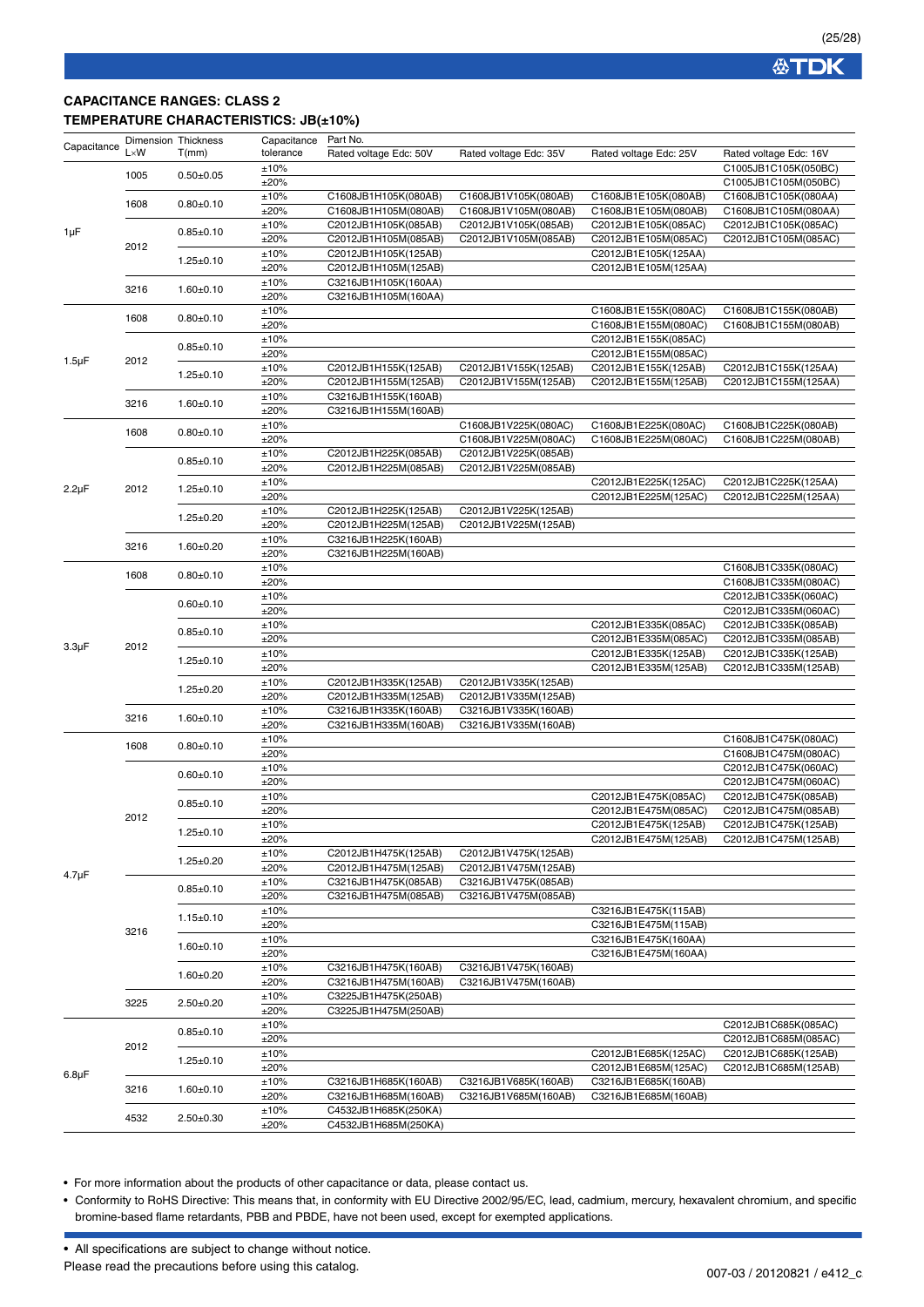

### **CAPACITANCE RANGES: CLASS 2 TEMPERATURE CHARACTERISTICS: JB(±10%)**

|              | T(mm)                                       | Capacitance                                                                   | Part No.               |                        |                        |                        |  |
|--------------|---------------------------------------------|-------------------------------------------------------------------------------|------------------------|------------------------|------------------------|------------------------|--|
| $L \times W$ |                                             | tolerance                                                                     | Rated voltage Edc: 50V | Rated voltage Edc: 35V | Rated voltage Edc: 25V | Rated voltage Edc: 16V |  |
|              | $0.85 + 0.10$                               | ±10%                                                                          |                        |                        |                        | C2012JB1C106K(085AC)   |  |
|              |                                             | ±20%                                                                          |                        |                        |                        | C2012JB1C106M(085AC)   |  |
|              | $1.25 \pm 0.10$                             | ±10%                                                                          |                        |                        | C2012JB1E106K(125AC)   | C2012JB1C106K(125AB)   |  |
|              |                                             | ±20%                                                                          |                        |                        | C2012JB1E106M(125AC)   | C2012JB1C106M(125AB)   |  |
|              | $0.85 + 0.10$                               | ±10%                                                                          |                        |                        | C3216JB1E106K(085AC)   | C3216JB1C106K(085AB)   |  |
|              |                                             | ±20%                                                                          |                        |                        | C3216JB1E106M(085AC)   | C3216JB1C106M(085AB)   |  |
|              |                                             | ±10%                                                                          |                        |                        |                        | C3216JB1C106K(160AC)   |  |
|              |                                             | ±20%                                                                          |                        |                        |                        | C3216JB1C106M(160AA)   |  |
|              |                                             | ±10%                                                                          | C3216JB1H106K(160AB)   | C3216JB1V106K(160AB)   | C3216JB1E106K(160AB)   |                        |  |
|              |                                             | ±20%                                                                          | C3216JB1H106M(160AB)   | C3216JB1V106M(160AB)   | C3216JB1E106M(160AB)   |                        |  |
|              | $2.50 + 0.20$                               | ±10%                                                                          |                        |                        | C3225JB1E106K(250AA)   |                        |  |
|              |                                             | ±20%                                                                          |                        |                        | C3225JB1E106M(250AA)   |                        |  |
|              |                                             | ±10%                                                                          |                        |                        | C4532JB1E106K(250KA)   |                        |  |
|              |                                             | ±20%                                                                          |                        |                        | C4532JB1E106M(250KA)   |                        |  |
| 2012         | $1.25 \pm 0.10$                             | ±20%                                                                          |                        |                        |                        | C2012JB1C156M(125AC)   |  |
| 3216         | $1.60 + 0.20$                               | ±20%                                                                          |                        |                        | C3216JB1E156M(160AC)   | C3216JB1C156M(160AB)   |  |
| 3225         | $2.50 + 0.20$                               | ±20%                                                                          |                        |                        |                        | C3225JB1C156M(250AA)   |  |
| 4532         | $2.50+0.30$                                 | ±20%                                                                          |                        |                        | C4532JB1E156M(250KA)   |                        |  |
| 2012         | $1.25 \pm 0.10$                             | ±20%                                                                          |                        |                        |                        | C2012JB1C226M(125AC)   |  |
| 3216         | $1.60 + 0.20$                               | ±20%                                                                          |                        |                        | C3216JB1E226M(160AC)   | C3216JB1C226M(160AB)   |  |
| 3225         | $2.50 + 0.30$                               | ±20%                                                                          |                        |                        |                        | C3225JB1C226M(250AA)   |  |
| 4532         | $2.00 + 0.20$                               | ±20%                                                                          |                        |                        |                        | C4532JB1C226M(200KA)   |  |
|              | $2.50+0.30$                                 | ±20%                                                                          |                        |                        | C4532JB1E226M(250KA)   |                        |  |
| 5750         | $2.50 + 0.30$                               | ±20%                                                                          |                        |                        | C5750JB1E226M(250KA)   |                        |  |
| 3216         | $1.60 + 0.20$                               | ±20%                                                                          |                        |                        |                        | C3216JB1C336M(160AB)   |  |
| 4532         | $2.50 + 0.30$                               | ±20%                                                                          |                        |                        |                        | C4532JB1C336M(250KA)   |  |
| 3216         | $1.60 + 0.20$                               | ±20%                                                                          |                        |                        |                        | C3216JB1C476M(160AB)   |  |
|              | Capacitance<br>2012<br>3216<br>3225<br>4532 | <b>Dimension Thickness</b><br>$1.60 + 0.10$<br>$1.60 + 0.20$<br>$2.50 + 0.30$ |                        |                        |                        |                        |  |

• For more information about the products of other capacitance or data, please contact us.

• Conformity to RoHS Directive: This means that, in conformity with EU Directive 2002/95/EC, lead, cadmium, mercury, hexavalent chromium, and specific bromine-based flame retardants, PBB and PBDE, have not been used, except for exempted applications.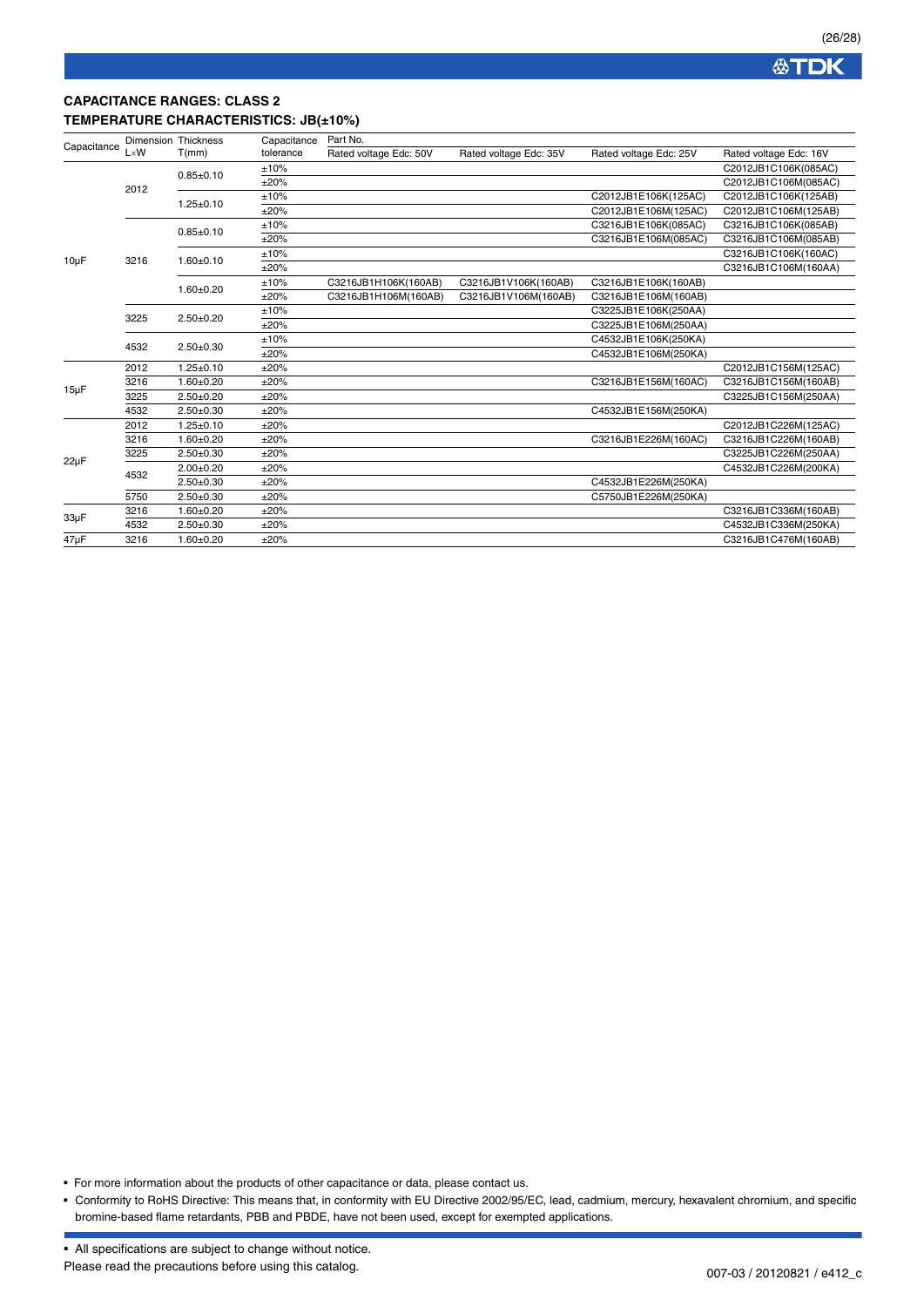

## **CAPACITANCE RANGES: CLASS 2 TEMPERATURE CHARACTERISTICS: JB(±10%)**

| Capacitance | Dimension Thickness<br>$L \times W$ | T(mm)           | Capacitance | Part No.               |                         |                       |
|-------------|-------------------------------------|-----------------|-------------|------------------------|-------------------------|-----------------------|
|             |                                     |                 | tolerance   | Rated voltage Edc: 10V | Rated voltage Edc: 6.3V | Rated voltage Edc: 4V |
| 1nF         | 0402                                | $0.20 \pm 0.02$ | ±10%        | C0402JB1A102K(020BA)   |                         |                       |
|             |                                     |                 | ±20%        | C0402JB1A102M(020BA)   |                         |                       |
| 1.5nF       | 0402                                | $0.20 \pm 0.02$ | ±10%        | C0402JB1A152K(020BA)   |                         |                       |
|             |                                     |                 | ±20%        | C0402JB1A152M(020BA)   |                         |                       |
| 2.2nF       | 0402                                | $0.20 \pm 0.02$ | ±10%        | C0402JB1A222K(020BA)   |                         |                       |
|             |                                     |                 | ±20%        | C0402JB1A222M(020BA)   |                         |                       |
| 3.3nF       | 0402                                | $0.20 \pm 0.02$ | ±10%        |                        | C0402JB0J332K(020BA)    |                       |
|             |                                     |                 | ±20%        |                        | C0402JB0J332M(020BA)    |                       |
| 4.7nF       | 0402                                | $0.20 \pm 0.02$ | ±10%        |                        | C0402JB0J472K(020BB)    |                       |
|             |                                     |                 | ±20%        |                        | C0402JB0J472M(020BB)    |                       |
|             | 0402                                | $0.20 \pm 0.02$ | ±10%        |                        | C0402JB0J682K(020BB)    |                       |
| 6.8nF       |                                     |                 | ±20%        |                        | C0402JB0J682M(020BB)    |                       |
|             | 0603                                | $0.30+0.03$     | ±10%        | C0603JB1A682K(030BB)   |                         |                       |
|             |                                     |                 | ±20%        | C0603JB1A682M(030BB)   |                         |                       |
|             | 0402                                | $0.20 \pm 0.02$ | ±10%        |                        | C0402JB0J103K(020BB)    |                       |
| 10nF        |                                     |                 | ±20%        |                        | C0402JB0J103M(020BB)    |                       |
|             | 0603                                | $0.30 \pm 0.03$ | ±10%        | C0603JB1A103K(030BB)   |                         |                       |
|             |                                     |                 | ±20%        | C0603JB1A103M(030BB)   |                         |                       |
| 15nF        | 0603                                | $0.30 \pm 0.03$ | ±10%        | C0603JB1A153K(030BB)   |                         |                       |
|             |                                     |                 | ±20%        | C0603JB1A153M(030BB)   |                         |                       |
| 22nF        | 0603                                | $0.30+0.03$     | ±10%        | C0603JB1A223K(030BB)   |                         |                       |
|             |                                     |                 | ±20%        | C0603JB1A223M(030BB)   |                         |                       |
| 33nF        | 0603                                | $0.30+0.03$     | ±10%        | C0603JB1A333K(030BB)   |                         |                       |
|             |                                     |                 | ±20%        | C0603JB1A333M(030BB)   |                         |                       |
| 47nF        | 0603                                | $0.30+0.03$     | ±10%        | C0603JB1A473K(030BB)   |                         |                       |
|             |                                     |                 | ±20%        | C0603JB1A473M(030BB)   |                         |                       |
| 68nF        | 0603                                | $0.30 \pm 0.03$ | ±10%        | C0603JB1A683K(030BB)   |                         |                       |
|             |                                     |                 | ±20%        | C0603JB1A683M(030BB)   |                         |                       |
| 100nF       | 0603                                | $0.30+0.03$     | ±10%        | C0603JB1A104K(030BB)   |                         |                       |
|             |                                     |                 | ±20%        | C0603JB1A104M(030BB)   |                         |                       |
| 150nF       | 0603                                | $0.30+0.03$     | ±10%        | C0603JB1A154K(030BB)   |                         |                       |
|             |                                     |                 | ±20%        | C0603JB1A154M(030BB)   |                         |                       |
| 220nF       | 0603                                | $0.30+0.03$     | ±10%        | C0603JB1A224K(030BB)   |                         |                       |
|             |                                     |                 | ±20%        | C0603JB1A224M(030BB)   |                         |                       |
| 330nF       | 1005                                | $0.50 \pm 0.05$ | ±10%        | C1005JB1A334K(050BC)   |                         |                       |
|             |                                     |                 | ±20%        | C1005JB1A334M(050BC)   |                         |                       |
| 470nF       | 1005                                | $0.50 + 0.05$   | ±10%        | C1005JB1A474K(050BC)   |                         |                       |
|             |                                     |                 | ±20%        | C1005JB1A474M(050BC)   |                         |                       |
| 680nF       | 1005                                | $0.50 + 0.05$   | ±10%        | C1005JB1A684K(050BB)   |                         |                       |
|             |                                     |                 | ±20%        | C1005JB1A684M(050BB)   |                         |                       |
| 1µF         | 1005                                | $0.50+0.05$     | ±10%        | C1005JB1A105K(050BB)   | C1005JB0J105K(050BC)    |                       |
|             |                                     |                 | ±20%        | C1005JB1A105M(050BB)   | C1005JB0J105M(050BC)    |                       |
| $1.5 \mu F$ | 1005                                | $0.50 + 0.05$   | ±10%        | C1005JB1A155K(050BC)   | C1005JB0J155K(050BB)    |                       |
|             |                                     |                 | ±20%        | C1005JB1A155M(050BC)   | C1005JB0J155M(050BB)    |                       |
|             | 1005                                | $0.50 + 0.05$   | ±10%        | C1005JB1A225K(050BC)   | C1005JB0J225K(050BC)    | C1005JB0G225K(050BB)  |
| $2.2\mu F$  |                                     |                 | ±20%        | C1005JB1A225M(050BC)   | C1005JB0J225M(050BB)    | C1005JB0G225M(050BB)  |
|             | 1608                                | $0.80 + 0.10$   | ±10%        | C1608JB1A225K(080AC)   | C1608JB0J225K(080AB)    |                       |
|             |                                     |                 | ±20%        | C1608JB1A225M(080AC)   | C1608JB0J225M(080AB)    |                       |

• For more information about the products of other capacitance or data, please contact us.

• Conformity to RoHS Directive: This means that, in conformity with EU Directive 2002/95/EC, lead, cadmium, mercury, hexavalent chromium, and specific bromine-based flame retardants, PBB and PBDE, have not been used, except for exempted applications.